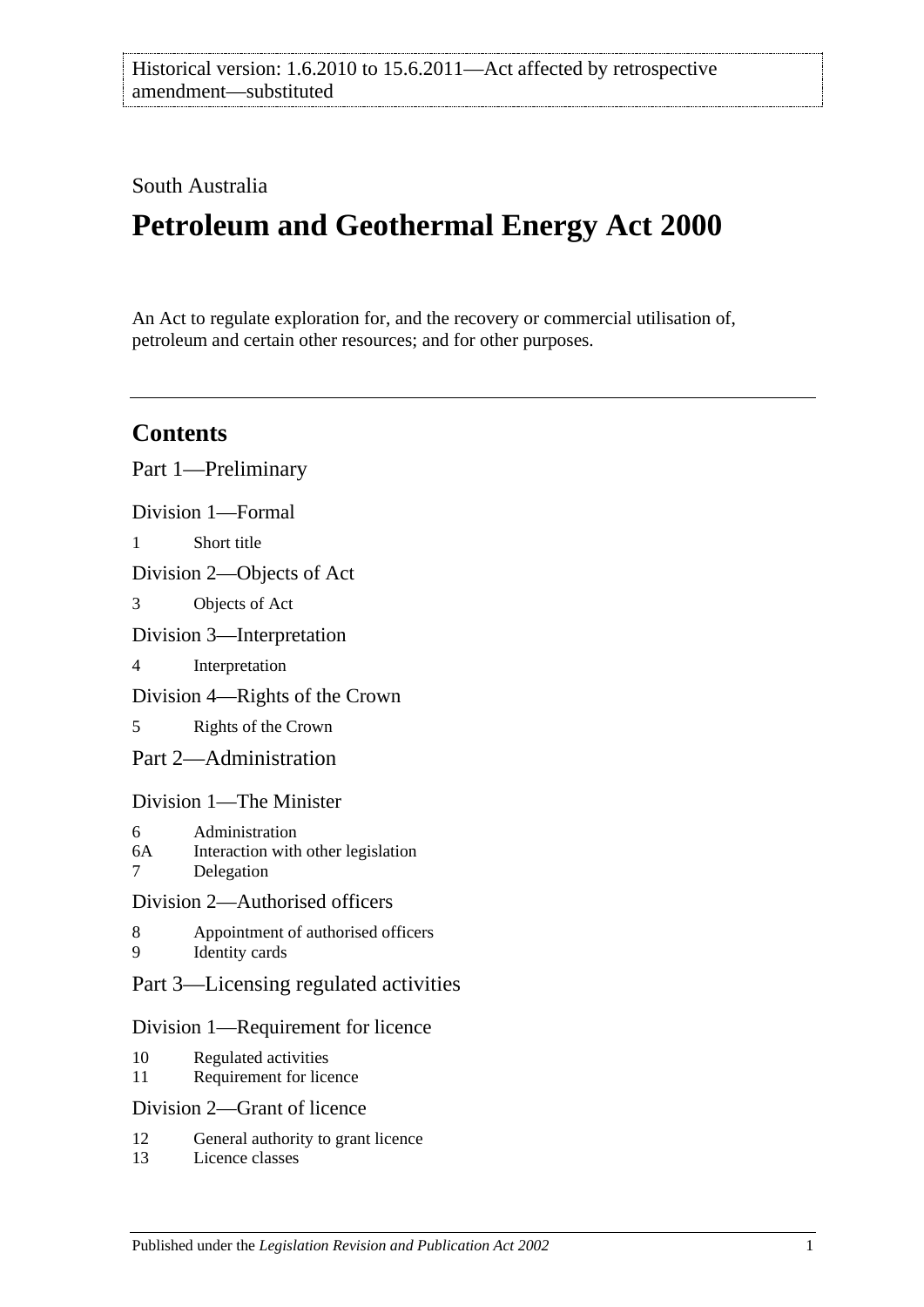### [Division 3—Preliminary survey licence](#page-14-4)

- [Preliminary survey licence](#page-14-5)<br>15 Term of preliminary survey
- [Term of preliminary survey licence](#page-15-0)
- [Part 4—Exploration](#page-15-1)

### [Division 1—Competitive tender regions](#page-15-2)

[Competitive tender regions](#page-15-3)

#### [Division 2—Speculative survey](#page-15-4)

- [Speculative survey licence](#page-15-5)
- [Area of speculative survey licence](#page-15-6)
- [Term of speculative survey licence](#page-15-7)
- [Consultation preceding grant or renewal of speculative survey licence](#page-16-0)

### [Division 3—Exploration licences](#page-16-1)

- [Exploration licences](#page-16-2)
- [Call for tenders](#page-16-3)
- [Criteria to be considered for granting exploration licence](#page-17-0)
- [Areas for which licence may be granted](#page-17-1)
- [Work program to be carried out by exploration licensee](#page-17-2)
- [Term and renewal of exploration licence](#page-18-0)
- [Production of regulated resource under exploration licence](#page-19-0)

### [Part 5—Retention](#page-19-1)

- [Retention licences](#page-19-2)
- [Grant of retention licence](#page-20-0)
- [Area of retention](#page-20-1) licence
- [Term of retention licence](#page-21-0)
- [Work program to be carried out by retention licensee](#page-21-1)

### [Part 6—Production](#page-21-2)

- [Production licences](#page-21-3)
- [Grant of production licence](#page-22-0)
- [Power to require holder of exploration licence or retention licence to apply for production](#page-23-0)  [licence](#page-23-0)
- [Area of production licence](#page-23-1)
- [Work program to be carried out by production licensee](#page-23-2)
- [Requirement to proceed with production](#page-24-0)
- [Term of production licence](#page-24-1)
- [Cancellation or conversion of production licence where commercial operations in](#page-24-2) [abeyance](#page-24-2)
- [Unitisation of production](#page-25-0)

### [Part 7—Royalty](#page-25-1)

- [Royalty on regulated resources](#page-25-2)<br>44 Penalty for late nayment
- [Penalty for late payment](#page-27-0)
- [Recovery of royalty](#page-27-1)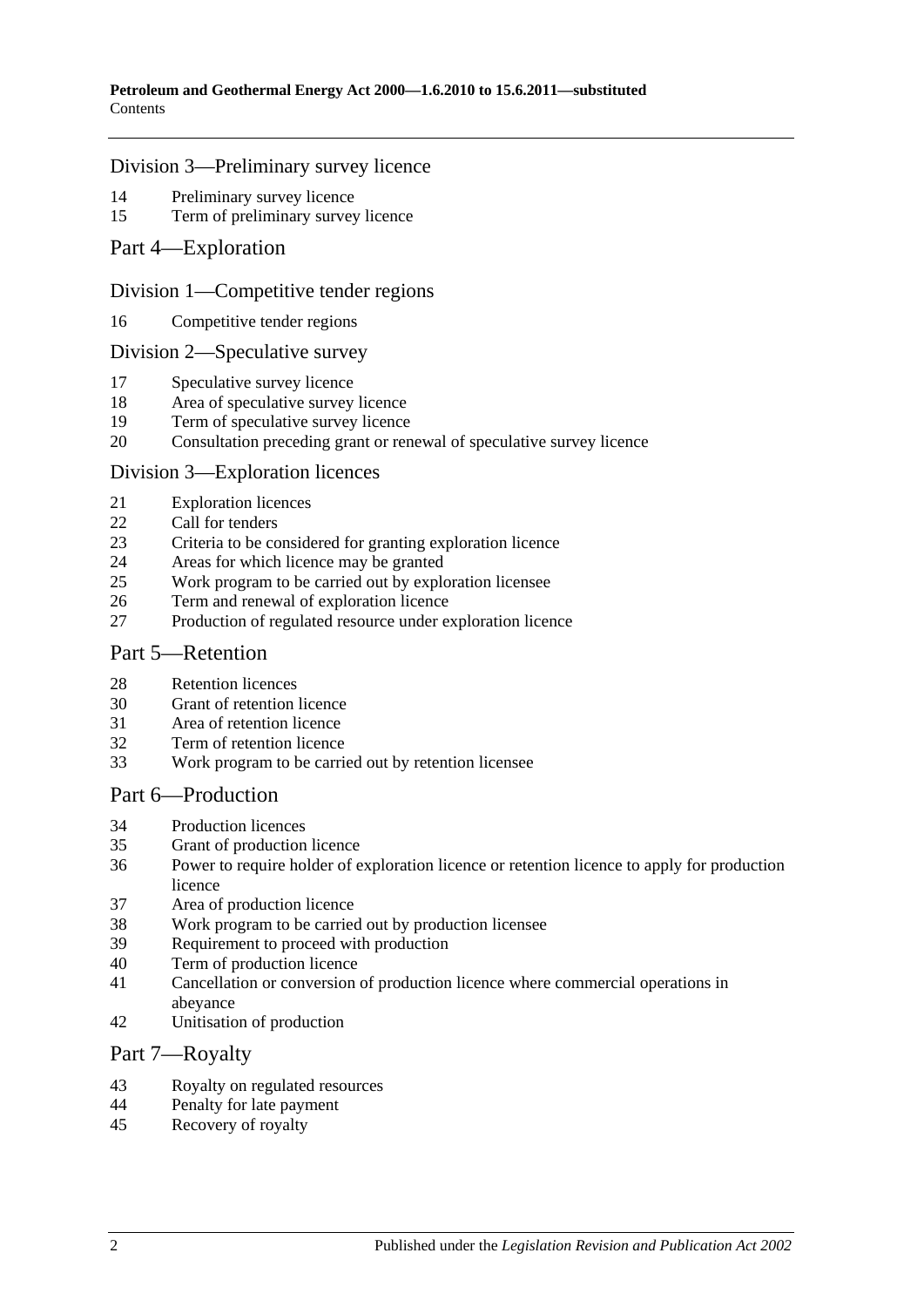# [Part 8—Transmission pipelines](#page-27-2)

### [Division 1—Pipeline licence](#page-27-3)

- 46 [Rights conferred by pipeline licence](#page-27-4)
- 47 [Term and renewal of pipeline licence](#page-27-5)
- 48 [Alteration of pipeline](#page-28-0)

### [Division 2—Access to pipeline](#page-28-1)

49 [Ministerial power to require access to pipeline](#page-28-2)

### [Division 3—Special provisions about pipelines](#page-28-3)

- 50 [Acquisition of land by holder of pipeline licence](#page-28-4)
- 51 [Pipeline easements](#page-29-0)
- 52 [Compulsory acquisition of land for pipeline](#page-29-1)
- 53 [Pipeline to be chattel](#page-29-2)
- 54 [Inseparability of dealings with pipeline and pipeline land](#page-29-3)
- 55 [Resumption of pipeline](#page-29-4)
- 55A [Liability to council rates](#page-30-0)

### [Part 9—Associated activities](#page-30-1)

- 56 [Associated activities licence](#page-30-2)
- 57 [Area of associated activities licence](#page-31-0)
- 58 [Term of associated activities licence](#page-31-1)
- 59 [Relationship with other licences](#page-31-2)

### [Part 9A—Special facilities](#page-32-0)

- 59A [Application of Part](#page-32-1)
- 59B [Special facilities licence](#page-32-2)
- 59C [Area of special facilities licence](#page-33-0)
- 59D [Term of special facilities licence](#page-33-1)
- 59E [Relationship with other licences](#page-33-2)

# [Part 10—Entry to and use of land](#page-34-0)

- 60 [Right of entry to land](#page-34-1)
- 61 [Notice of entry on land](#page-34-2)
- 62 [Disputed entry](#page-35-0)
- 63 [Right to compensation](#page-35-1)
- 64 [Right to require acquisition of land](#page-36-0)

### [Part 11—General provisions about licences](#page-36-1)

### [Division 1—General provision about applications](#page-36-2)

- 65 [Application for licence](#page-36-3)
- 66 [Preconditions of grant or renewal of licence](#page-37-0)

### [Division 2—Extent of licence exclusivity](#page-38-0)

- 67 [Application of Division](#page-38-1)
- 68 [Extent to which same area may be subject to different licences](#page-38-2)
- 69 [Grant of compatible licence to area already under licence](#page-38-3)
- 70 [Interrelationship between rights of licensees under compatible licences](#page-39-0)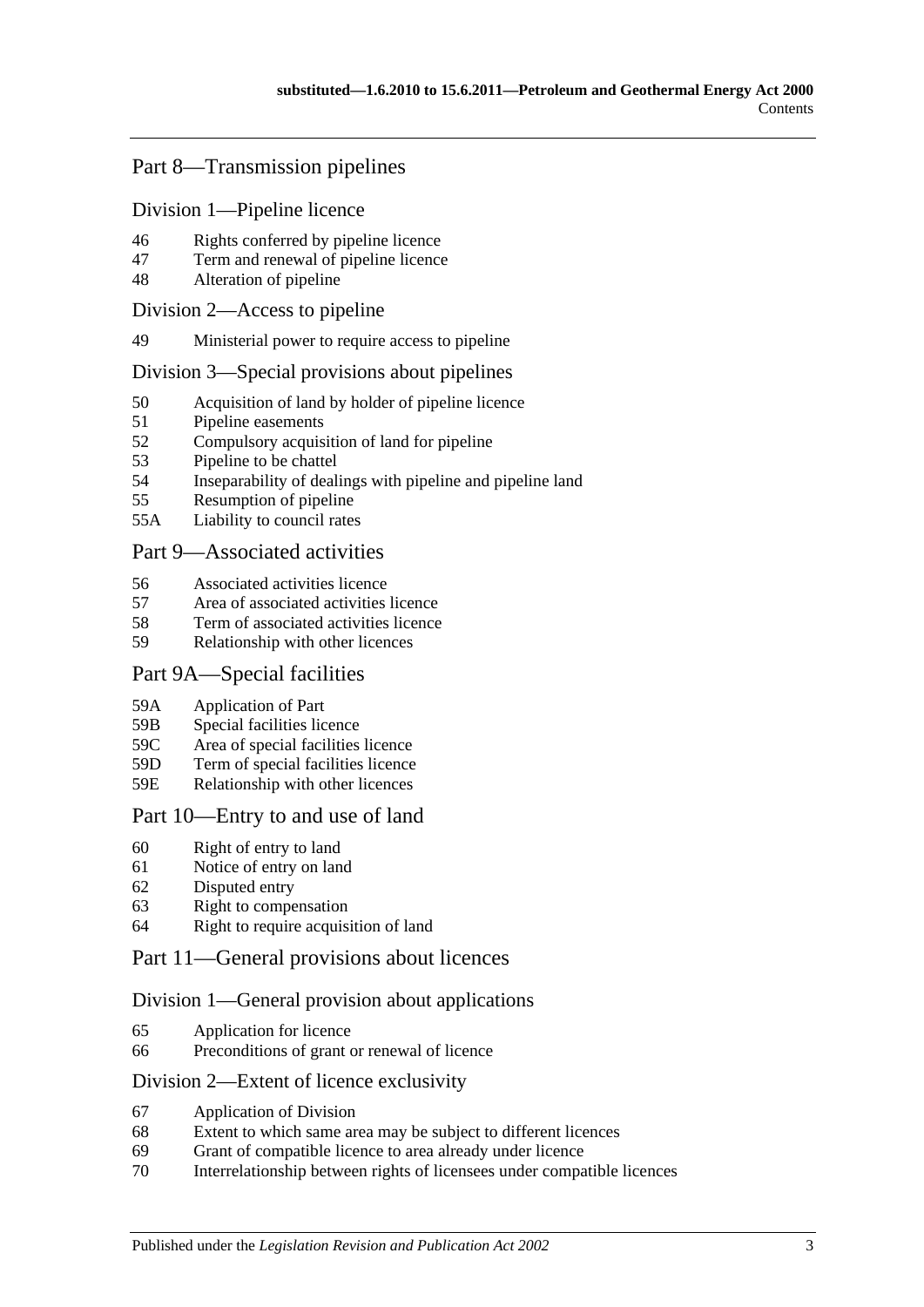71 [Excision of licence areas](#page-39-1)

[Division 3—Licence conditions](#page-39-2)

- 72 [Mandatory conditions](#page-39-3)
- 73 [Mandatory condition as to use of information etc](#page-39-4)
- 74 [Classification of activities to be conducted under licence](#page-39-5)
- 75 [Mandatory condition about resources required for compliance with environmental](#page-40-0)  [obligations](#page-40-0)
- 76 [Discretionary conditions](#page-40-1)
- 76A [Suspension of conditions of licence by agreement](#page-40-2)
- 77 [Non-compliance with licence conditions](#page-40-3)

#### [Division 4—Annual fees](#page-41-0)

78 [Annual fees](#page-41-1)

[Division 5—Reservoir access](#page-41-2)

79 [Access to natural reservoir](#page-41-3)

[Division 6—Grant, resumption etc of land](#page-42-0)

80 [Grant, resumption etc of Crown and pastoral land](#page-42-1)

- [Division 7—Multiple licensees](#page-42-2)
- 81 [Multiple licensees](#page-42-3)

# [Division 8—Consolidation and division of licence areas etc](#page-43-0).

- 82 [Consolidation of licence areas](#page-43-1)
- 83 [Division of licence areas](#page-43-2)

### [Division 9—Record keeping and reporting requirements](#page-43-3)

- 84 [Records to be kept by licensee](#page-43-4)
- 85 [Reporting of certain incidents](#page-44-0)
- 86 [Information to be provided by licensee](#page-44-1)

### [Division 10—General requirements for operations](#page-45-0)

- 86A [Fitness-for-purpose assessment](#page-45-1)
- 87 [Activities to be carried out with due care and in accordance with good industry practice](#page-46-0)

### [Division 11—Minister's power to carry out work](#page-46-1)

88 [Ministerial direction](#page-46-2)

### [Division 12—Surrender, suspension or cancellation of licence](#page-46-3)

- 89 [Surrender](#page-46-4)
- 90 [Suspension of licence by agreement](#page-47-0)
- 91 [Disciplinary power to suspend or cancel licence](#page-47-1)

[Division 13—Notice of grant etc of licence](#page-47-2)

92 [Notice to be published in Gazette](#page-47-3)

### [Division 14—Interference with regulated activities](#page-48-0)

93 [Obligation not to interfere with regulated activities](#page-48-1)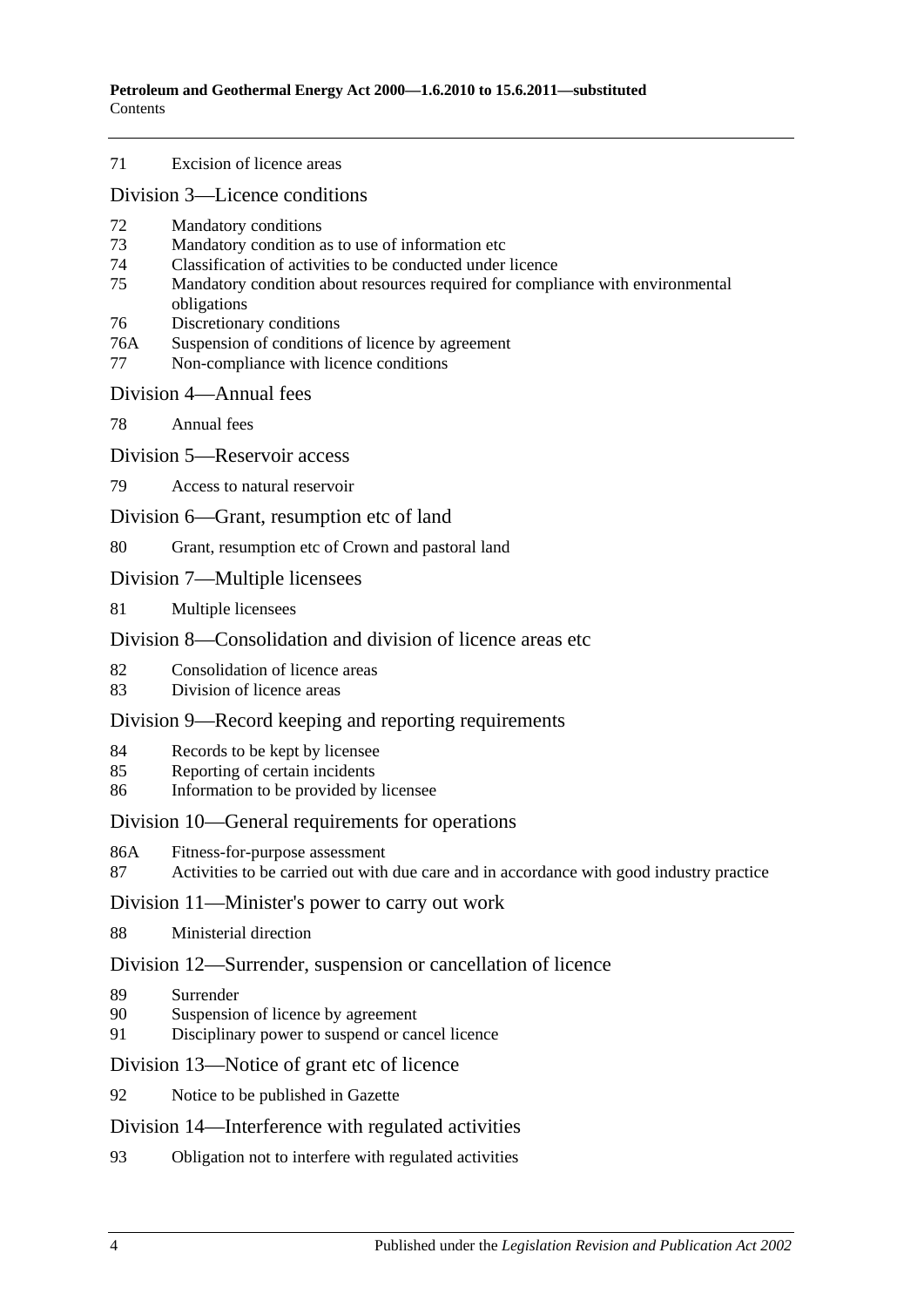[Division 15—Safety net](#page-48-2)

94 [Safety net](#page-48-3)

# [Part 12—Environment protection](#page-48-4)

[Division 1—Objects](#page-48-5)

95 [Objects](#page-48-6)

[Division 2—Environmental prerequisites](#page-48-7)

96 [Pre-conditions of regulated activities](#page-48-8)

[Division 3—Environmental impact report and classification of regulated activities](#page-49-0)

- 97 [Environmental impact report](#page-49-1)
- 98 [Classification of regulated activities](#page-49-2)

# [Division 4—Statements of environmental objectives](#page-50-0)

- 99 [Preparation of statement of environmental objectives](#page-50-1)
- 100 [Content of statement of environmental objectives](#page-50-2)
- 101 [Approval of statement of environmental objectives for low impact activities](#page-51-0)
- 102 [Statement of environmental objectives for medium impact activities](#page-51-1)
- 103 [Statement of environmental objectives for high impact activities](#page-52-0)
- 103A [Specially protected areas](#page-52-1)
- 104 [Commencement of statement of environmental objectives](#page-52-2)<br>105 Enforcement of requirements etc of statement of environments
- [Enforcement of requirements etc of statement of environmental objectives](#page-52-3)

# [Division 5—The environmental register](#page-53-0)

- 106 [Environmental register](#page-53-1)
- 107 [Environmental register to be available for inspection](#page-53-2)

# [Division 6—General provisions for environmental protection](#page-53-3)

- 108 [Power to direct licensee to take action to prevent or minimise environmental damage](#page-53-4)
- 109 [Power to direct rehabilitation of land](#page-54-0)
- 110 [Application for review of environmental direction](#page-54-1)
- 111 [Liability for damage caused by authorised activities](#page-54-2)

# [Part 13—Registrable dealings](#page-55-0)

# [Division 1—Registrable dealings](#page-55-1)

- 112 [Registrable dealings](#page-55-2)
- 113 [Requirement for approval and registration of registrable dealings](#page-55-3)
- 114 [Application for approval](#page-55-4)

# [Division 2—The public register](#page-56-0)

- 115 Public [register](#page-56-1)
- 116 [Public register to be available for inspection](#page-56-2)

# [Division 3—The commercial register](#page-56-3)

- 117 [Commercial register](#page-56-4)
- 118 [Authority to search register](#page-57-0)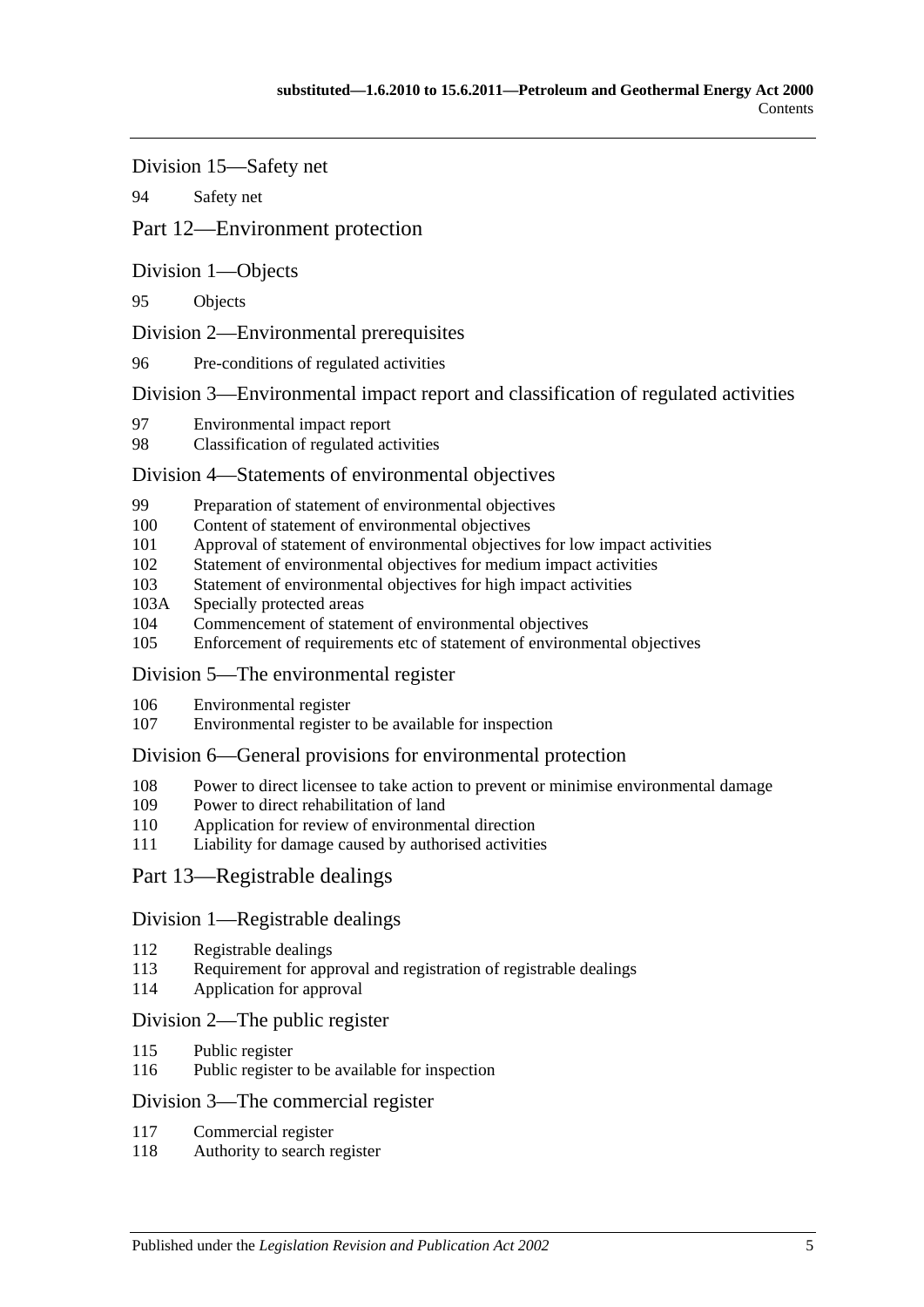# [Part 14—Investigation and enforcement](#page-57-1)

- [Authorised investigations](#page-57-2)
- [Powers of entry and inspection](#page-57-3)
- [Power to gather information](#page-58-0)
- [Production of records](#page-58-1)
- [Publication of results of investigation](#page-58-2)

### [Part 15—Reconsideration and appeal](#page-59-0)

### [Division 1—Application of this Part](#page-59-1)

[Decisions etc subject to review and appeal](#page-59-2)

### [Division 2—Reconsideration](#page-59-3)

- [Application for reconsideration](#page-59-4)
- [Constitution of advisory committee](#page-59-5)
- [Minister's decision on application for reconsideration](#page-60-0)

### [Division 3—Appeal](#page-60-1)

[Right of appeal](#page-60-2)

### [Part 16—Miscellaneous](#page-60-3)

- [Giving of notices](#page-60-4)
- [Verification of information](#page-60-5)
- 130A [Avoidance of duplication of procedures etc](#page-61-0)
- [Saving of powers with respect to Crown land etc](#page-63-0)
- [Proof of administrative acts](#page-63-1)
- [Extension of time limits](#page-63-2)
- [Secrecy](#page-63-3)
- [Administrative penalties](#page-63-4)
- Preservation of rights under *[Cooper Basin \(Ratification\) Act](#page-64-0) 1975*
- [Regulations](#page-64-1)

### [Schedule—Transitional provisions](#page-64-2)

- [Continuation of licences](#page-64-3)
- [Preservation of operation of the repealed Act for certain purposes](#page-65-0)
- [Limitation on certain rights](#page-65-1)
- [Environmental assessments](#page-66-0)<br>6 Statements of environmental
- [Statements of environmental objectives](#page-66-1)
- [Presumptive classification of activities](#page-66-2)
- [Non-application of certain provisions to certain pipelines](#page-66-3)

# [Legislative history](#page-67-0)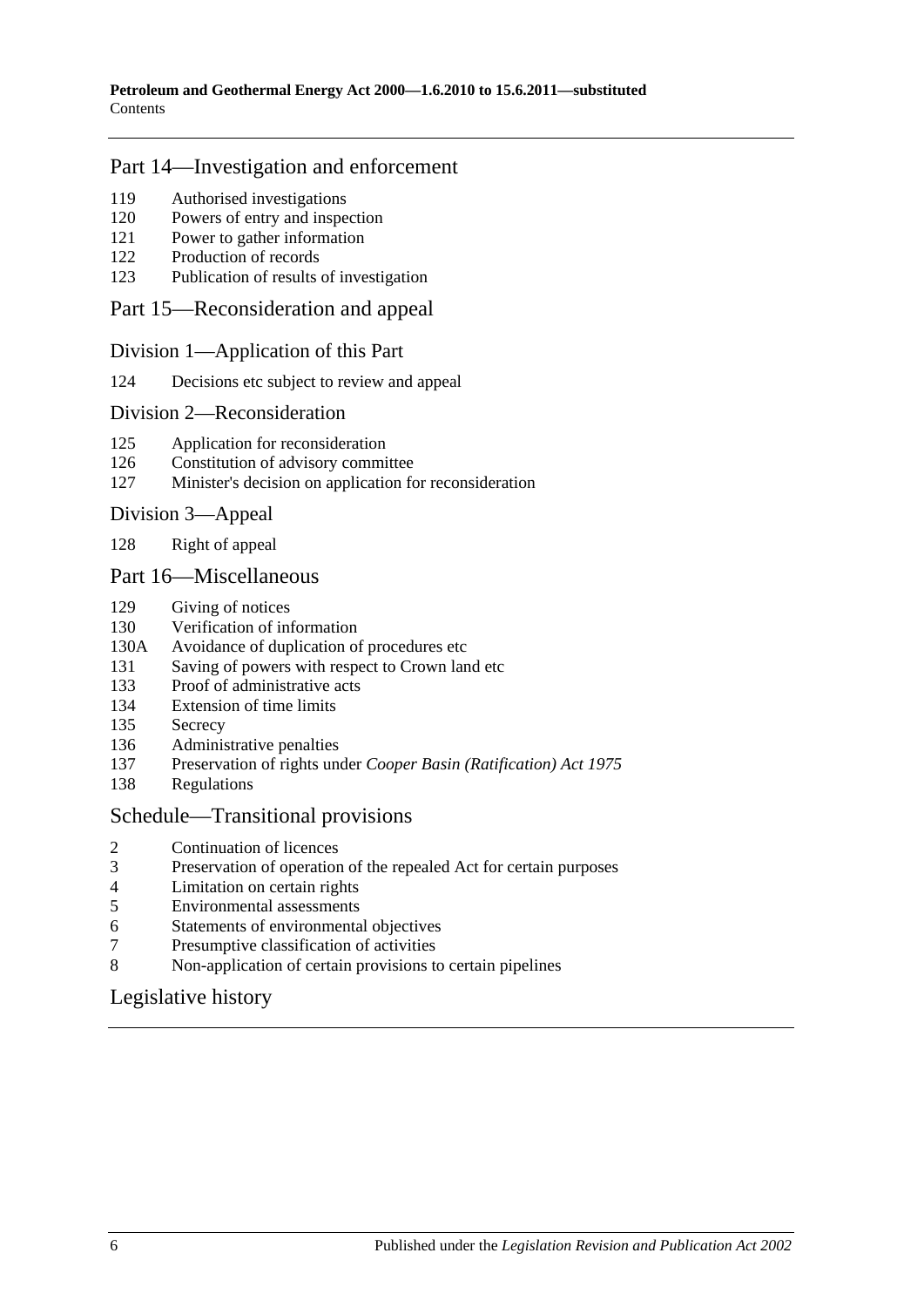# <span id="page-6-0"></span>**The Parliament of South Australia enacts as follows:**

# **Part 1—Preliminary**

# <span id="page-6-1"></span>**Division 1—Formal**

# <span id="page-6-2"></span>**1—Short title**

This Act may be cited as the *Petroleum and Geothermal Energy Act 2000*.

# <span id="page-6-3"></span>**Division 2—Objects of Act**

# <span id="page-6-4"></span>**3—Objects of Act**

The objects of this Act are—

- (a) to create an effective, efficient and flexible regulatory system for the industries involving exploration for, and the recovery or commercial utilisation of, petroleum and other resources (including geothermal resources and natural reservoirs suitable for storage or production purposes) to which this Act applies; and
- (b) to encourage and maintain an appropriate level of competition in exploration for and production of petroleum and other resources to which this Act applies; and
- (c) to create an effective, efficient and flexible regulatory system for the construction and operation of transmission pipelines for transporting petroleum and other substances to which this Act applies; and
- (d) to minimise environmental damage from the activities involved in—
	- (i) exploration for, or the recovery or commercial utilisation of, petroleum and other resources to which this Act applies; and
	- (ii) the construction or operation of transmission pipelines for transporting petroleum and other substances to which this Act applies; and
- (e) to establish appropriate consultative processes involving people directly affected by regulated activities and the public generally; and
- (f) to ensure as far as reasonably practicable security of supply for users of natural gas; and
- (g) to protect the public from risks inherent in regulated activities.

# <span id="page-6-5"></span>**Division 3—Interpretation**

# <span id="page-6-6"></span>**4—Interpretation**

(1) In this Act, unless the contrary intention appears—

*Adelaide Dolphin Sanctuary* has the same meaning as in the *[Adelaide Dolphin](http://www.legislation.sa.gov.au/index.aspx?action=legref&type=act&legtitle=Adelaide%20Dolphin%20Sanctuary%20Act%202005)  [Sanctuary Act](http://www.legislation.sa.gov.au/index.aspx?action=legref&type=act&legtitle=Adelaide%20Dolphin%20Sanctuary%20Act%202005) 2005*;

*administrative penalty*—See [section](#page-63-4) 136;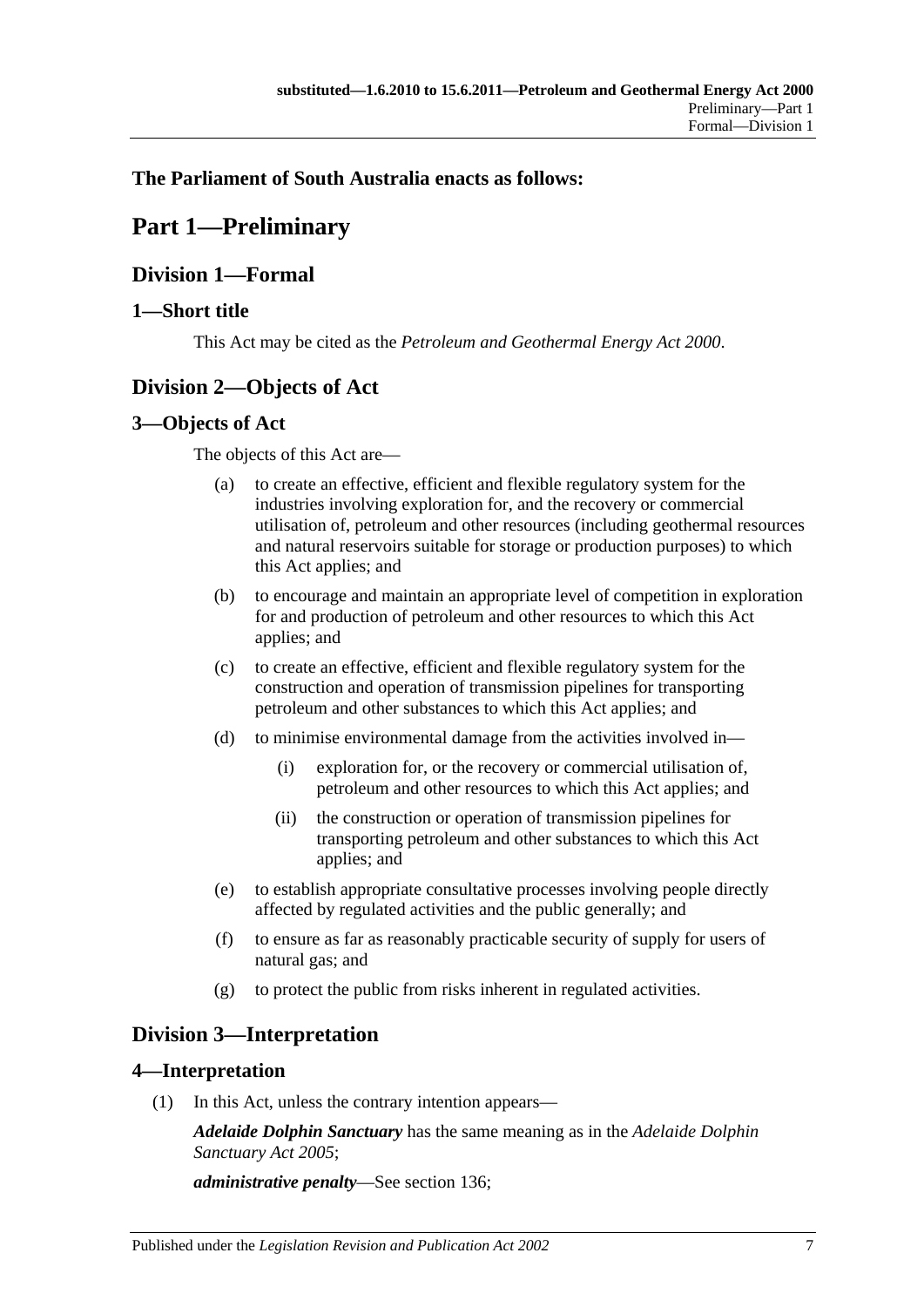*approved form* means a form approved by the Minister;

*associated facilities*—See [section](#page-30-3) 56(2);

*authorised activity* means a regulated activity authorised by a licence;

*authorised officer* means a person authorised in writing by the Minister to exercise the powers of an authorised officer under this Act;

*business day* means any day except a Saturday, Sunday or public holiday;

*competitive tender region* means a part of the State designated as a competitive tender region under [section](#page-15-3) 16;

*contravention* includes non-compliance;

*department* means the department of the Public Service assigned to assist the Minister in the administration of this Act;

*discretionary condition* of a licence means a condition that is imposed at the discretion of the Minister under this Act;

*easement* includes the statutory easement under the *[Natural Gas Authority Act](http://www.legislation.sa.gov.au/index.aspx?action=legref&type=act&legtitle=Natural%20Gas%20Authority%20Act%201967) 1967*;

#### *environment* includes—

- (a) land, air, water (including both surface and underground water), organisms and ecosystems; and
- (b) buildings, structures and cultural artefacts; and
- (c) productive capacity or potential; and
- (d) the external manifestations of social and economic life; and
- (e) the amenity values of an area;

*ERD Court* means the Environment, Resources and Development Court;

*former licensee* includes a person who held a licence under the repealed Act;

*geothermal energy* means thermal energy contained in subsurface rock or other subterranean substances which is extracted or released by a means other than as part of the production of a naturally occurring underground accumulation of a substance;

*GST* means the tax payable under the GST law;

*GST component* means a component attributable to a liability to GST;

*GST law* means—

- (a) *A New Tax System (Goods and Services Tax) Act 1999* (Cwth); and
- (b) the related legislation of the Commonwealth dealing with the imposition of a tax on the supply of goods and services;

*joint venture* includes a partnership;

*land* includes an estate or interest in land or right in respect of land;

*licence* means—

- (a) a speculative survey licence; or
- (b) an exploration licence (in any of its 3 categories—see [section](#page-16-2) 21); or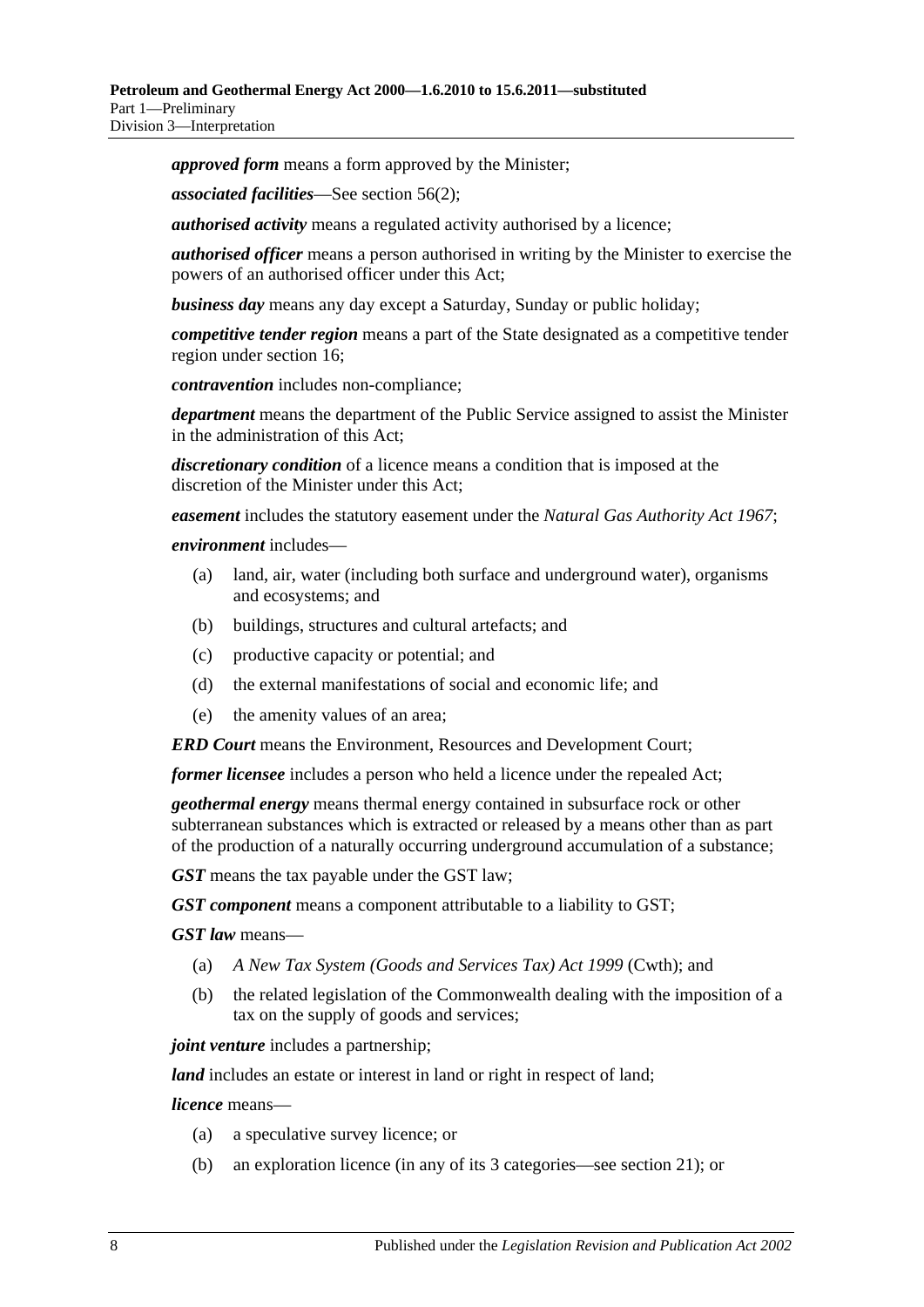- (c) a retention licence (in any of its 3 categories—see [section](#page-19-2) 28); or
- (d) a production licence (in any of its 3 categories—see [section](#page-21-3) 34); or
- (e) a preliminary survey licence; or
- (f) a pipeline licence; or
- (g) an associated activities licence; or
- (h) a special facilities licence;

*mandatory condition* of a licence means a condition that must be imposed under a provision of this Act;

*marine park* has the same meaning as in the *[Marine Parks Act](http://www.legislation.sa.gov.au/index.aspx?action=legref&type=act&legtitle=Marine%20Parks%20Act%202007) 2007*;

*Murray-Darling Basin* has the same meaning as in the *[Murray-Darling Basin](http://www.legislation.sa.gov.au/index.aspx?action=legref&type=act&legtitle=Murray-Darling%20Basin%20Act%201993)  Act [1993](http://www.legislation.sa.gov.au/index.aspx?action=legref&type=act&legtitle=Murray-Darling%20Basin%20Act%201993)*;

*natural gas* means petroleum that is, or would be, gaseous, at Standard Temperature and Pressure;

*natural reservoir* means a part of a geological structure (including one that has been artificially modified)—

- (a) in which petroleum or some other regulated substance has accumulated; or
- (b) which is suitable for the storage of petroleum or some other regulated substance;

*owner* of land means each of the following (insofar as may be relevant in the circumstances of the particular case):

- (a) a person who holds an estate in fee simple in the land;
- (b) a person who holds a lease or licence over the land issued by the Crown;
- (c) a person who is in possession of the land under a lease registered in the Lands Titles Registration Office or deposited in the General Registry Office and noted against the land;
- (d) a person who has, by statute, the care, control or management of the land;
- (e) a person who holds a tenement over or in relation to the land (including in relation to a stratum of the land), other than a speculative survey licence or a preliminary survey licence;
- (f) without limiting a preceding paragraph, a person in actual possession of the land under a right of exclusive possession;
- (g) a person who—
	- (i) holds native title in the land; or
	- (ii) is the registered representative of claimants to native title within the meaning of the *Native Title [\(South Australia\) Act](http://www.legislation.sa.gov.au/index.aspx?action=legref&type=act&legtitle=Native%20Title%20(South%20Australia)%20Act%201994) 1994*,

(with these subparagraphs being in the alternative);

(h) a person of a class brought within the ambit of this definition by the regulations;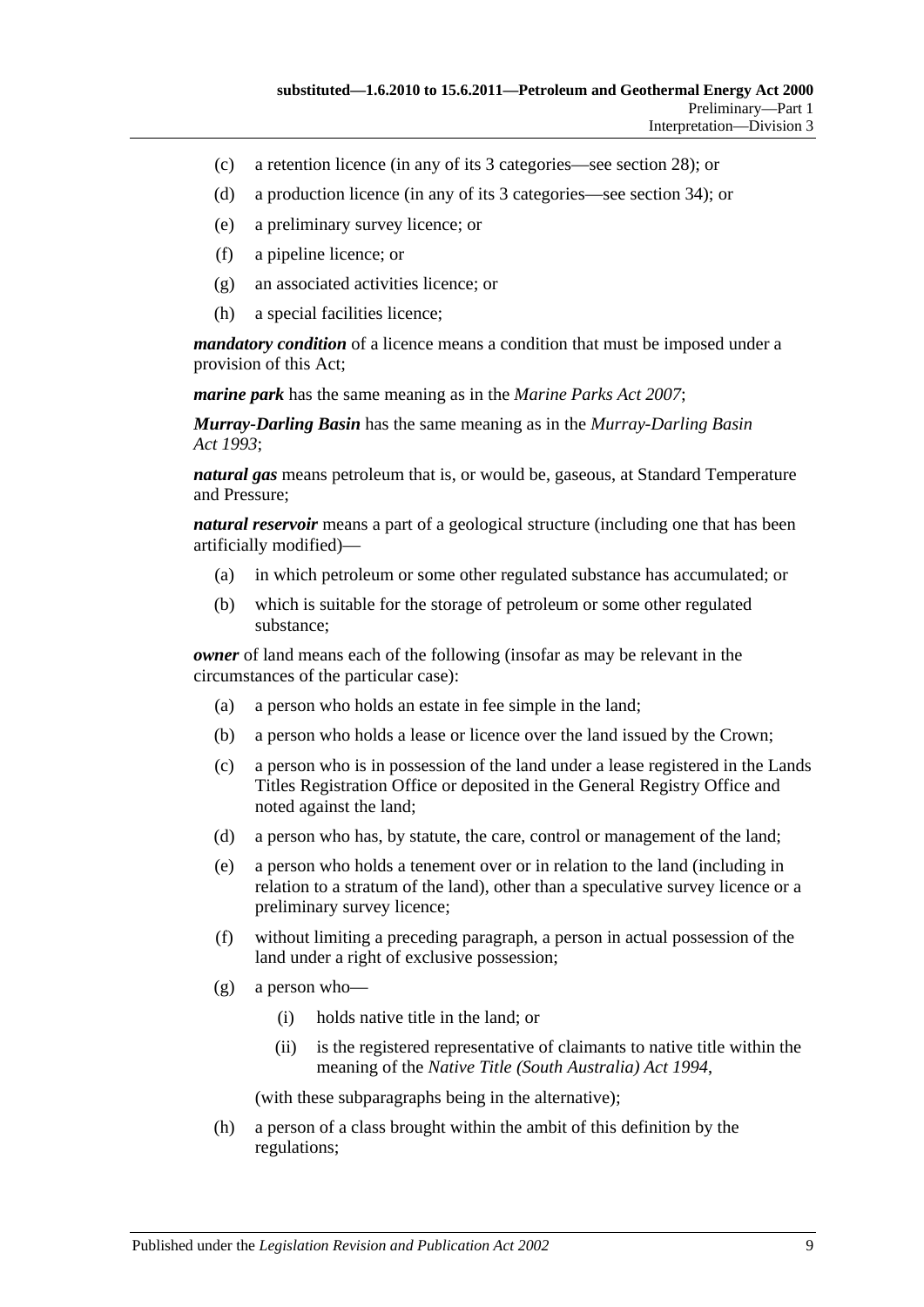*petroleum* means a naturally occurring substance consisting of a hydrocarbon or mixture of hydrocarbons in gaseous, liquid or solid state but does not include coal or shale unless occurring in circumstances in which the use of techniques for coal seam methane production or in situ gasification would be appropriate or unless constituting a product of coal gasification (whether produced below or above the ground) for the purposes of the production of synthetic petroleum;

*pipeline* means a pipe or system of pipes for conveying petroleum or another regulated substance from place to place and includes—

- (a) tanks, machinery and equipment necessary for, or associated with, its operation;
- (b) a part of a pipeline;

*pipeline land* means an interest in land (including an easement) acquired for the construction, maintenance or operation of a transmission pipeline;

*private land* means land alienated from the Crown by the grant of an estate in fee simple or a possessory interest conferring a right to exclusive possession of the land;

#### *produce*—

- (a) a person produces petroleum or another regulated substance if the petroleum or other substance is recovered or released from a natural reservoir in which it has been contained in the course, or as a result, of operations carried out by that person (and production is taken to occur when it reaches ground level);
- (b) a person produces a regulated resource (other than a regulated substance)—
	- (i) in the case of geothermal energy—by releasing the energy for an industrial or commercial purpose;
	- (ii) in the case of a natural reservoir—by using it for the storage of petroleum or another regulated substance;

*prospectivity* of an area means its potential for the discovery of petroleum or other regulated resources;

*public land* means any land that is not private land;

*record* includes—

- (a) a record in the form of a book or document, or in the form of a map;
- (b) a record in the form of electronic data;
- (c) geological samples;
- (d) samples of—
	- (i) petroleum; or
	- (ii) another regulated substance; or
	- (iii) water;

*regulated activity*—See [section](#page-13-2) 10;

#### *regulated resource* means—

(a) a naturally occurring underground accumulation of a regulated substance; or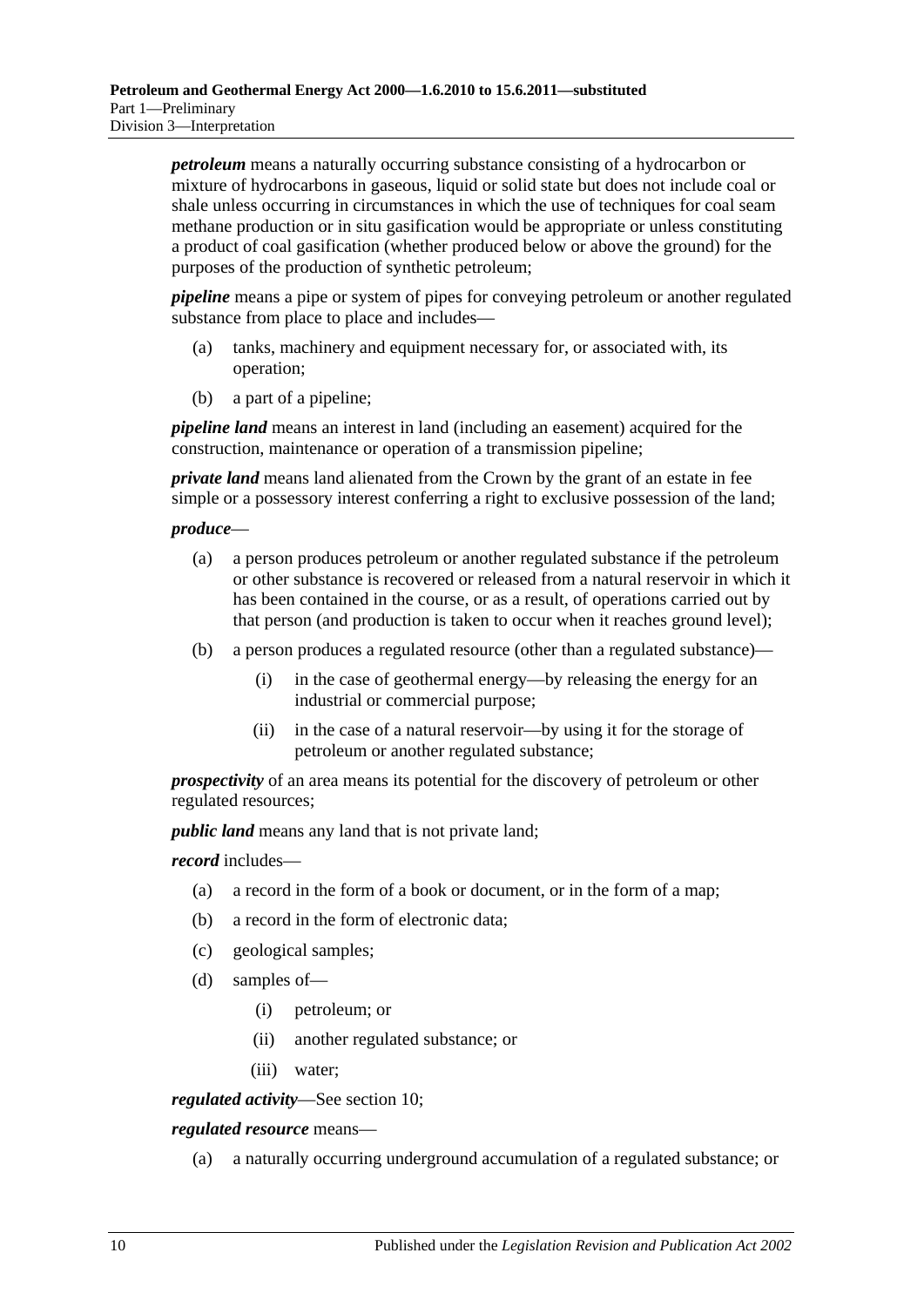- (b) a source of geothermal energy; or
- (c) a natural reservoir;

*regulated substance* means—

- (a) petroleum; or
- (b) hydrogen sulphide; or
- (c) nitrogen; or
- (d) helium; or
- (e) carbon dioxide; or
- (ea) any other substance that naturally occurs in association with petroleum; or
- (f) any substance declared by regulation to be a substance to which this Act applies;

*relevant Act* means—

- (a) in relation to the Adelaide Dolphin Sanctuary—the *[Adelaide Dolphin](http://www.legislation.sa.gov.au/index.aspx?action=legref&type=act&legtitle=Adelaide%20Dolphin%20Sanctuary%20Act%202005)  [Sanctuary Act](http://www.legislation.sa.gov.au/index.aspx?action=legref&type=act&legtitle=Adelaide%20Dolphin%20Sanctuary%20Act%202005) 2005*; or
- (b) in relation to a marine park—the *[Marine Parks Act](http://www.legislation.sa.gov.au/index.aspx?action=legref&type=act&legtitle=Marine%20Parks%20Act%202007) 2007*; or
- (c) in relation to a River Murray Protection Area or the Murray-Darling Basin—the *[River Murray Act](http://www.legislation.sa.gov.au/index.aspx?action=legref&type=act&legtitle=River%20Murray%20Act%202003) 2003*;

#### *relevant court* means—

- (a) where the amount or value of the claim to which the proceedings relate is \$150 000 or less—the Warden's Court; or
- (b) in any other case—the Land and Valuation Court;

#### *relevant Minister* means—

- (a) in relation to the Adelaide Dolphin Sanctuary—the Minister to whom the administration of the *[Adelaide Dolphin Sanctuary Act](http://www.legislation.sa.gov.au/index.aspx?action=legref&type=act&legtitle=Adelaide%20Dolphin%20Sanctuary%20Act%202005) 2005* is committed; or
- (b) in relation to a marine park—the Minister to whom the administration of the *[Marine Parks Act](http://www.legislation.sa.gov.au/index.aspx?action=legref&type=act&legtitle=Marine%20Parks%20Act%202007) 2007* is committed; or
- (c) in relation to a River Murray Protection Area or the Murray-Darling Basin—the Minister to whom the administration of the *[River Murray](http://www.legislation.sa.gov.au/index.aspx?action=legref&type=act&legtitle=River%20Murray%20Act%202003)  Act [2003](http://www.legislation.sa.gov.au/index.aspx?action=legref&type=act&legtitle=River%20Murray%20Act%202003)* is committed;

*repealed Act* means the *[Petroleum Act](http://www.legislation.sa.gov.au/index.aspx?action=legref&type=act&legtitle=Petroleum%20Act%201940) 1940*;

*River Murray Protection Area* means a River Murray Protection Area under the *[River](http://www.legislation.sa.gov.au/index.aspx?action=legref&type=act&legtitle=River%20Murray%20Act%202003)  [Murray Act](http://www.legislation.sa.gov.au/index.aspx?action=legref&type=act&legtitle=River%20Murray%20Act%202003) 2003*;

*specially protected area* means—

- (a) the Adelaide Dolphin Sanctuary; or
- (b) a marine park; or
- (c) a River Murray Protection Area;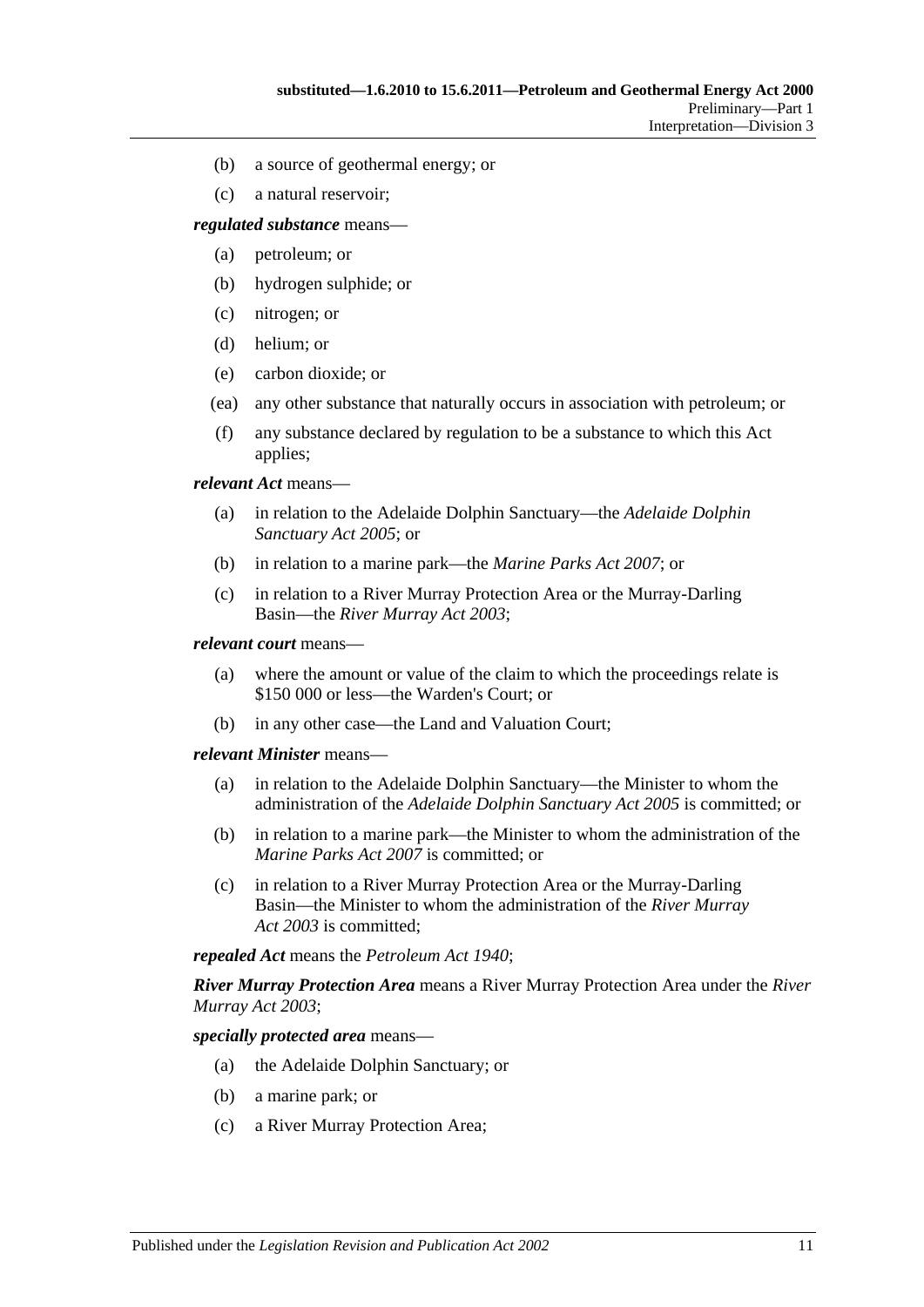*tenement* means a lease, licence or other right relating to exploration for, or the production, recovery, management, conveyance, processing or delivery of, minerals or regulated resources (as the case requires) under any of the following:

- (a) this Act;
- (b) the *[Mining Act](http://www.legislation.sa.gov.au/index.aspx?action=legref&type=act&legtitle=Mining%20Act%201971) 1971* or the *[Opal Mining Act](http://www.legislation.sa.gov.au/index.aspx?action=legref&type=act&legtitle=Opal%20Mining%20Act%201995) 1995*;
- (c) the *[Cooper Basin \(Ratification\) Act](http://www.legislation.sa.gov.au/index.aspx?action=legref&type=act&legtitle=Cooper%20Basin%20(Ratification)%20Act%201975) 1975*, the *[Roxby Downs \(Indenture](http://www.legislation.sa.gov.au/index.aspx?action=legref&type=act&legtitle=Roxby%20Downs%20(Indenture%20Ratification)%20Act%201982)  [Ratification\) Act](http://www.legislation.sa.gov.au/index.aspx?action=legref&type=act&legtitle=Roxby%20Downs%20(Indenture%20Ratification)%20Act%201982) 1982* or the *[Stony Point \(Liquids Project\) Ratification](http://www.legislation.sa.gov.au/index.aspx?action=legref&type=act&legtitle=Stony%20Point%20(Liquids%20Project)%20Ratification%20Act%201981)  Act [1981](http://www.legislation.sa.gov.au/index.aspx?action=legref&type=act&legtitle=Stony%20Point%20(Liquids%20Project)%20Ratification%20Act%201981)*;
- (d) any other Act brought within the ambit of this definition by the regulations;

*transmission pipeline* means a pipeline for conveying petroleum or another regulated substance from a point at or near the place of its production to another place or other places, or for conveying petroleum or another regulated substance to or near a place where it is to be stored in a natural reservoir, (or a pipeline that forms part of a system of pipelines for that purpose) but does not include the following—

- (a) a pipeline located within the area of a production or retention licence or the combined area of two or more production or retention licences (not being part of a pipeline that extends beyond the area of such a licence); or
- (b) a pipeline located within the site of an industrial plant; or
- (c) a pipeline that forms part of a gas distribution system within a city, town or other centre of population or industry; or
- (d) if a pipeline extends beyond State boundaries—the parts of the pipeline located outside the State; or
- (e) a pipeline excluded by regulation from the ambit of this definition;
- (2) A reference in this Act to petroleum or another regulated substance extends to a mixture of substances of which petroleum or the other relevant substance is a constituent part.
- (3) For the purposes of this Act, the *storage* of a regulated substance may include circumstances where it is intended that the regulated substance be held indefinitely in a natural reservoir.

# <span id="page-11-0"></span>**Division 4—Rights of the Crown**

# <span id="page-11-1"></span>**5—Rights of the Crown**

- (1) The property in petroleum and other regulated resources is vested (or continues to be vested) in the Crown.
- (2) On the production of petroleum, or some other regulated substance, by a person lawfully entitled to produce the petroleum or other regulated substance, it becomes the property of the person who produced it.
- (3) The property in a regulated substance placed in a natural reservoir for storage purposes (after being produced or acquired in some other way) is not affected by that placing or storage.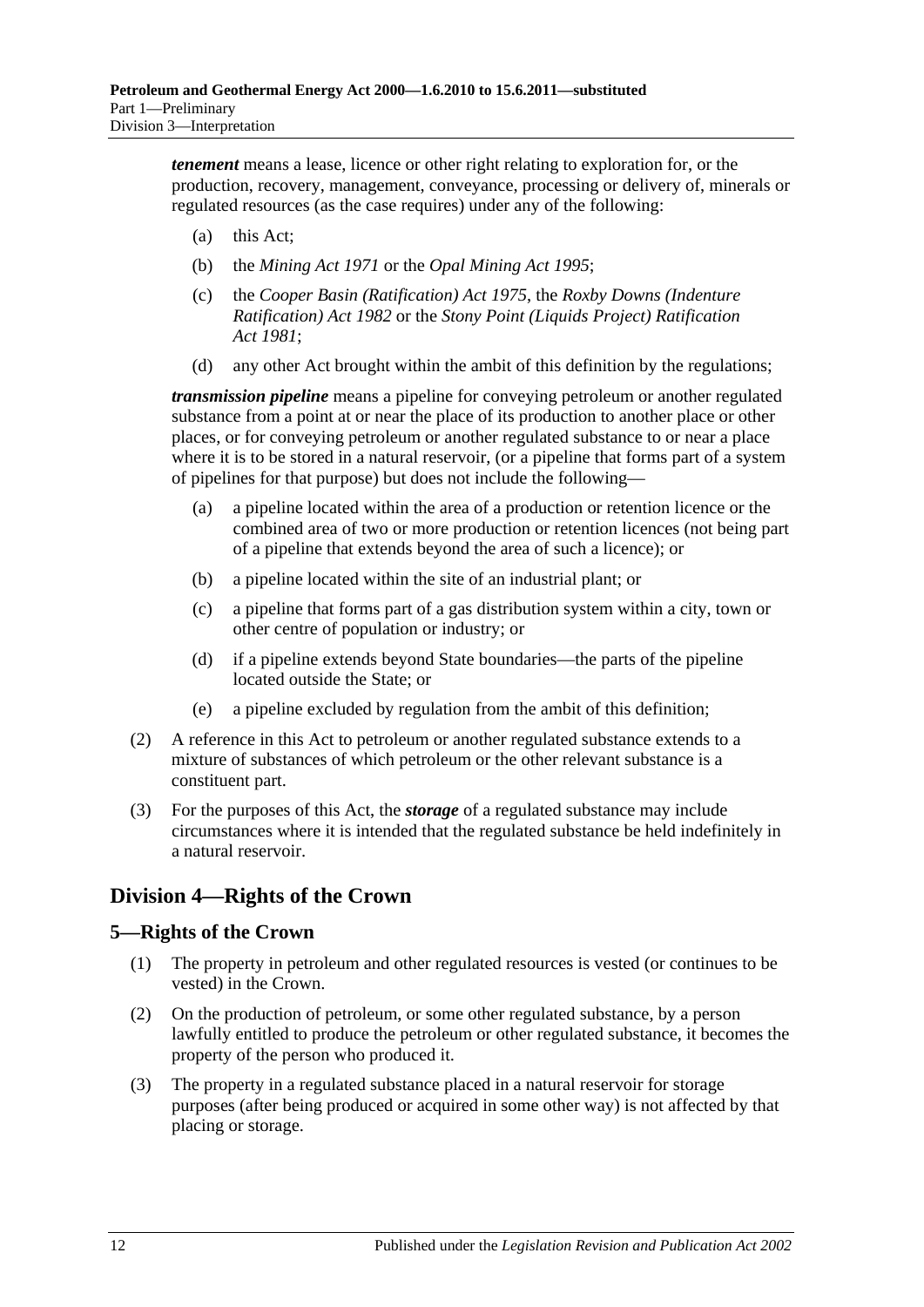# <span id="page-12-0"></span>**Part 2—Administration**

# <span id="page-12-1"></span>**Division 1—The Minister**

# <span id="page-12-2"></span>**6—Administration**

The Minister has the general administration of this Act.

# <span id="page-12-3"></span>**6A—Interaction with other legislation**

The Minister must, in acting in the administration of this Act, take into account the following insofar as they may be relevant:

- (a) the objects and objectives of the *[Adelaide Dolphin Sanctuary Act](http://www.legislation.sa.gov.au/index.aspx?action=legref&type=act&legtitle=Adelaide%20Dolphin%20Sanctuary%20Act%202005) 2005*;
- (b) the objects of the *[Marine Parks Act](http://www.legislation.sa.gov.au/index.aspx?action=legref&type=act&legtitle=Marine%20Parks%20Act%202007) 2007*;
- (c) the objects of the *[Natural Resources Management Act](http://www.legislation.sa.gov.au/index.aspx?action=legref&type=act&legtitle=Natural%20Resources%20Management%20Act%202004) 2004*;
- (d) the objects of the *[River Murray Act](http://www.legislation.sa.gov.au/index.aspx?action=legref&type=act&legtitle=River%20Murray%20Act%202003) 2003* and the *Objectives for a Healthy River Murray* under that Act.

# <span id="page-12-4"></span>**7—Delegation**

- (1) The Minister may—
	- (a) delegate any of the Minister's powers or functions under this Act to a specified person, or a person holding or acting in a specified office or position; or
	- (b) vary or revoke a delegation under this section.
- (2) If the terms of an instrument of delegation allow for subdelegation, the delegate may subdelegate the power or function in accordance with the instrument.
- (3) A delegation or subdelegation does not prevent the exercise of a delegated power or function by the delegator.
- (4) Notice of a delegation or subdelegation, or the variation or revocation of a delegation or subdelegation, under this section is to be published in the Gazette.

# <span id="page-12-5"></span>**Division 2—Authorised officers**

# <span id="page-12-6"></span>**8—Appointment of authorised officers**

The Minister may, by instrument in writing, authorise a person to exercise the powers of an authorised officer under this Act either generally or subject to specified limitations and restrictions.

# <span id="page-12-7"></span>**9—Identity cards**

- (1) The Minister must issue to each authorised officer an identity card—
	- (a) stating the name of the authorised officer; and
	- (b) containing a photograph of the authorised officer; and
	- (c) stating that the person whose name and photograph appear on the card is an authorised officer for this Act.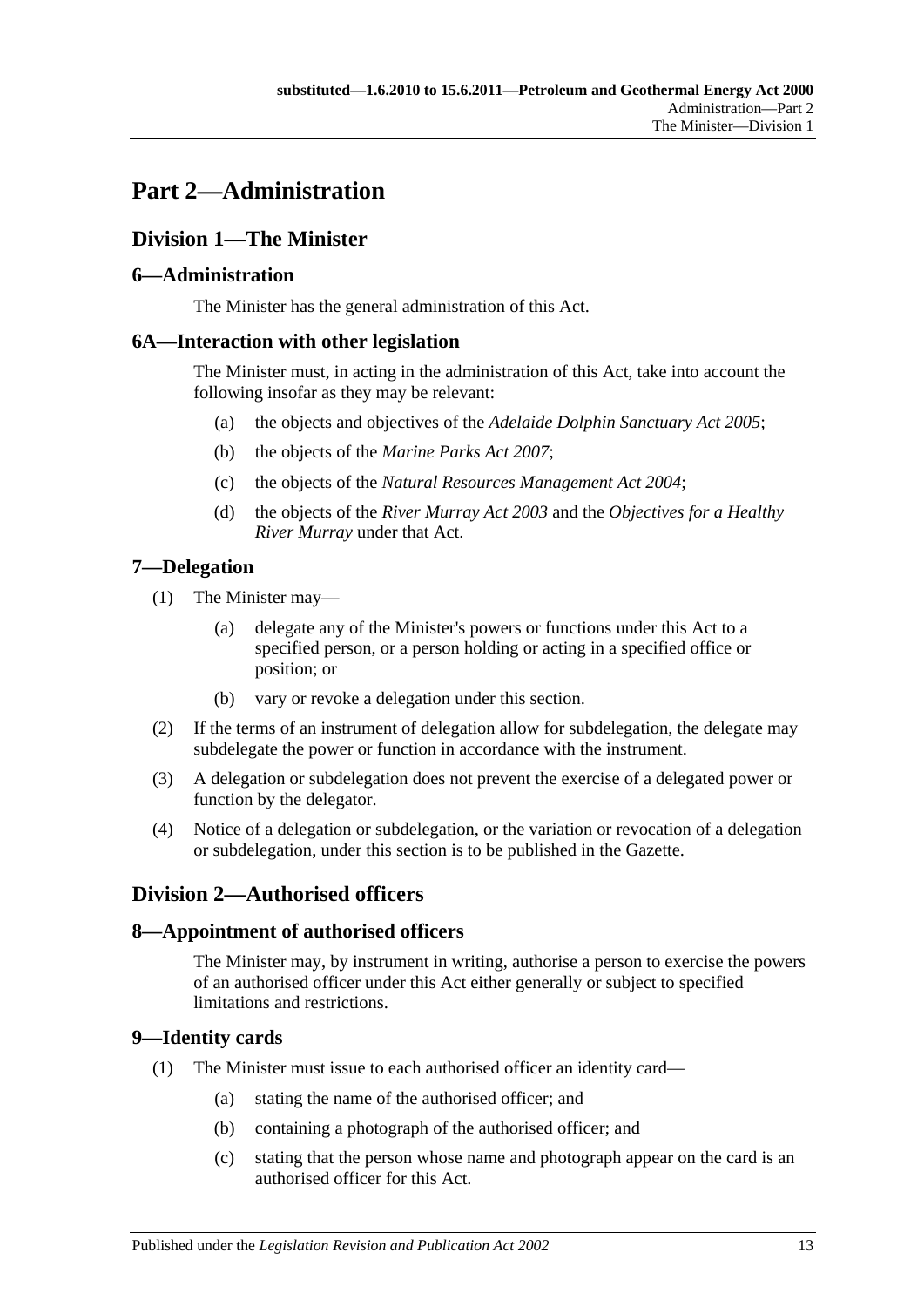(2) If an authorised officer proposes to exercise powers under this Act against a person, the authorised officer must, if practicable, produce the identity card for inspection.

# <span id="page-13-0"></span>**Part 3—Licensing regulated activities**

# <span id="page-13-1"></span>**Division 1—Requirement for licence**

# <span id="page-13-2"></span>**10—Regulated activities**

- (1) The following are *regulated activities*:
	- (a) exploration for petroleum or another regulated resource; or
	- (b) operations to establish the nature and extent of a discovery of petroleum or another regulated resource, and to establish the commercial feasibility of production and the appropriate production techniques; or
	- (c) production of petroleum or another regulated substance; or
	- (d) utilisation of a natural reservoir to store petroleum or another regulated substance (including in a case where a trace element naturally occurs with the petroleum or other regulated substance); or
	- (e) production of geothermal energy; or
	- (f) construction of a transmission pipeline for carrying petroleum or another regulated substance; or
	- (g) operation of a transmission pipeline for carrying petroleum or another regulated substance.
- (2) However, exploratory operations conducted at a height of 500m or more above the surface of the ground are not regulated activities.
- (3) A reference to a regulated activity includes all operations and activities reasonably necessary for, or incidental to, that activity such as (for example)—
	- (a) physical and geophysical surveys of land;
	- (b) the drilling of wells;
	- (c) the injection of water or some other substance into a natural reservoir in order to enhance production of petroleum or another regulated substance;
	- (d) forcing water or some other substance through a source of geothermal energy in order to absorb thermal energy and enable its recovery or utilisation at the surface;
	- (e) the processing of substances recovered from a well;
	- (f) the construction of borrow pits;
	- (g) the installation and operation of plant and equipment;
	- (h) the use of a natural reservoir to store a regulated substance;
	- (i) water disposal;
	- (j) the construction of roads, camps, airports, buildings and other infrastructure.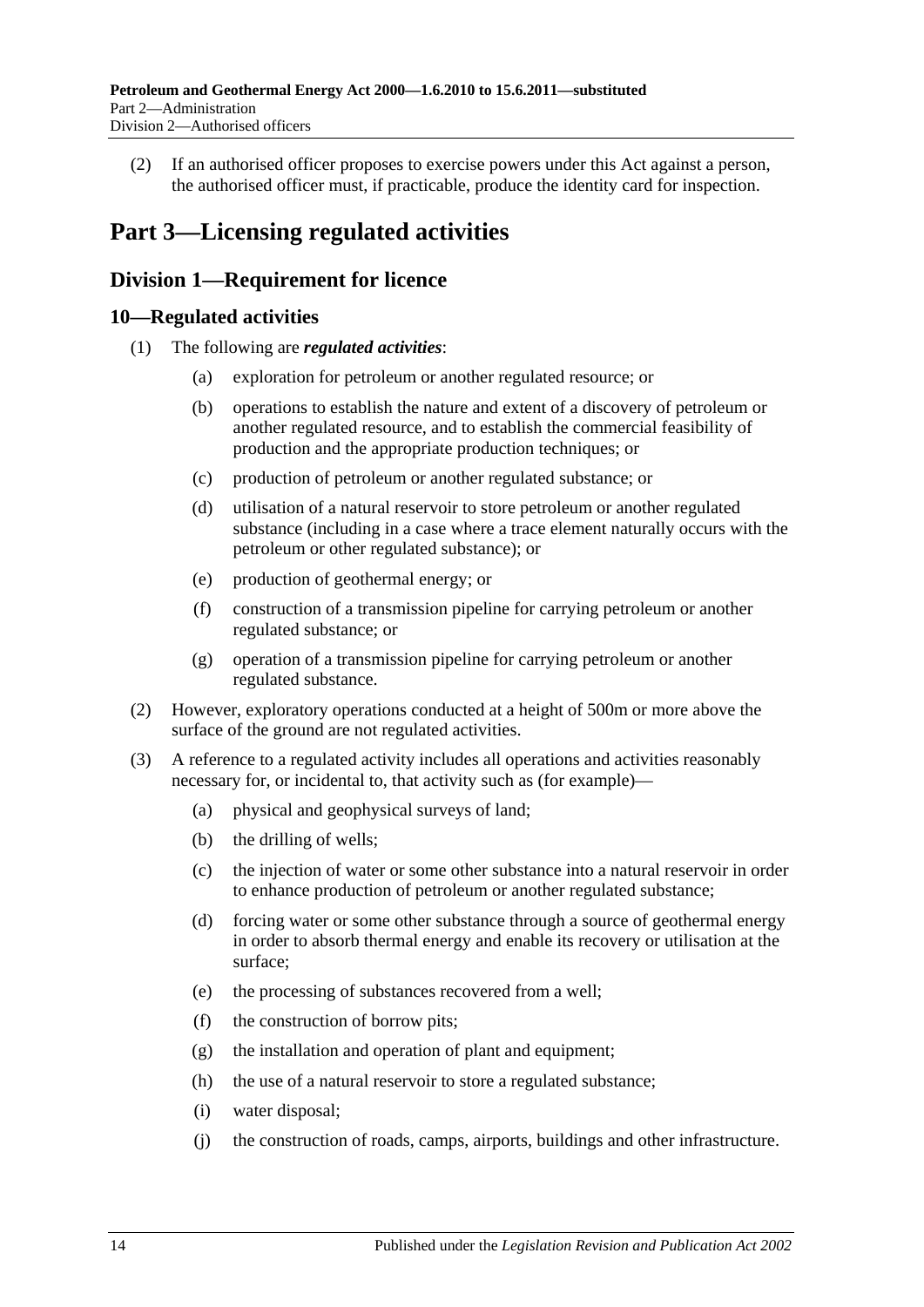# <span id="page-14-0"></span>**11—Requirement for licence**

A person must not engage in a regulated activity unless the activity is authorised under this Act.

Maximum penalty: \$120 000.

# <span id="page-14-1"></span>**Division 2—Grant of licence**

# <span id="page-14-2"></span>**12—General authority to grant licence**

- (1) The Minister may, subject to this Act, grant a licence.
- (2) If an application for the grant or renewal of a licence relates to an area within or adjacent to a specially protected area, the Minister must, before making his or her decision on the application, refer the application to the relevant Minister and consult with the relevant Minister in relation to the matter.
- (3) If an application for the grant or renewal of a licence is referred to a relevant Minister and the Minister to whom the administration of this Act is committed and the relevant Minister cannot agree—
	- (a) on whether a licence should be granted or renewed; or
	- (b) if a licence is granted or renewed, on the conditions to which the licence should be subject,

the Ministers must take steps to refer the matter to the Governor and the Governor will determine the matter (and any decision taken by the Governor will be taken to be a decision of the Minister under this Act).

# <span id="page-14-3"></span>**13—Licence classes**

Licences are of the following classes:

- (a) preliminary survey licence; and
- (b) speculative survey licence; and
- (c) exploration licence (with 3 categories of licence under this Act); and
- (d) retention licence (with 3 categories of licence under this Act); and
- (e) production licence (with 3 categories of licence under this Act); and
- (f) pipeline licence; and
- (g) associated activities licence; and
- (h) special facilities licence.

# <span id="page-14-4"></span>**Division 3—Preliminary survey licence**

### <span id="page-14-5"></span>**14—Preliminary survey licence**

- (1) A *preliminary survey licence* authorises the licensee to carry out a survey, environmental evaluation, or other form of assessment preparatory to the carrying out of regulated activities on land.
- (2) A preliminary survey licence may authorise incidental matters such as (for example) marking out the proposed route of a pipeline on land.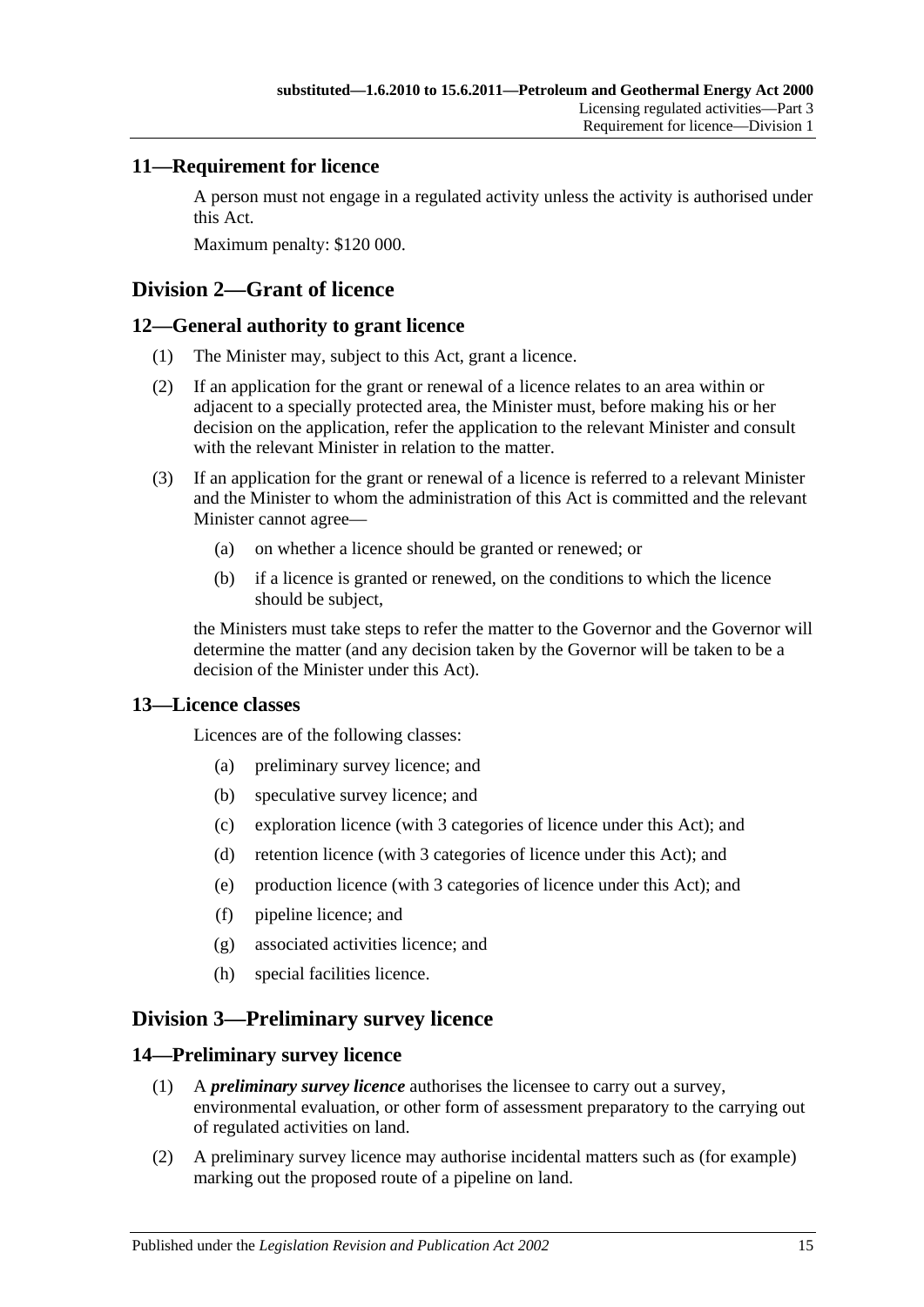- (3) The rights conferred on the holder of a preliminary survey licence are not exclusive.
- (4) The Minister may, on application by a licensee holding a preliminary survey licence, approve the variation of the area to which the licence relates.

### <span id="page-15-0"></span>**15—Term of preliminary survey licence**

- (1) The term of a preliminary survey licence is 1 year.
- (2) A preliminary survey licence may be renewed from time to time for a further term.

# <span id="page-15-1"></span>**Part 4—Exploration**

# <span id="page-15-2"></span>**Division 1—Competitive tender regions**

### <span id="page-15-8"></span><span id="page-15-3"></span>**16—Competitive tender regions**

- (1) If the Minister considers a particular part of the State to be highly prospective for petroleum exploration or for exploration for other regulated resources, the Minister may, by notice in the Gazette, designate that part of the State as a competitive tender region.
- (2) The notice may specify regulated resources in relation to which the region is to be regarded as highly prospective and, in that case, the region will be regarded as highly prospective for those resources but not in relation to other regulated resources (and the designation under [subsection](#page-15-8) (1) will not apply in relation to the other regulated resources).
- (3) The Minister may, by subsequent notice in the Gazette, vary or revoke a notice under this section.

# <span id="page-15-4"></span>**Division 2—Speculative survey**

### <span id="page-15-5"></span>**17—Speculative survey licence**

- (1) A *speculative survey licence* authorises the licensee to carry out exploratory operations of the kind specified in the licence in the licence area.
- (2) A speculative survey licence cannot authorise drilling beyond a depth of 300 metres.
- (3) The right to carry out exploratory operations conferred by a speculative survey licence is not an exclusive right.

# <span id="page-15-6"></span>**18—Area of speculative survey licence**

- (1) A speculative survey licence may be granted for 1 or more separate areas.
- (2) However, the total area of a speculative survey licence cannot exceed 10 000 km<sup>2</sup>.

### <span id="page-15-7"></span>**19—Term of speculative survey licence**

- (1) The term of a speculative survey licence is 1 year.
- (2) A speculative survey licence may be renewed, from time to time, for a further term.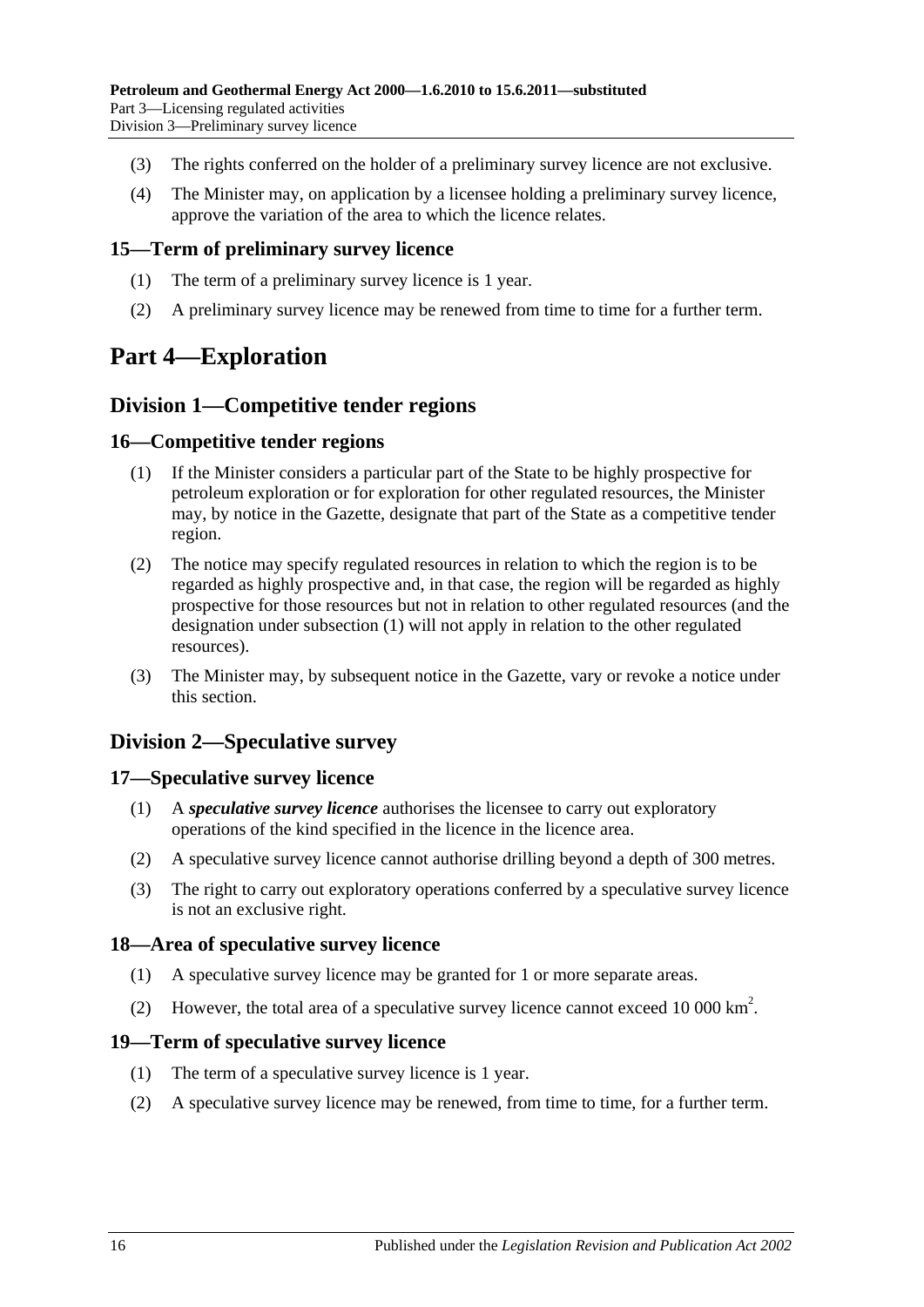### <span id="page-16-0"></span>**20—Consultation preceding grant or renewal of speculative survey licence**

Before a speculative survey licence is granted or renewed over the area, or part of the area, of an existing licence, the applicant for the speculative survey licence must—

- (a) consult with the existing licensee and seek to reach agreement on the activities to be carried out under the speculative survey licence on the area that is to be subject to both licences; and
- (b) inform the Minister of the result of the consultation.

# <span id="page-16-1"></span>**Division 3—Exploration licences**

# <span id="page-16-2"></span>**21—Exploration licences**

- (1) There will be 3 categories of exploration licence:
	- (a) a *petroleum exploration licence*;
	- (b) a *geothermal exploration licence*;
	- (c) a *gas storage exploration licence*.
- (2) An exploration licence authorises subject to its terms the licensee to carry out in the licence area—
	- (a) exploratory operations for regulated resources of the kind relevant to the category of licence; and
	- (b) with respect to regulated resources of the kind relevant to the category of licence—operations—
		- (i) to establish the nature and extent of a discovery of regulated resources;
		- (ii) to establish the feasibility of production and appropriate production techniques.
- (3) A licensee who holds an exploration licence is entitled, subject to this Act, to the grant of a corresponding retention licence or a corresponding production licence for a regulated resource discovered in the licence area.

# <span id="page-16-3"></span>**22—Call for tenders**

- (1) The Minister must call for tenders for an exploration licence of the relevant category in the following cases:
	- (a) where the exploration licence is to be granted for an area within a competitive tender region (taking into account the regulated resources with respect to which the region has been declared); or
	- (b) where a person has unsuccessfully applied for an exploration licence for the relevant area (but not in response to a call for tenders) and asks the Minister to call for tenders for an exploration licence for the relevant area (taking into account the category of licence).
- (2) The Minister has a discretion to call for tenders for an exploration licence in other cases.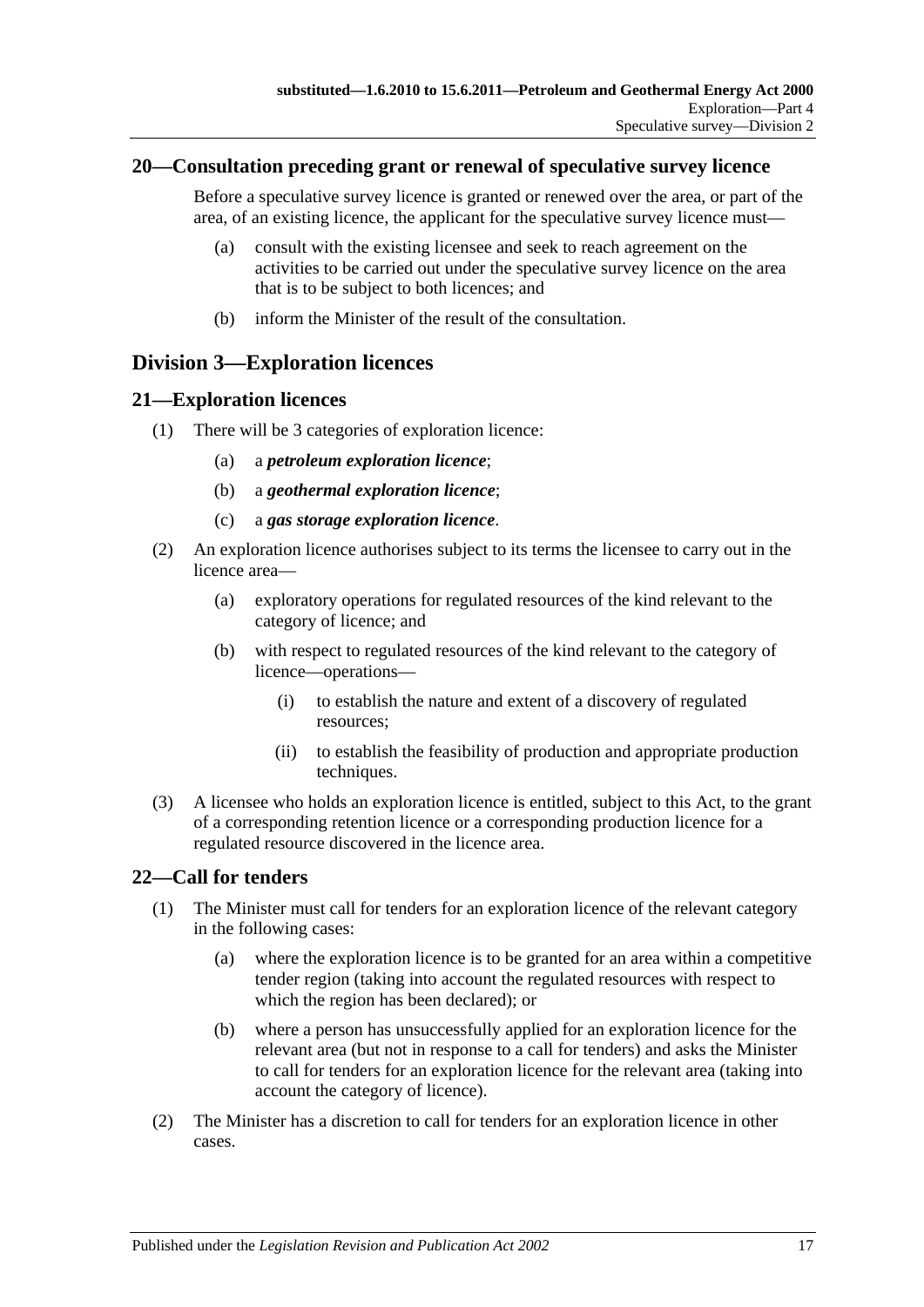- (3) A call for tenders is made by notice published in the Gazette inviting applications for the grant of an exploration licence of the relevant category for an area specified in the notice.
- (4) The notice—
	- (a) must specify a period within which applications are to be made; and
	- (b) must state the criteria by reference to which applications are to be evaluated; and
	- (c) may include information about any special terms and conditions subject to which the exploration licence is to be granted; and
	- (d) may include other information the Minister considers appropriate.
- (5) The selection of an applicant is not complete until the applicant executes the licence.
- (6) On the selection of a successful applicant from among those who apply in response to an advertisement under this section, the Minister must—
	- (a) publish in the Gazette a statement of the basis for the selection of the successful applicant, including the successful applicant's proposed work program; and
	- (b) give any unsuccessful applicant written notice of the reasons for the rejection of the application.

### <span id="page-17-0"></span>**23—Criteria to be considered for granting exploration licence**

In considering an application for the grant of an exploration licence, the Minister must have regard to—

- (a) the suitability of applicant's proposed work program for evaluating the prospectivity of the licence area and discovering regulated resources; and
- (b) the adequacy of the applicant's technical and financial resources; and
- (c) if applications have been invited for the licence by public advertisement—the stated criteria for evaluation of the applications.

### <span id="page-17-1"></span>**24—Areas for which licence may be granted**

- (1) An exploration licence may be granted for 1 or more separate areas.
- (2) However, the total licence area cannot exceed—
	- (a) in the case of a gas storage exploration licence  $-2500 \text{ km}^2$ ;
	- (b) in the case of a geothermal exploration licence  $-3000 \text{ km}^2$ ;
	- (c) in the case of a petroleum exploration licence—10 000 km<sup>2</sup>.

### <span id="page-17-2"></span>**25—Work program to be carried out by exploration licensee**

- (1) It is a mandatory condition of an exploration licence that the licensee must carry out work in the licence area in accordance with a work program approved by the Minister.
- (2) A proposed work program is to be submitted for the Minister's approval with an application for the grant or renewal of an exploration licence.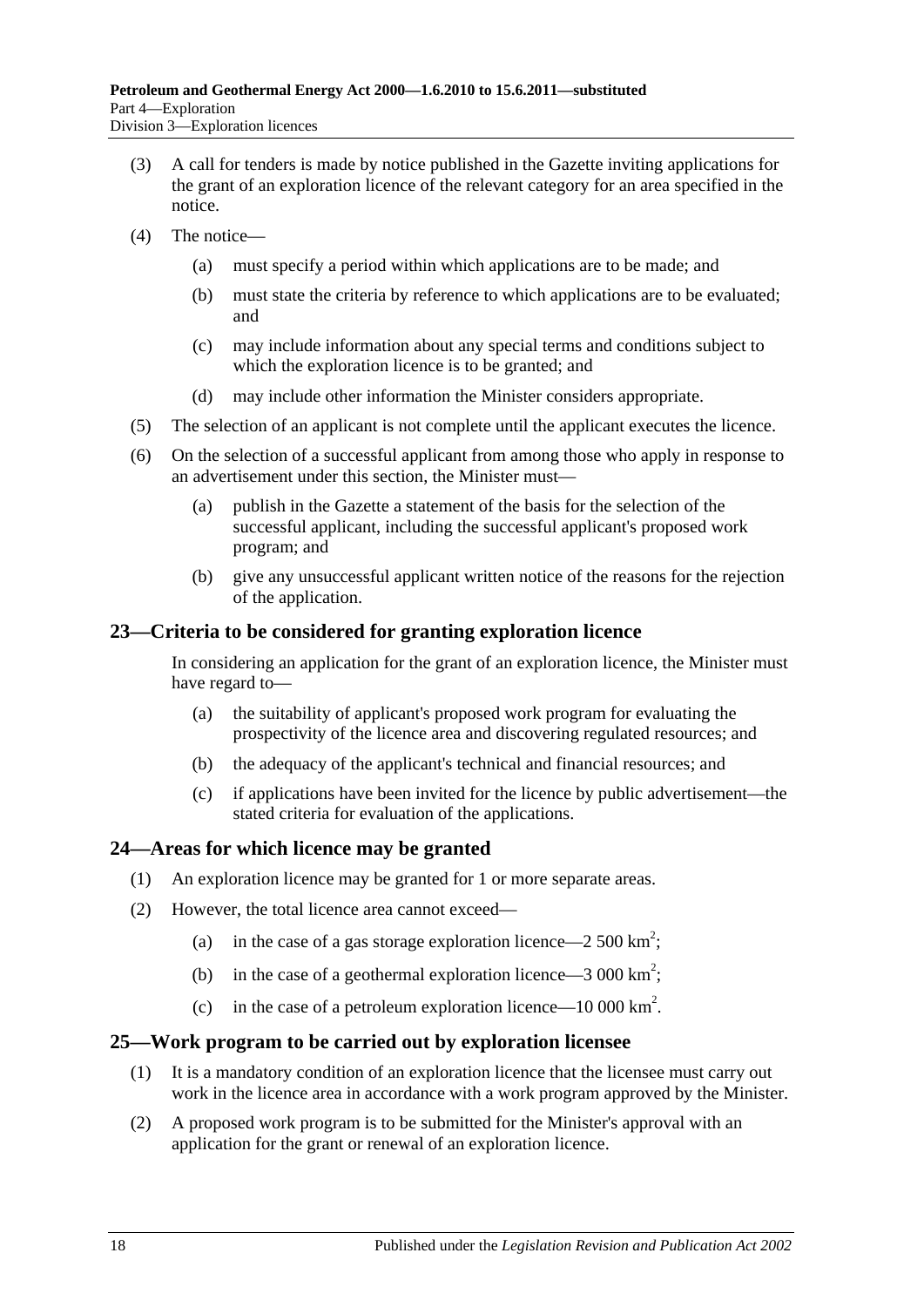- (3) The Minister may approve the proposed work program with or without addition or variation.
- <span id="page-18-1"></span>(4) The Minister may approve deferment, variation or reduction of the work to the carried out under an approved work program.
- (4a) However, Ministerial approval is not required for the acceleration of the work to be carried out under an approved work program.
- (5) If a licence was granted on the basis of competitive tender, the Minister—
	- (a) must, before approving deferment, variation or reduction of the work to be carried out under an approved work program—have regard to work programs proposed by other applicants for the licence; and
	- (b) must publish in the Gazette notice of the approval stating the effect of the approval.
- (6) The Minister may, as a condition of approving the reduction or deferment of work under [subsection](#page-18-1) (4), require the licensee to relinquish a specified portion of the licence area.

# <span id="page-18-0"></span>**26—Term and renewal of exploration licence**

- (1) The term of an exploration licence is 5 years.
- (2) An exploration licence may be granted on terms under which the licence is to be renewable for a further term or 2 further terms (as specified by the Minister at the time of the grant of the licence).
- <span id="page-18-3"></span>(3) Subject to a succeeding subsection, a licence that is renewable for one further term must provide for the excision, on renewal, of an area equal to at least 50% of the original licence area and a licence that is renewable for 2 further terms must provide for the excision, on each renewal, of an area equal to at least 33⅓% of the original licence area.
- <span id="page-18-4"></span><span id="page-18-2"></span>(4) The area to be excised is to be determined by the Minister—
	- (a) if the licensee puts a proposal to the Minister in the application for renewal of the licence and the Minister accepts the proposal—on the basis of that proposal; or
	- (b) in any other case—after the Minister has put a proposal to the licensee and has considered any representations made by the licensee within 14 days after notice of the proposal is given to the licensee.
- <span id="page-18-5"></span>(5) The Minister must accept the licensee's proposal under [subsection](#page-18-2) (4)(a) if it reasonably allows for the grant of new exploration licences over the area or areas to be excised.
- (5a) [Subsections](#page-18-3) (3), [\(4\)](#page-18-4) and [\(5\)](#page-18-5) do not apply in relation to a gas storage exploration licence.
- (5b) The area to be subject to an excision under [subsection](#page-18-3) (3) will be reduced by an amount equal to the area of any production licence or retention licence granted during the immediately preceding term of the exploration licence.
- (6) When a licence falls due for renewal, the licensee, if not in default under the licence, is entitled to the renewal of the licence in accordance with the terms of the licence.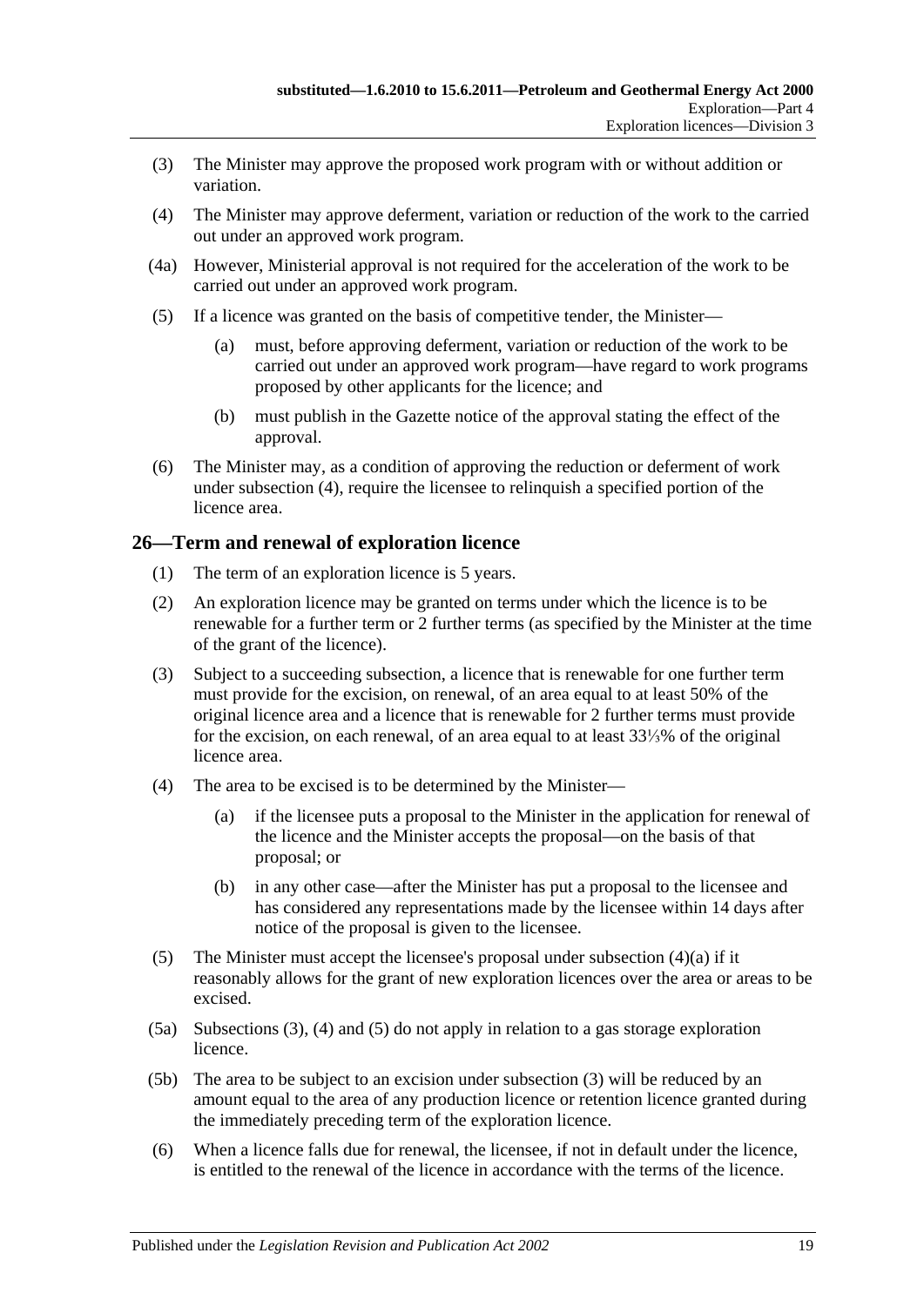# <span id="page-19-0"></span>**27—Production of regulated resource under exploration licence**

- (1) The holder of a petroleum exploration licence may produce a regulated substance from a well in the licence area for the purpose of establishing the nature and extent of a discovery.
- (1a) The holder of a geothermal exploration licence may produce geothermal energy from a well in the licence area for the purpose of establishing the nature and extent of a discovery.
- (2) However, the licensee must not produce a regulated resource from a well for more than 10 days in aggregate without the Minister's approval. Maximum penalty: \$20 000.
- (2a) The holder of a gas storage exploration licence may place petroleum or another regulated substance in a natural reservoir for the purpose of establishing the suitability of the natural reservoir for storage purposes.
- (3) The Minister may grant an approval under this section on conditions the Minister considers appropriate.

# <span id="page-19-1"></span>**Part 5—Retention**

### <span id="page-19-2"></span>**28—Retention licences**

- (1) There will be 3 categories of retention licence:
	- (a) a *petroleum retention licence*;
	- (b) a *geothermal retention licence*;
	- (c) a *gas storage retention licence*.
- <span id="page-19-3"></span>(2) A retention licence protects the interests of the licensee in a regulated resource of the kind relevant to the category of the licence for a reasonable period in connection with 1 or more of the following purposes:
	- (a) to facilitate—
		- (i) proper evaluation of the productive potential of a discovery that has been made by the licensee; or
		- (ii) carrying out the work necessary to bring the discovery to commercial production; or
		- (iii) without limiting a preceding subparagraph, in the case of a gas storage retention licence—the testing of the natural reservoir for the storage of petroleum or another regulated substance;
	- (b) without limiting [paragraph](#page-19-3) (a), to provide a means by which the licensee may maintain an interest in a regulated resource until production is commercially feasible (subject to limits and conditions under this Act);
	- (c) to facilitate other activities considered appropriate by the Minister.
- (3) Accordingly, a retention licence authorises the licensee to carry out in the licence area (according to the terms of the licence)—
	- (a) operations to establish the nature and extent of a discovery of regulated resources; and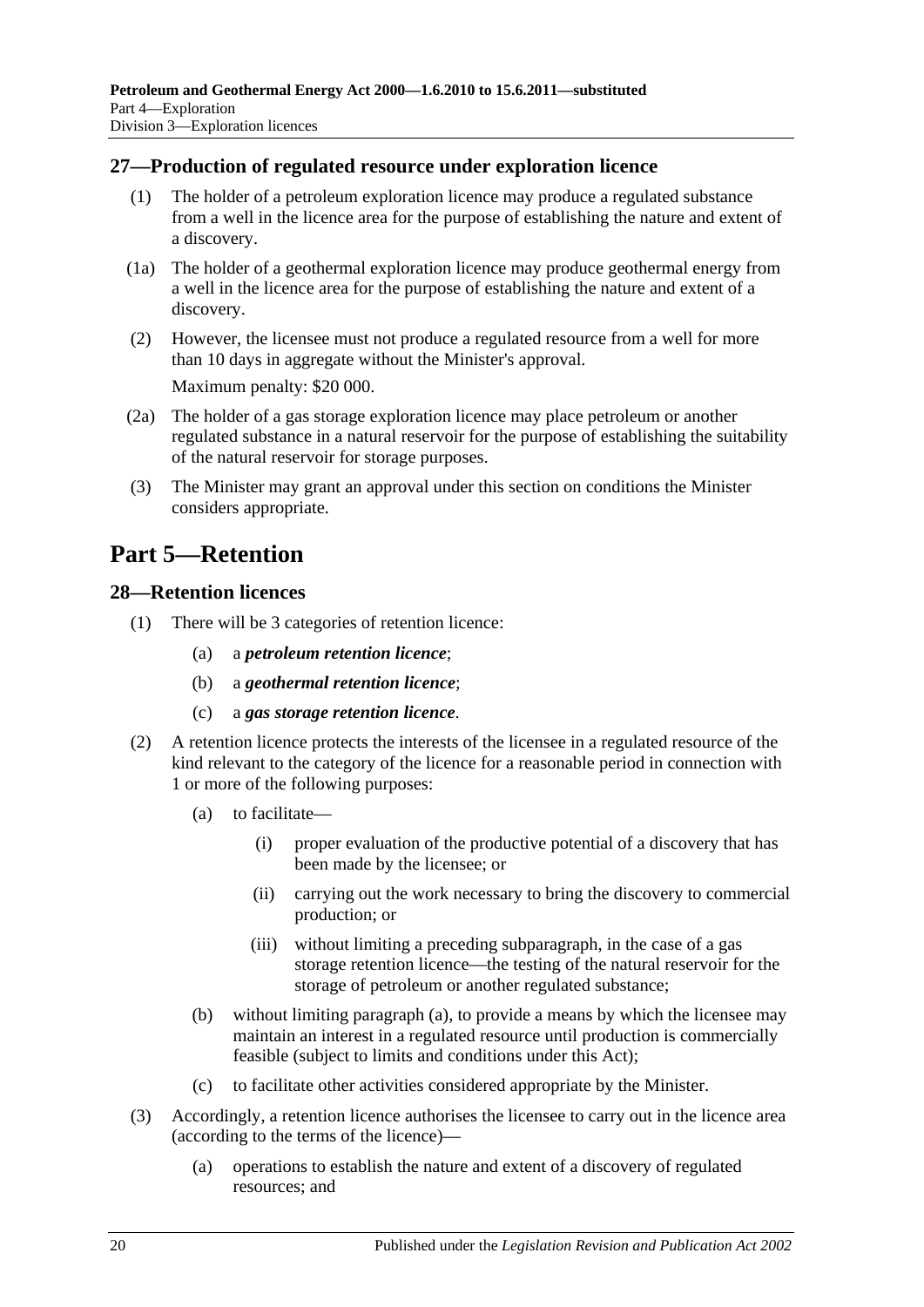- (b) operations to establish the commercial feasibility of production and appropriate production techniques; and
- (c) other regulated activities specified in the licence.

# <span id="page-20-0"></span>**30—Grant of retention licence**

- (1) Subject to this Act, a person is, on application, entitled to the grant of a petroleum retention licence or a geothermal retention licence in respect of a discovery of a relevant resource if—
	- (a) a regulated resource has been discovered in the area for which the retention licence is to be granted and the existence of the regulated resource has been demonstrated by the drilling of at least one well; and
	- (b) the person holds, or held at the time of the application for the retention licence, an exploration licence or a production licence over the area for which the retention licence is to be granted; and
	- (c) the exploration licence or production licence authorised exploration for or production of a regulated resource of the relevant kind; and
	- (d) the Minister is satisfied that production of the regulated resource is not currently commercially feasible, but is more likely than not to become commercially feasible within 15 years.
- (1a) Subject to this Act, a person is, on application, entitled to the grant of a gas storage retention licence in respect of a natural reservoir if the Minister is satisfied as to 1 or both of the following:
	- (a) that it is reasonable to facilitate the testing of the natural reservoir for the storage of petroleum or another regulated substance;
	- (b) that the use of the natural reservoir for the storage of petroleum or another regulated substance is not currently commercially feasible or reasonable (including by virtue of the fact that production of petroleum or another regulated substance from a related area is not currently commercially feasible).
- (2) If the holder of an exploration or production licence is in default under the terms of the licence, the Minister may decline to grant a retention licence until the default is remedied.

# <span id="page-20-1"></span>**31—Area of retention licence**

- (1) The area of a petroleum retention licence must not exceed either of the following limits:
	- (a) twice the area under which (according to a reasonable estimate at the time when the licence was granted or last renewed) the discovery is likely to extend;
	- (b)  $100 \text{ km}^2$ .
- (2) The area of a geothermal retention licence or gas storage retention licence must not exceed  $1000 \mathrm{km}^2$ .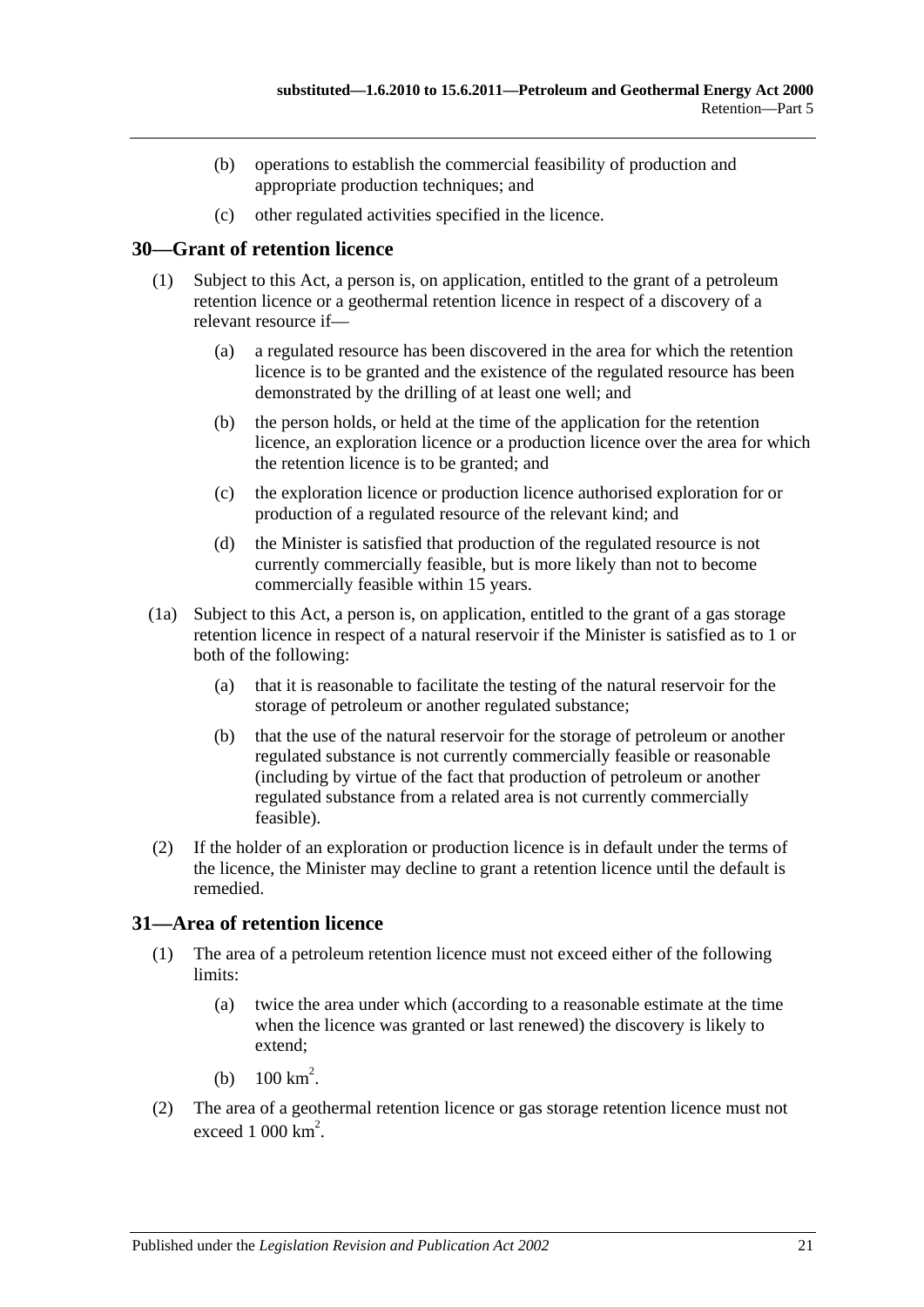# <span id="page-21-0"></span>**32—Term of retention licence**

- (1) The term of a retention licence is 5 years.
- <span id="page-21-4"></span>(2) A retention licence may be renewed from time to time for a further term but only if the Minister is satisfied that production is not currently commercially feasible but is more likely than not to become commercially feasible within the next 15 years.
- <span id="page-21-5"></span>(3) However, in the case of a gas storage retention licence it is unnecessary to be satisfied as to the 15 year period referred to in [subsection](#page-21-4) (2) unless the Minister assesses or determines that the natural reservoir is more likely than not to be used in connection with the production of petroleum.
- (4) [Subsection](#page-21-5) (3) does not derogate from the operation of [section](#page-23-0) 36 or [79.](#page-41-3)

### <span id="page-21-1"></span>**33—Work program to be carried out by retention licensee**

- (1) A retention licence may include a mandatory condition requiring the licensee to carry out work, in accordance with a work program approved by the Minister, for either or both of the following purposes:
	- (a) to establish the nature and extent of a discovery of regulated resources;
	- (b) to establish the commercial feasibility of production and appropriate production techniques.
- (2) A work program to be carried out under the licence must, if the Minister so requires, be submitted with the application for the licence and from time to time as required under the conditions of the licence.
- (3) The Minister may approve a proposed work program with or without addition or variation.
- (4) The Minister may, on application by a licensee—
	- (a) approve deferment of the work to be carried out under an approved work program; and
	- (b) approve variation of the work program by substitution for work previously programmed of work that is, in the Minister's opinion, of equal or greater value.
- (5) To avoid doubt, Ministerial approval is not required for the acceleration of work to be carried out under an approved work program.

# <span id="page-21-2"></span>**Part 6—Production**

# <span id="page-21-3"></span>**34—Production licences**

- (1) There will be 3 categories of production licence:
	- (a) a *petroleum production licence*;
	- (b) a *geothermal production licence*;
	- (c) a *gas storage licence*.
- (2) A petroleum production licence authorises, subject to its terms—
	- (a) operations for the recovery of petroleum or some other regulated substance from the ground including—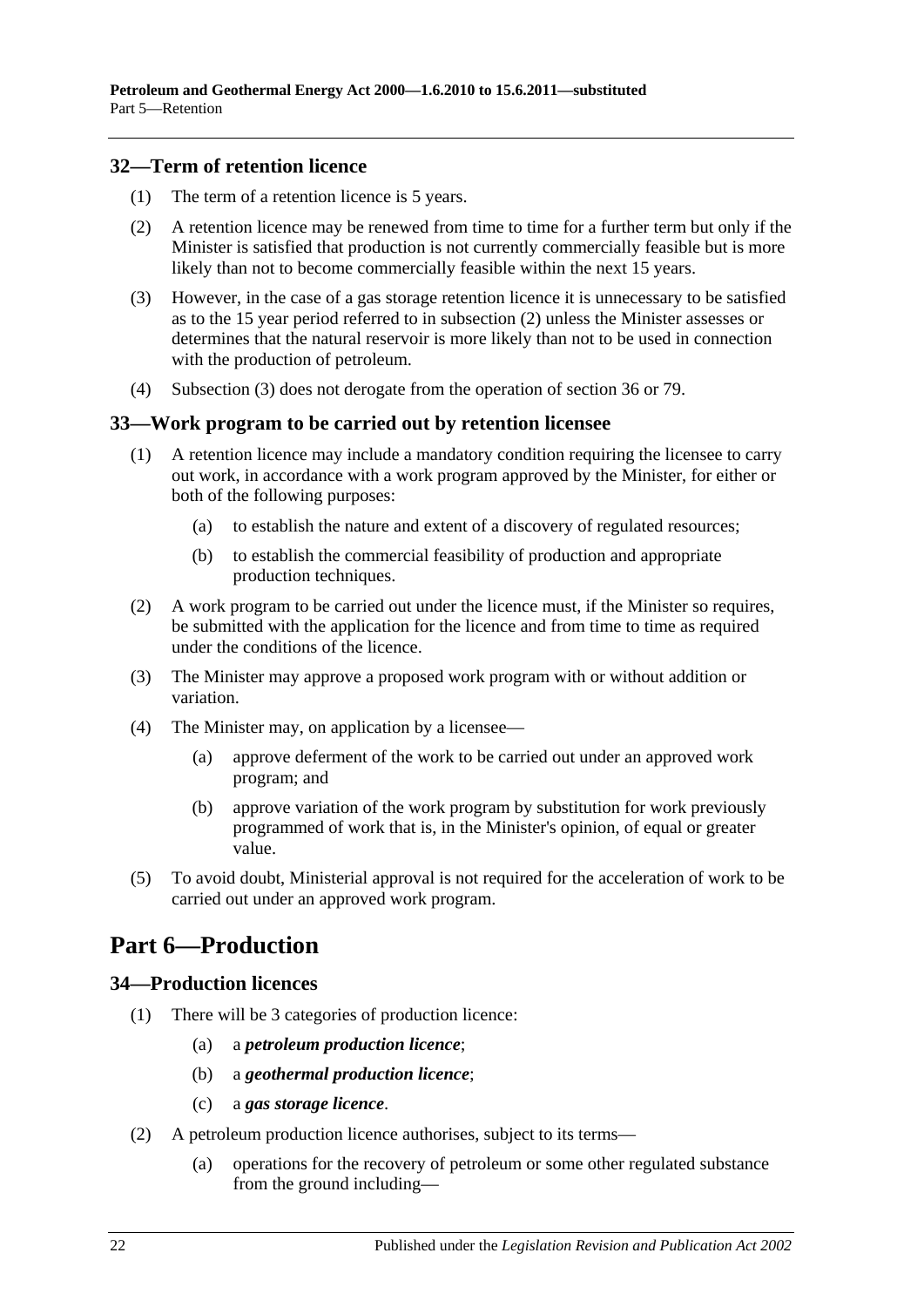- (i) operations involving the injection of petroleum or another substance into a natural reservoir for the recovery (or enhanced recovery) of petroleum or another regulated substance; and
- (ii) if the licence so provides—the extraction of petroleum or another regulated substance by an artificial means such as in situ gasification or the techniques used to recover coal seam methane;
- (b) operations for the processing of regulated substances;
- (c) operations for the storage or withdrawal of petroleum or some other regulated substance for the prudent supply or delivery of the petroleum or other regulated substance to the market.
- (3) A geothermal production licence authorises, subject to its terms, operations for the extraction or release of geothermal energy.
- (4) A gas storage licence authorises, subject to its terms, operations for the use of a natural reservoir for the storage of petroleum or some other regulated substance.
- (5) A production licence also authorises (subject to its terms) the licensee to carry out other regulated activities within the licence area.

# <span id="page-22-3"></span><span id="page-22-0"></span>**35—Grant of production licence**

- <span id="page-22-4"></span><span id="page-22-1"></span>(1) Subject to this Act, a person is, on application, entitled to the grant of a production licence for the production of a regulated resource of a particular kind if—
	- (a) a regulated resource exists in the area for which the production licence is to be granted; and
	- (b) the person holds, or held at the time of the application for the production licence—
		- (i) an exploration licence or a retention licence over the area for which the production licence is to be granted; or
		- (ii) a mining tenement under the *[Mining Act](http://www.legislation.sa.gov.au/index.aspx?action=legref&type=act&legtitle=Mining%20Act%201971) 1971* over the area for which the production licence is to be granted; and
	- $(c)$
- <span id="page-22-5"></span><span id="page-22-2"></span>(i) in a case where [paragraph](#page-22-1)  $(b)(i)$  applies—the exploration licence authorised exploration for a regulated resource of the relevant kind or the retention licence was granted for a regulated resource of the relevant kind;
- (ii) in a case where [paragraph](#page-22-2)  $(b)(ii)$  applies—the mining tenement authorised operations for exploration for or the recovery of coal and the production licence is to be granted for in situ gasification or coal seam methane production (and other related activities as the Minister considers appropriate); and
- (d) production is currently commercially feasible or is more likely than not to become commercially feasible within the next 24 months.
- (2) If the holder of an exploration or retention licence is in default under the terms of the licence, the Minister may decline to grant a production licence until the default is remedied.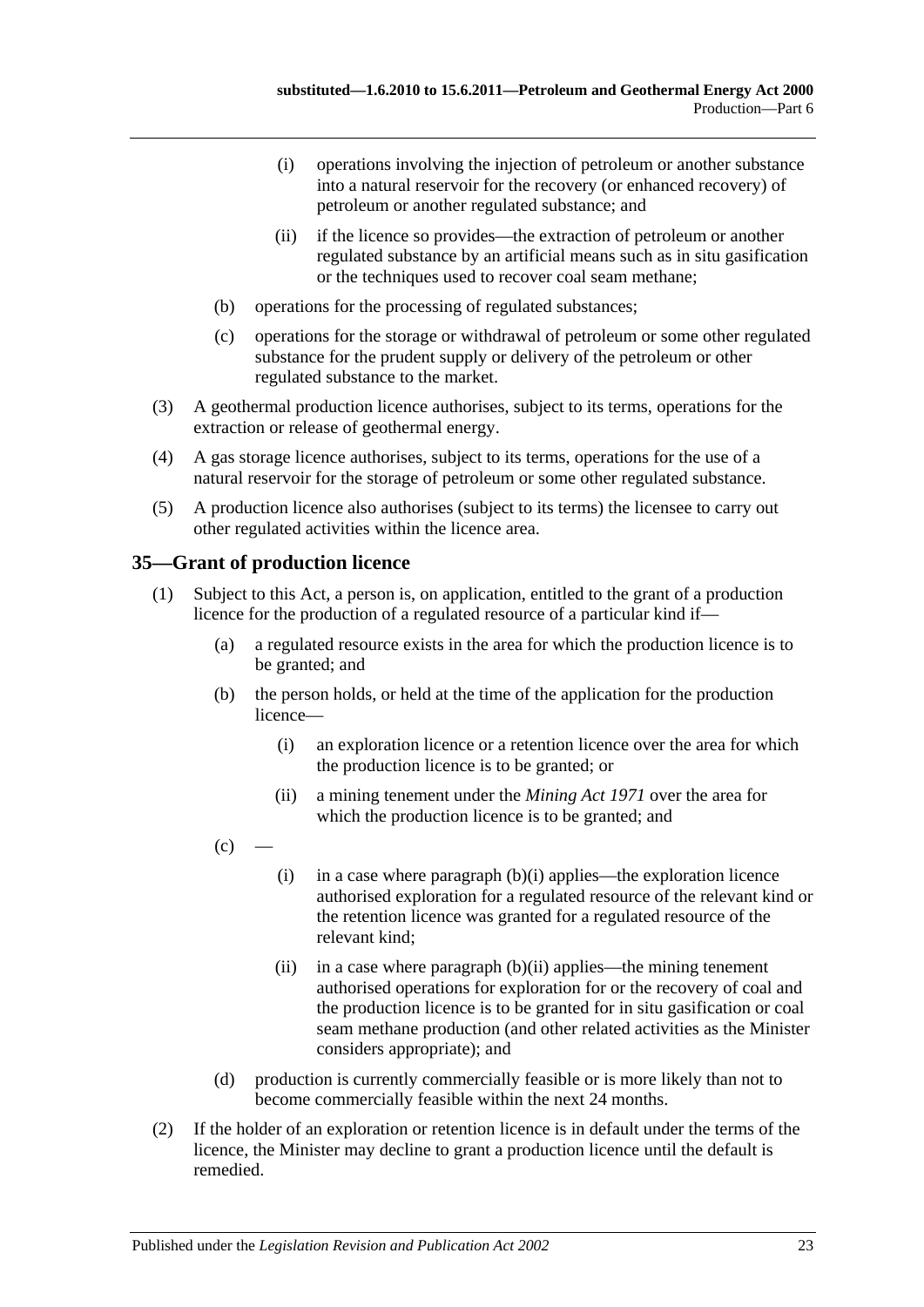# $(3)$  If—

- (a) the Minister is satisfied that—
	- (i) a regulated resource exists in a particular area; and
	- (ii) production is currently commercially feasible or is more likely than not to become commercially feasible within the next 24 months; but
- (b) there is no person who is currently entitled to the grant of a production licence under [subsection](#page-22-3) (1),

the Minister may call for tenders for the grant of a production licence and grant a production licence to the applicant who submits the successful tender.

(4) [Subsections](#page-22-4) (1)(b) and [\(c\)](#page-22-5) do not apply if the application is for a gas storage licence.

# <span id="page-23-0"></span>**36—Power to require holder of exploration licence or retention licence to apply for production licence**

- (1) The Minister may, after consultation with the holder of an exploration licence or a retention licence, give a written notice to the holder stating that—
	- (a) production of a regulated resource is, in the Minister's opinion, currently commercially feasible within the whole or a specified part of the licence area; and
	- (b) the holder of the licence should apply for a production licence of the relevant category for the relevant area within a period (which must be at least 6 months) stated in the notice.
- (2) If the holder of the licence does not apply for a production licence for the relevant area within the time stipulated in the notice, the Minister may—
	- (a) excise the relevant area from the exploration or retention licence; and
	- (b) call for tenders for the grant a production licence for the relevant area; and
	- (c) grant a production licence to the applicant who submits the successful tender.

# <span id="page-23-1"></span>**37—Area of production licence**

- (1) The area of a petroleum production licence must not exceed either of the following limits:
	- (a) twice the area under which (according to a reasonable estimate at the time of granting the licence) the discovery is more likely than not to extend;
	- (b)  $100 \text{ km}^2$ .
- (2) The area of a geothermal production licence or gas storage licence must not exceed  $1000 \text{ km}^2$ .

# <span id="page-23-2"></span>**38—Work program to be carried out by production licensee**

- (1) A production licence may include a condition requiring the licensee to carry out work—
	- (a) for the development of the licence area; and
	- (b) for the production of regulated resources,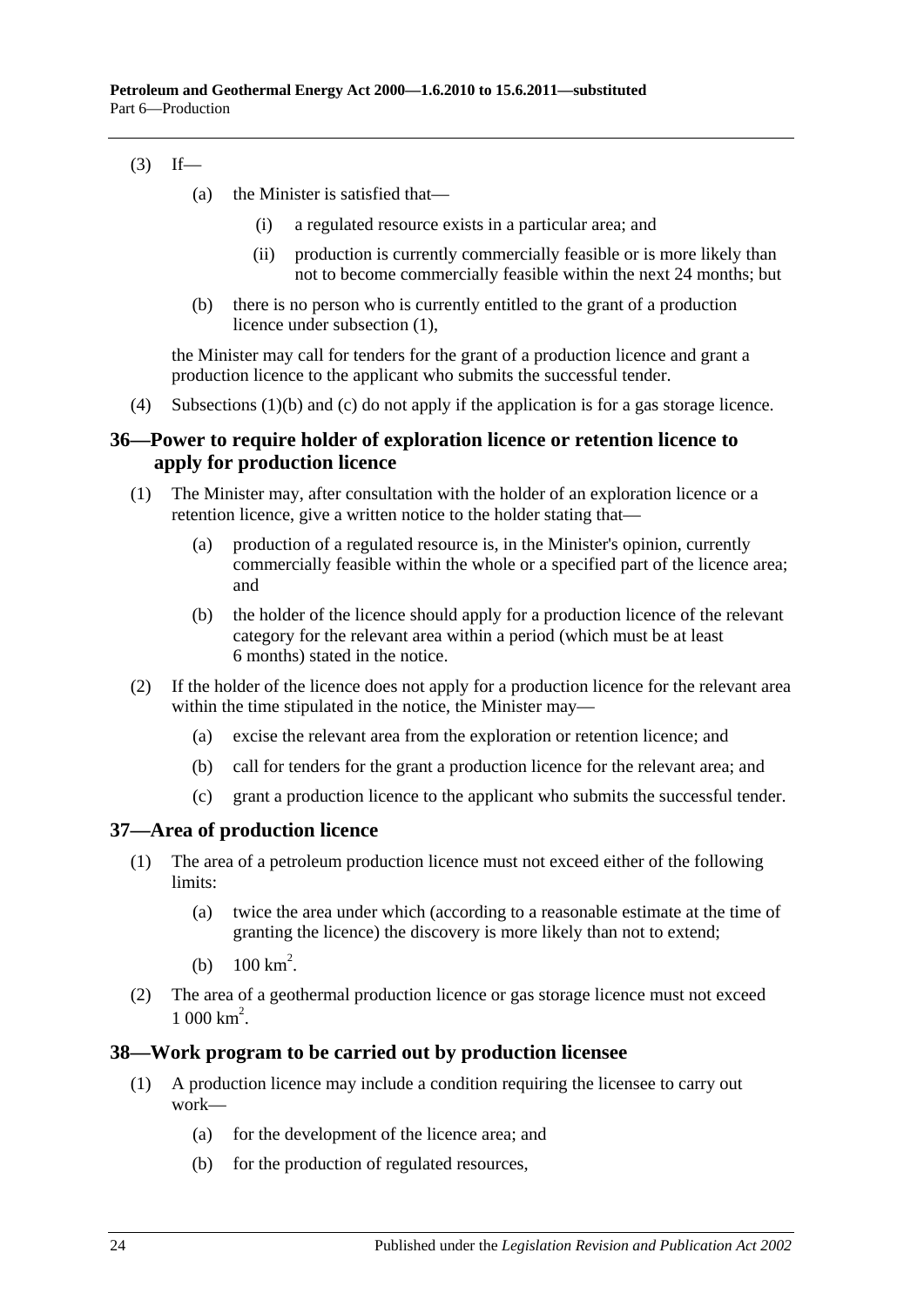in accordance with a work program approved by the Minister.

- (2) If a production licence includes such a condition, a proposed work program must be submitted for the Minister's approval from time to time as required under the relevant licence condition.
- (3) The Minister may approve a proposed work program with or without addition or variation.
- (4) The Minister may, on application by the licensee, vary an approved work program.
- (5) However, Ministerial approval is not required for the acceleration of the work to be carried out under an approved work program.

# <span id="page-24-0"></span>**39—Requirement to proceed with production**

- (1) The holder of a production licence must, subject to this Act, proceed with operations for production of the relevant regulated resources—
	- (a) with due diligence; and
	- (b) in accordance with the conditions of the licence.

Maximum penalty: \$60 000.

- (2) If operations for production of the relevant regulated resource have not commenced within 24 months after the grant of the production licence, the Minister may, by written notice given to the holder of the licence, require the holder of the licence to commence the operations.
- <span id="page-24-3"></span>(3) If, in the Minister's opinion, production from the area of a production licence is practicable and commercially feasible, the Minister may, by written notice given to the licensee, require the licensee to undertake or continue operations in accordance with requirements specified in the notice until the licensee satisfies the Minister that the operations are no longer practicable or commercially feasible.
- (4) A notice under [subsection](#page-24-3) (3) may require production from the area comprised in a production licence at a rate that is no less than a rate specified in the notice.
- (5) If the holder of a production licence fails to proceed with operations for production of a regulated resource as required under the terms of the licence or by notice under this section (and has not entered into arrangements, satisfactory to the Minister, for future production), the Minister may, by written notice to the licensee, cancel the licence.

# <span id="page-24-1"></span>**40—Term of production licence**

A production licence is to be granted for an unlimited term.

# <span id="page-24-2"></span>**41—Cancellation or conversion of production licence where commercial operations in abeyance**

- (1) If operations resulting in production from the licence area on a commercial basis have not been carried on within the area of a production licence for 24 months or more (and the licensee has not entered into arrangements, satisfactory to the Minister, for commencing or resuming such operations at a reasonable future time), the Minister may, by written notice to the licensee—
	- (a) convert the licence into a retention licence; or
	- (b) cancel the licence.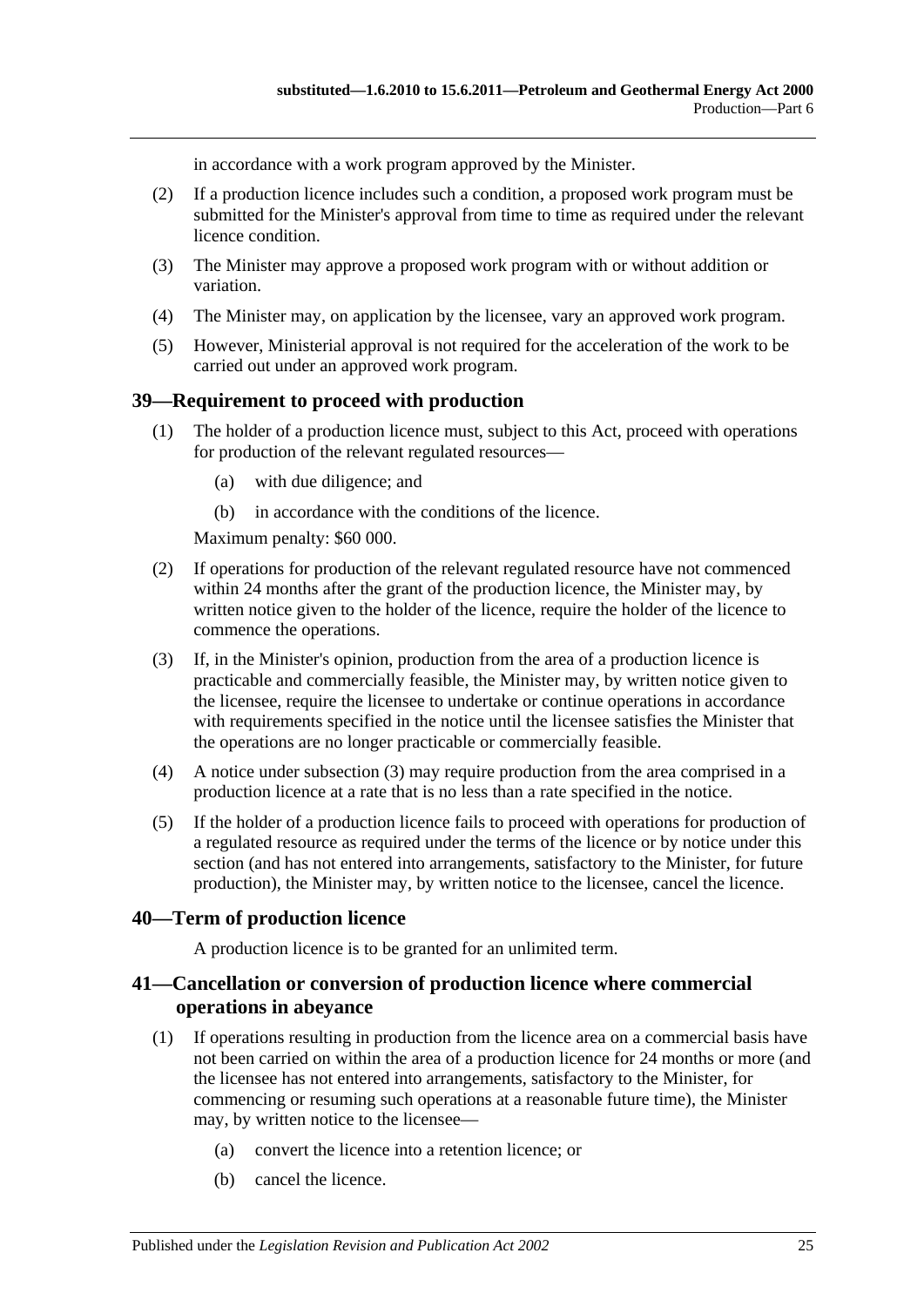(2) Before cancelling a licence under this section, the Minister must give the licensee a reasonable opportunity to make representations about the proposed action.

# <span id="page-25-0"></span>**42—Unitisation of production**

- (1) If the Minister is satisfied that—
	- (a) a natural reservoir containing, or suitable for storage of, a regulated substance extends beyond the area of a production licence; and
	- (b) the adjacent area is covered by an exploration, retention or production licence held by a different person,

the Minister may, by written notice given to the holders of the respective licences, require them to enter into negotiations with a view to establishing a scheme for working or using the relevant areas as a single unit.

- (2) If the holders of the licences fail to reach agreement on the terms of such a scheme within a reasonable time, the Minister may, by written notice given to the licensees, establish such a scheme.
- (3) Before the Minister establishes a scheme under this section, the Minister must allow the holders of the licences affected by the scheme a reasonable opportunity to make submissions on the terms of the scheme.
- (4) A scheme under this section is binding on the holders, for the time being, of the licences affected by the scheme.

# <span id="page-25-1"></span>**Part 7—Royalty**

# <span id="page-25-2"></span>**43—Royalty on regulated resources**

- (1) The holder of a licence must pay to the Crown a royalty equivalent to the prescribed percentage of the value (at the well head) of a regulated resource produced from land comprised in the licence.
- (2) The prescribed percentage is—
	- (a) for a regulated substance— $10\%$ ;
	- (b) for geothermal energy—2.5%.
- (3) Royalty is not payable on the following:
	- (a) a regulated substance that—
		- (i) has been placed in a natural reservoir in the area of a production licence for storage purposes; or
		- (ii) has been destroyed or dissipated in accordance with sound production practice; or
		- (iii) is to be used in the course of productive operations, or for purposes incidental to productive operations, that the producer carries out in the State and are associated with production of a regulated substance in the State; and
	- (b) geothermal energy that is dissipated before it reaches the point of delivery to the purchaser.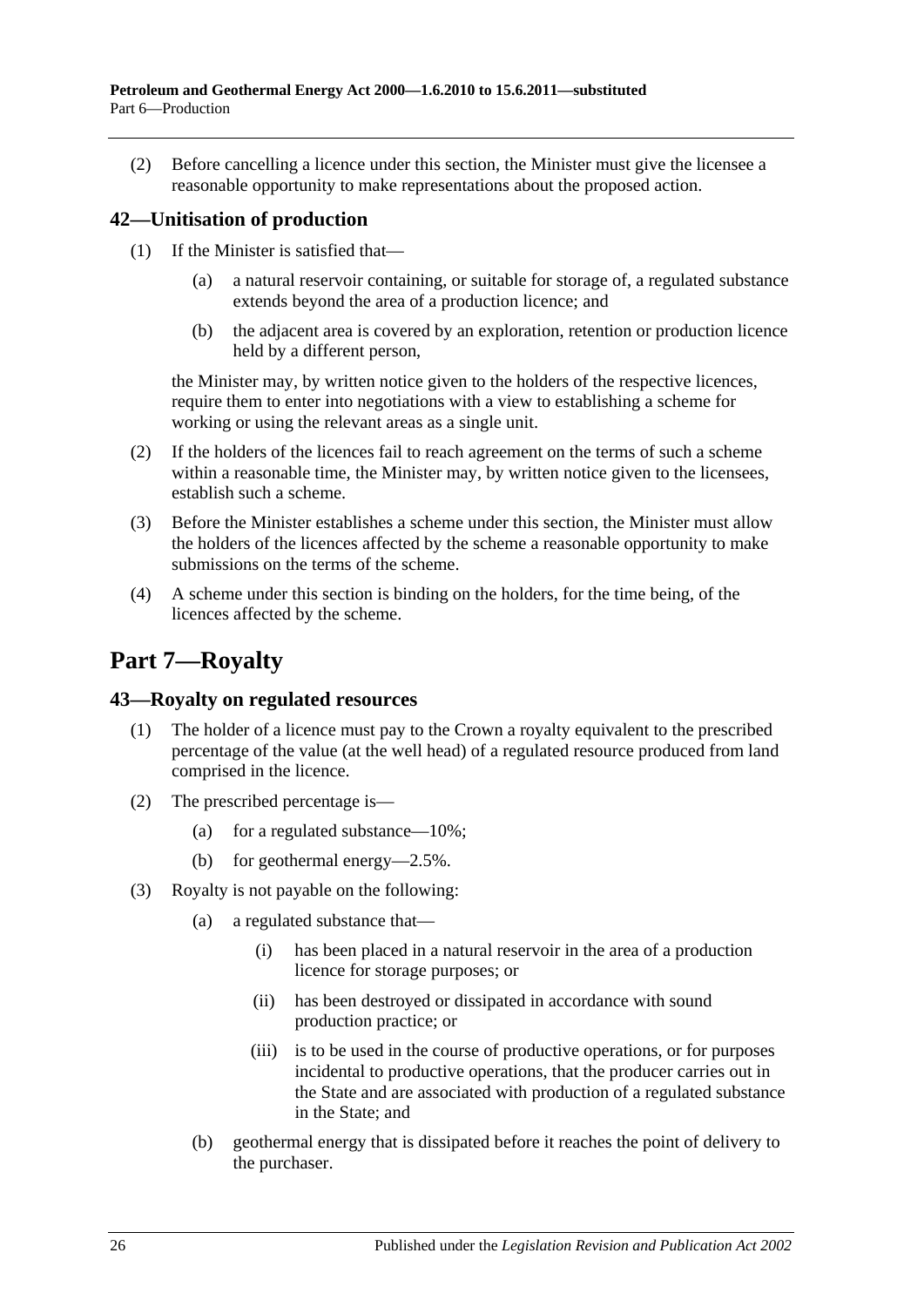- <span id="page-26-0"></span>(4) A licensee must, within 30 days after the end of each month in which a regulated substance or geothermal energy is produced, provide the Minister with a return for the relevant month setting out—
	- (a) the quantity of the regulated substance or energy produced; and
	- (b) the quantity of any regulated substance or energy sold, and the amount realised on sale; and
	- (c) any other relevant information required by the Minister.

Administrative penalty.

- <span id="page-26-1"></span>(5) A return must be accompanied by the royalty payable by the licensee in respect of the month to which the return relates.
- <span id="page-26-2"></span>(5a) The Minister may—
	- (a) determine that a requirement of [subsection](#page-26-0) (4) or [\(5\)](#page-26-1) will not apply to a particular licensee or class of licensee; and
	- (b) impose, by notice to the particular licensee or by notice in the Gazette, such other requirements on the licensee or those licensees as may be appropriate in the circumstances.
- (5b) The Minister may, by further notice, vary or revoke requirements imposed under [subsection](#page-26-2) (5a), or impose new requirements.
- <span id="page-26-3"></span>(6) The value at the well head of a regulated substance is a value calculated by subtracting from the price (exclusive of any GST component) that could reasonably be realised on sale of the substance to a genuine purchaser at arms length from the producer all reasonable expenses (exclusive of any GST component) reasonably incurred by the producer—
	- (a) in treating processing or refining the substance; and
	- (b) in transporting the substance from the well head to the point of delivery.
- (7) The value at the well head of geothermal energy is a value calculated by subtracting from the price (exclusive of any GST component) that could reasonably be realised on sale of the energy to a genuine purchaser at arms length from the producer all reasonable expenses (exclusive of any GST component) reasonably incurred by the producer in getting the energy to the point of delivery to the purchaser.
- (8) The value at the well head of a regulated substance or geothermal energy is to be assessed by the Minister.
- (9) The Minister may, on application by the producer, or on the Minister's own initiative, review and revise an earlier assessment of the value at the well head of a regulated substance or geothermal energy.
- (10) The Land and Valuation Court may, on appeal by the producer, vary the Minister's assessment.
- (11) In any other proceedings, the Minister's assessment is to be taken as conclusive evidence of the value of a regulated substance or geothermal energy at the well head.
- (12) The regulations may provide that the whole or a prescribed proportion of a fee of a prescribed class payable by licensees under this Act may be taken to be a reasonable expense for the purposes of [subsection](#page-26-3) (6).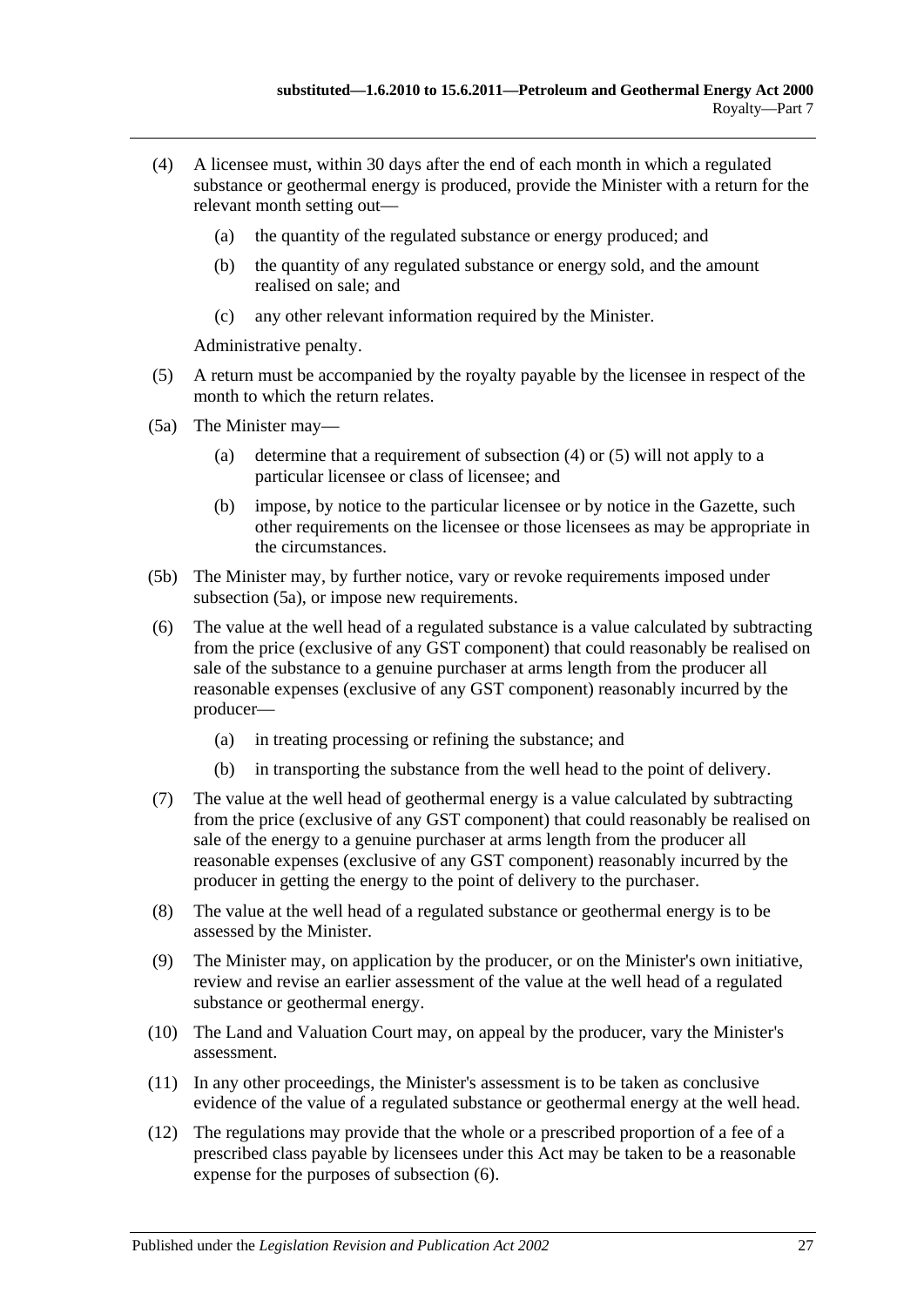# <span id="page-27-6"></span><span id="page-27-0"></span>**44—Penalty for late payment**

- (1) If a licensee fails to pay royalty as and when required by or under this Part—
	- (a) the amount in arrears will, unless the Minister determines otherwise, be increased by penalty interest at the prescribed rate; and
	- (b) the Minister may impose on the licensee a fine of an amount fixed by the Minister up to a limit of \$1,000 or 10% of the outstanding royalty, whichever is the greater.
- (2) The Minister may for any proper reason remit penalty interest or a fine imposed under [subsection](#page-27-6) (1) wholly or in part.

# <span id="page-27-1"></span>**45—Recovery of royalty**

Royalty (and any penalty interest or fine imposed by the Minister under this Part) may be recovered as a debt due to the Crown.

# <span id="page-27-2"></span>**Part 8—Transmission pipelines**

# <span id="page-27-3"></span>**Division 1—Pipeline licence**

# <span id="page-27-4"></span>**46—Rights conferred by pipeline licence**

- (1) A *pipeline licence* authorises the licensee to operate and maintain the transmission pipeline to which it relates.
- (2) If the licence is granted for a proposed transmission pipeline, the licence also authorises the licensee to construct (or complete the construction of) the relevant transmission pipeline.
- (3) A pipeline licence may be granted for the whole or part of a transmission pipeline.
- (4) A pipeline licence—
	- (a) can only be held by a body corporate (or two or more bodies corporate); and
	- (b) can only be held in respect of a transmission pipeline or proposed transmission pipeline owned by a body corporate (or two or more bodies corporate).
- (5) The Minister may, on application by a licensee holding a pipeline licence, vary the licence to cover an extension to, or a variation to the route of, the pipeline.
- (6) If it is reasonably necessary for the holder of a pipeline licence to carry out a regulated activity on land that is adjacent to the site of the pipeline, the holder may, with the consent of the Minister, carry out that activity on that land as if it formed part of the pipeline land.

# <span id="page-27-5"></span>**47—Term and renewal of pipeline licence**

- (1) The term of a pipeline licence is 21 years or a lesser term agreed between the pipeline licensee and the Minister.
- (2) Subject to any agreement between the Minister and the pipeline licensee excluding or limiting this right of renewal, a pipeline licence must, on application for renewal, be renewed for a further term.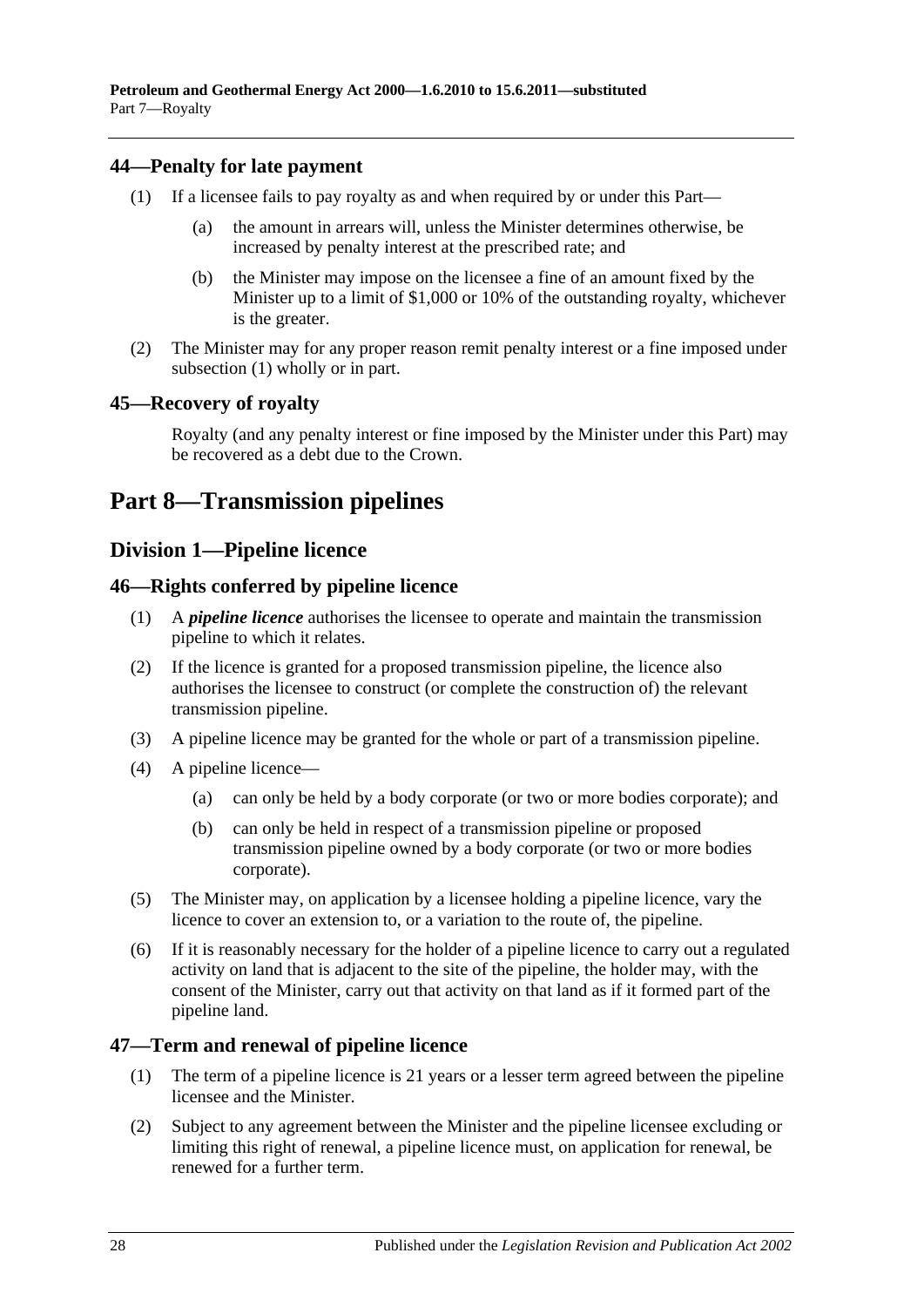# <span id="page-28-0"></span>**48—Alteration of pipeline**

A pipeline licensee must not alter or modify, or permit the alteration or modification of, the pipeline except as follows:

- (a) as authorised in the pipeline licence; or
- (b) as may be necessary for the repair or maintenance of the pipeline; or
- (c) as may be necessary for the preservation of life or property in an emergency; or
- (d) as may be authorised by the Minister.

Maximum penalty: \$120 000.

# <span id="page-28-1"></span>**Division 2—Access to pipeline**

# <span id="page-28-2"></span>**49—Ministerial power to require access to pipeline**

- (1) The Minister may, by written notice given to the holder of a pipeline licence, require the holder to convey a regulated substance for another person on terms and conditions mutually agreed by the holder and the other person or, in default of agreement, on terms and conditions determined by the Minister.
- (2) In considering whether to require the holder of a pipeline licence to convey a regulated substance for another and if so the appropriate terms and conditions on which the holder should be required to do so, the Minister must have regard to—
	- (a) the legitimate business interests of the licensee; and
	- (b) the public interest including the public interest in facilitating competition in markets; and
	- (c) the interests of other persons who have rights of access to the pipeline; and
	- (d) the cost of providing access to the pipeline; and
	- (e) the operational and technical requirements for the safe, efficient and reliable operation of the pipeline; and
	- (f) any other matters the Minister considers relevant.
- (3) A determination under this section, and the Minister's reasons for making it, are to be published in the Gazette.
- (4) This section does not apply if access to the relevant transmission pipeline is governed under some other law.

# <span id="page-28-3"></span>**Division 3—Special provisions about pipelines**

# <span id="page-28-4"></span>**50—Acquisition of land by holder of pipeline licence**

(1) The holder of a pipeline licence must, as soon as practicable after the grant of the licence, proceed to acquire the pipeline land reasonably required for constructing or operating, or constructing and operating, the relevant pipeline.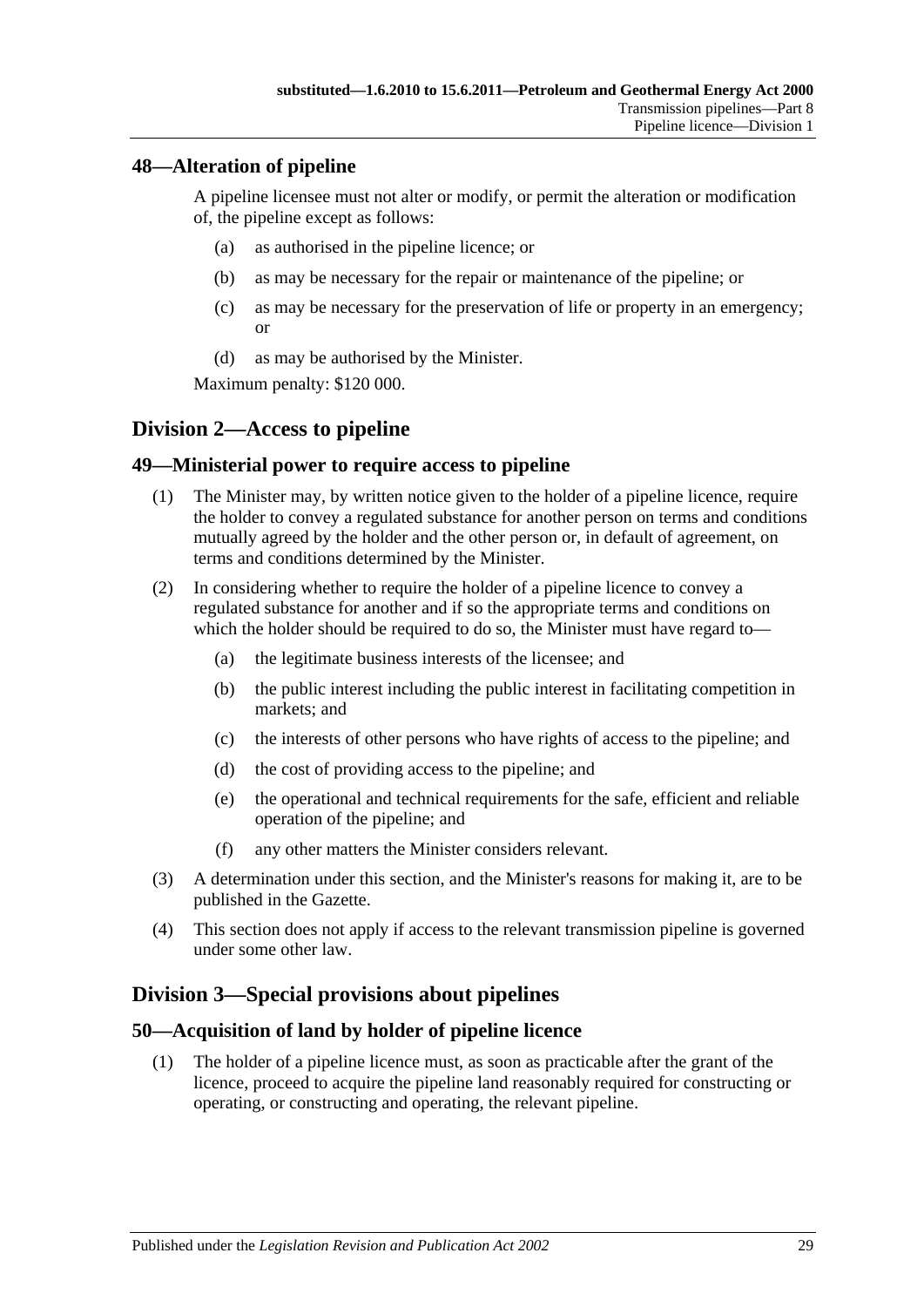(2) Despite any limitation on the powers of a body corporate existing apart from this section, a body corporate is authorised to transfer to the holder of a pipeline licence any land required for the construction or operation of a pipeline under the relevant pipeline licence.

### <span id="page-29-0"></span>**51—Pipeline easements**

An easement acquired for the construction or operation of a pipeline is an easement in gross that does not depend on the existence of a dominant tenement.

# <span id="page-29-1"></span>**52—Compulsory acquisition of land for pipeline**

If the Minister is satisfied that the holder of a pipeline licence—

- (a) reasonably requires land (apart from the interest conferred by the licence) for the purpose of constructing, modifying or operating a pipeline or for incidental purposes; and
- (b) has failed to acquire the land by agreement after making reasonable attempts to do so,

the holder may, with the Minister's approval, proceed to acquire the land compulsorily under the *[Land Acquisition Act](http://www.legislation.sa.gov.au/index.aspx?action=legref&type=act&legtitle=Land%20Acquisition%20Act%201969) 1969*.

# <span id="page-29-2"></span>**53—Pipeline to be chattel**

A pipeline is a chattel and capable of being acquired, owned, dealt with and disposed of as such.

### <span id="page-29-3"></span>**54—Inseparability of dealings with pipeline and pipeline land**

Unless the Minister gives written consent, a pipeline cannot be transferred, mortgaged, or otherwise dealt with separately from the pipeline land related to the pipeline, nor can pipeline land be transferred, mortgaged or dealt with separately from the pipeline to which it relates.

# <span id="page-29-5"></span><span id="page-29-4"></span>**55—Resumption of pipeline**

- (1) If a pipeline for which a licence was granted is not used for the transportation of a regulated substance for a continuous period of more than 3 years, the Minister may give written notice to all interested persons of intention to resume the pipeline and the pipeline land.
- (2) The *interested persons* are—
	- (a) the holder (or former holder) of the pipeline licence; and
	- (b) the owner of, and other persons interested in, the pipeline and the related pipeline land.
- (3) Before the Minister gives notice under [subsection](#page-29-5) (1), the Minister must—
	- (a) invite all interested persons to make representations about the proposed resumption; and
	- (b) consider any representations made in response to the invitation.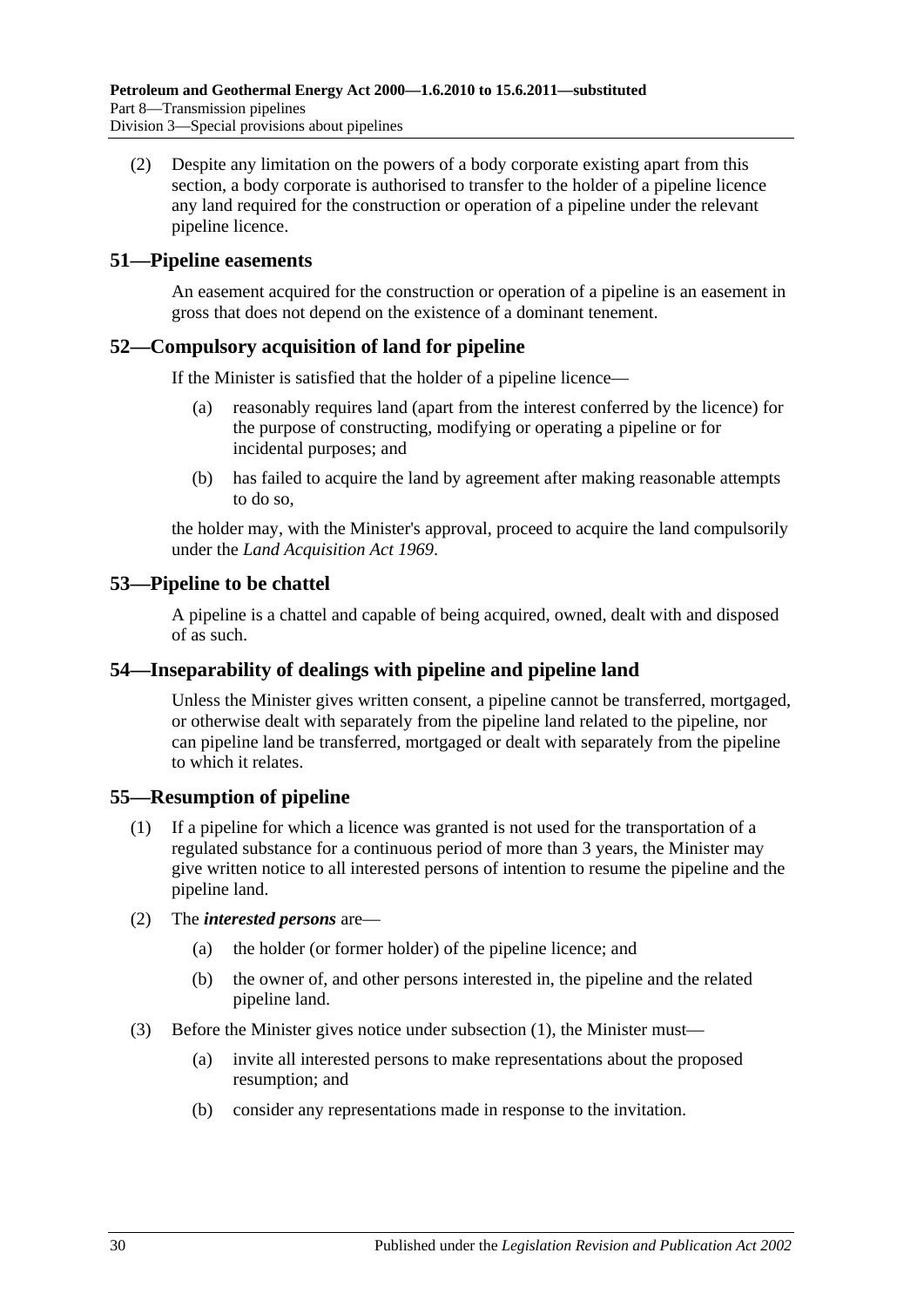- (4) The notice of the intended resumption—
	- (a) may be given whether or not a pipeline licence remains in force for the pipeline (but if a licence is in force, the notice terminates the licence); and
	- (b) must be given to all interested persons.
- (5) The owner of the pipeline may within 6 months after the notice is given take up and remove the pipeline and associated structures (wholly or in part) and restore the relevant land as far as practicable to its former condition.
- <span id="page-30-4"></span>(6) After the six month period has ended, the Minister may exercise either or both of the following powers:
	- (a) the Minister may, by written notice given to the owner of the pipeline, require the owner, within a reasonable time stated in the notice, to remove buildings, structures and fixtures associated with the pipeline and to restore the land, as far as practicable, to its former condition; and
	- (b) the Minister may, by notice published in the Gazette, vest the pipeline land and any buildings, structures and fixtures (including the pipeline) remaining on the land in the Crown.
- <span id="page-30-5"></span>(7) If the owner of the pipeline fails to comply with a notice under [subsection](#page-30-4)  $(6)(a)$ , the Minister may have the necessary work carried out and recover the cost of doing so from the owner.
- (8) No compensation is payable for the divestiture of property under [subsection](#page-30-5) (6)(b).
- (9) If an easement is vested in the Crown under [subsection](#page-30-5) (6)(b), the Minister may, by notice in the Gazette, surrender (and thus extinguish) the easement.

### <span id="page-30-0"></span>**55A—Liability to council rates**

The land that constitutes pipeline land under this Act is exempt from the requirement to pay rates under the *[Local Government Act](http://www.legislation.sa.gov.au/index.aspx?action=legref&type=act&legtitle=Local%20Government%20Act%201999) 1999*.

# <span id="page-30-1"></span>**Part 9—Associated activities**

### <span id="page-30-2"></span>**56—Associated activities licence**

- <span id="page-30-6"></span>(1) An *associated activities licence*—
	- (a) authorises the holder of the licence (the *primary licence*)—
		- (i) to establish and operate associated facilities on land outside the area of the primary licence;
		- (ii) without limiting [subparagraph](#page-30-6) (i), to carry out any type of associated regulated activity on land outside the area of the primary licence;
	- (b) for that purpose, confers rights of access to and use of land to which the licence relates on terms and conditions specified in the licence.
- <span id="page-30-3"></span>(2) An *associated facility* or an *associated regulated activity* is anything that is reasonably necessary for, or incidental to, carrying on regulated activities in the area of the primary licence, or in the vicinity of the area of the primary licence.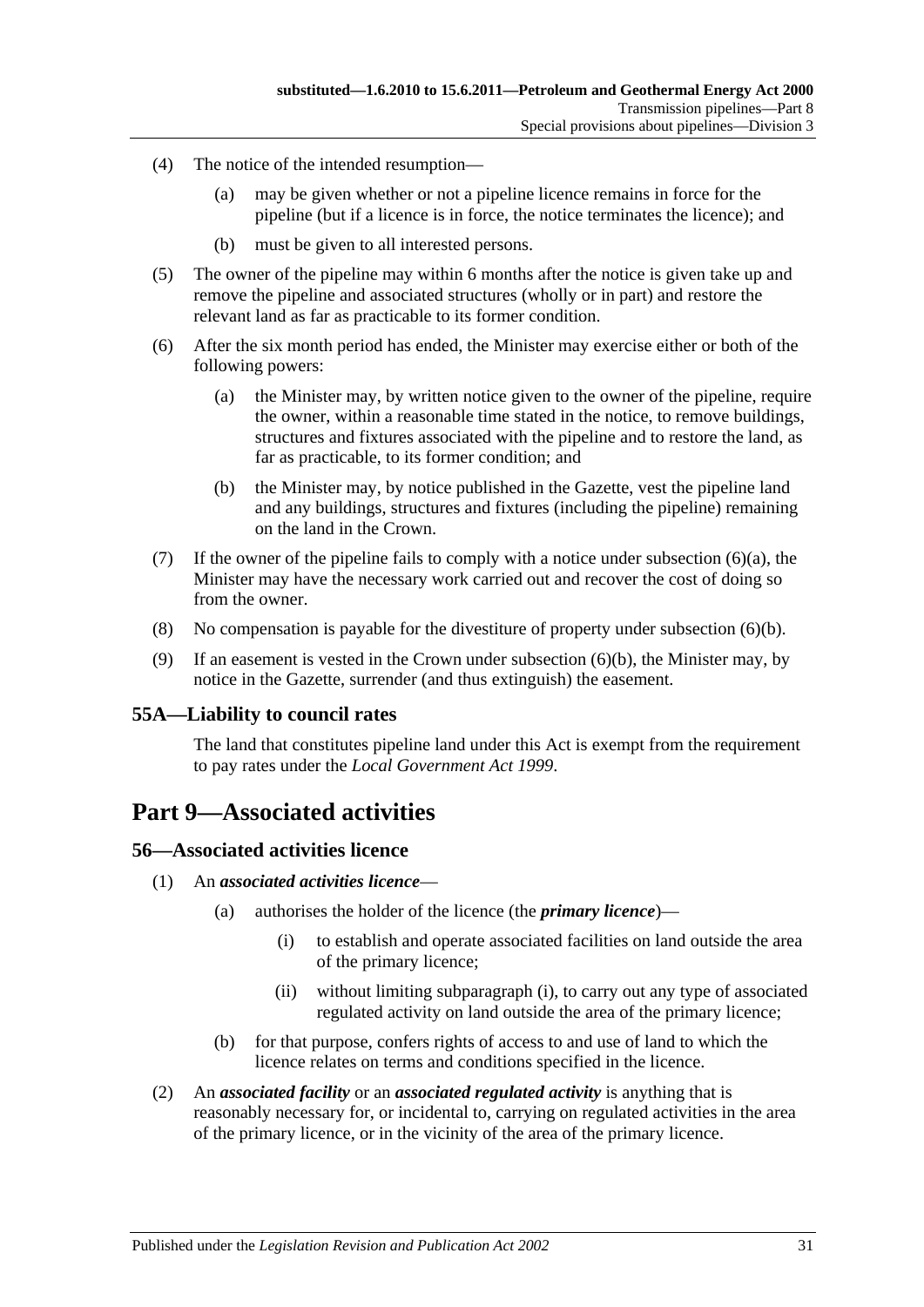#### (3) For example—

- (a) an associated activities licence might be granted to the holder of an exploration licence, a retention licence or a production licence authorising the holder of the licence to drill a well from an area outside the area of the primary licence for obtaining access to geological structures within the area of the primary licence;
- (b) an associated activities licence might be granted authorising the holder of the licence to establish and operate facilities within the licence area such as—
	- (i) a pipeline;
	- (ii) a processing plant;
	- (iii) a camp, airport, building or other infrastructure;
	- (iv) commercial or recreational facilities for people involved in regulated activities.

### <span id="page-31-0"></span>**57—Area of associated activities licence**

- (1) An associated activities licence cannot be granted for an area exceeding—
	- (a) in a case involving facilities or activities that, in the opinion of the Minister, are permanent (or effectively permanent)—5  $km^2$ ;
	- (b) in any other case—1 500  $\text{km}^2$ .
- (2) However, these restrictions on the area of a licence do not apply if the licence area is in the form of a corridor with a width of 50m or less.

### <span id="page-31-1"></span>**58—Term of associated activities licence**

- (1) Subject to [subsection](#page-31-3) (2), an associated activities licence is an adjunct to the primary licence and is, subject to its terms, granted for the same term, and renewable at the same time and in the same way as the primary licence.
- <span id="page-31-3"></span>(2) An associated activities licence for activities that, in the opinion of the Minister, are temporary in nature will be granted for a term determined by the Minister (which may be a term that takes into account any decommissioning, rehabilitation or other action that may be required at the conclusion of the activities and which may be renewed from time to time as the Minister thinks fit).

### <span id="page-31-2"></span>**59—Relationship with other licences**

- (1) An associated activities licence may be granted in respect of an area comprised within the area of another licence.
- (2) Subject to any relevant licence conditions, the rights conferred by an associated activities licence prevail over rights conferred by another licence in respect of the same area.
- <span id="page-31-4"></span>(3) Before the Minister grants an associated activities licence for an area covered by another licence—
	- (a) the Minister must have regard to—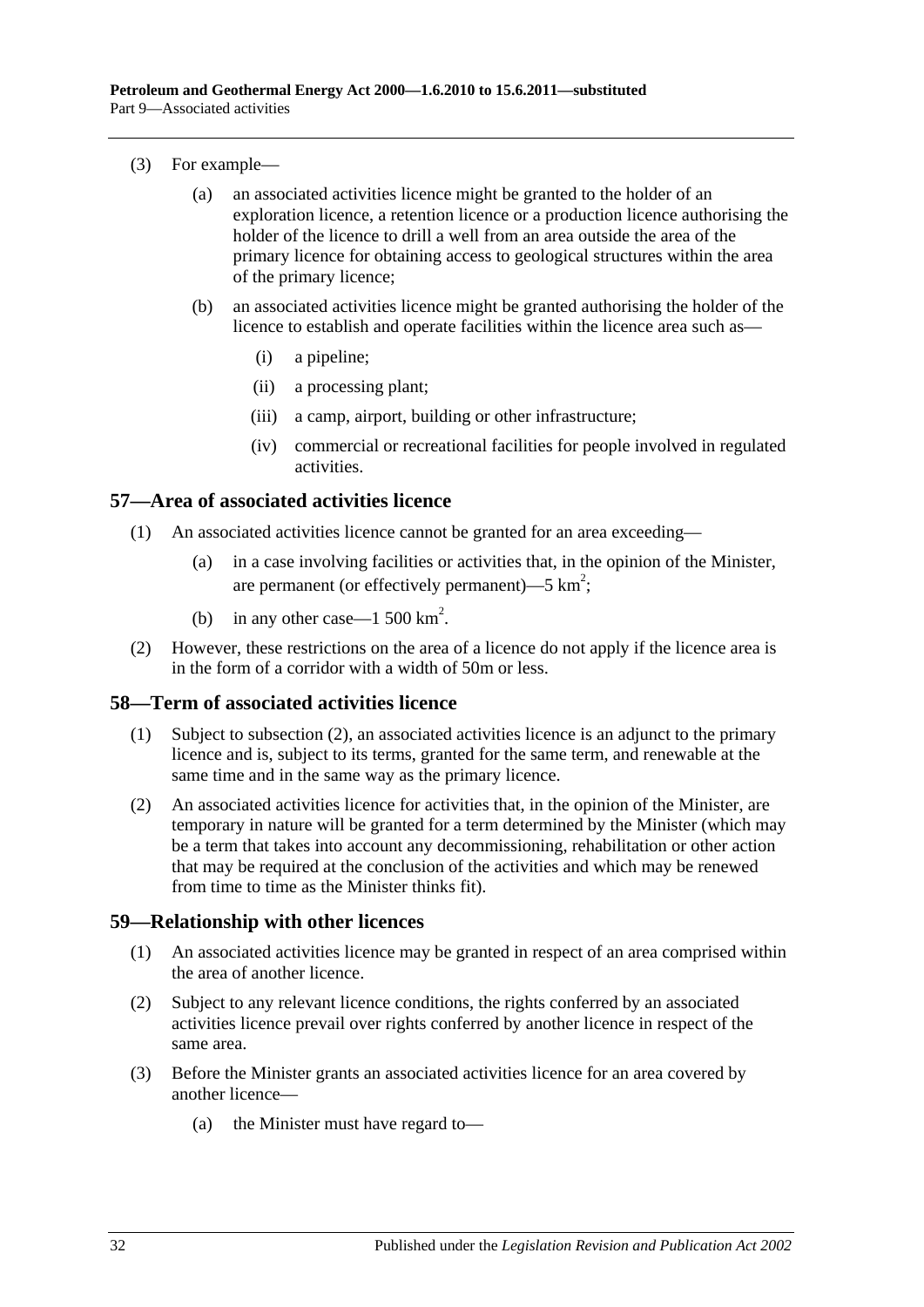- (i) the reasons put forward by the applicant for the grant of the licence and, in particular, whether they justify the grant of the licence in derogation from the rights of the existing licensee; and
- (ii) the legitimate business interests of the existing licensee; and
- (iii) the effect of the operations to be carried out under the associated activities licence on the operations conducted under the existing licence; and
- (iv) the operational and technical requirements for the safe, efficient and reliable conduct of operations under both licences; and
- (v) any other matters the Minister considers relevant; and
- (b) the Minister must consult with the existing licensee about the matters referred to in [paragraph](#page-31-4) (a) and about the conditions to be included in the licence.
- (4) If an associated activities licence is granted over the area of another licence, the holder of the other licence is to be entitled to compensation for diminution of the rights conferred by that licence—
	- (a) to be agreed between the licensees; or
	- (b) in default of agreement, to be determined by the relevant court.
- <span id="page-32-3"></span>(5) If an associated activities licence is granted over the area of another licence, the Land and Valuation Court may, on application by the holder of the other licence made within 2 months after the grant of the associated activities licence, review the terms and conditions of the associated activities licence and vary them as the Court considers just.
- (6) The Land and Valuation Court may, in exercising its powers under [subsection](#page-32-3) (5), relocate the area of the associated activities licence or vary the area in some other way.

# <span id="page-32-0"></span>**Part 9A—Special facilities**

# <span id="page-32-4"></span><span id="page-32-1"></span>**59A—Application of Part**

- (1) This Part applies to any area declared by the Minister by notice in the Gazette to be a *declared area* for the purposes of this Part.
- (2) The Minister may vary or revoke a declaration under [subsection](#page-32-4) (1) from time to time by notice in the Gazette.

# <span id="page-32-2"></span>**59B—Special facilities licence**

- (1) A *special facilities licence*
	- (a) authorises the licensee to establish and operate (within a declared area) facilities for the purposes involving or associated with—
		- (i) searching for any regulated substance; or
		- (ii) processing any regulated substance; or
		- (iii) producing or generating energy from a source of geothermal energy; or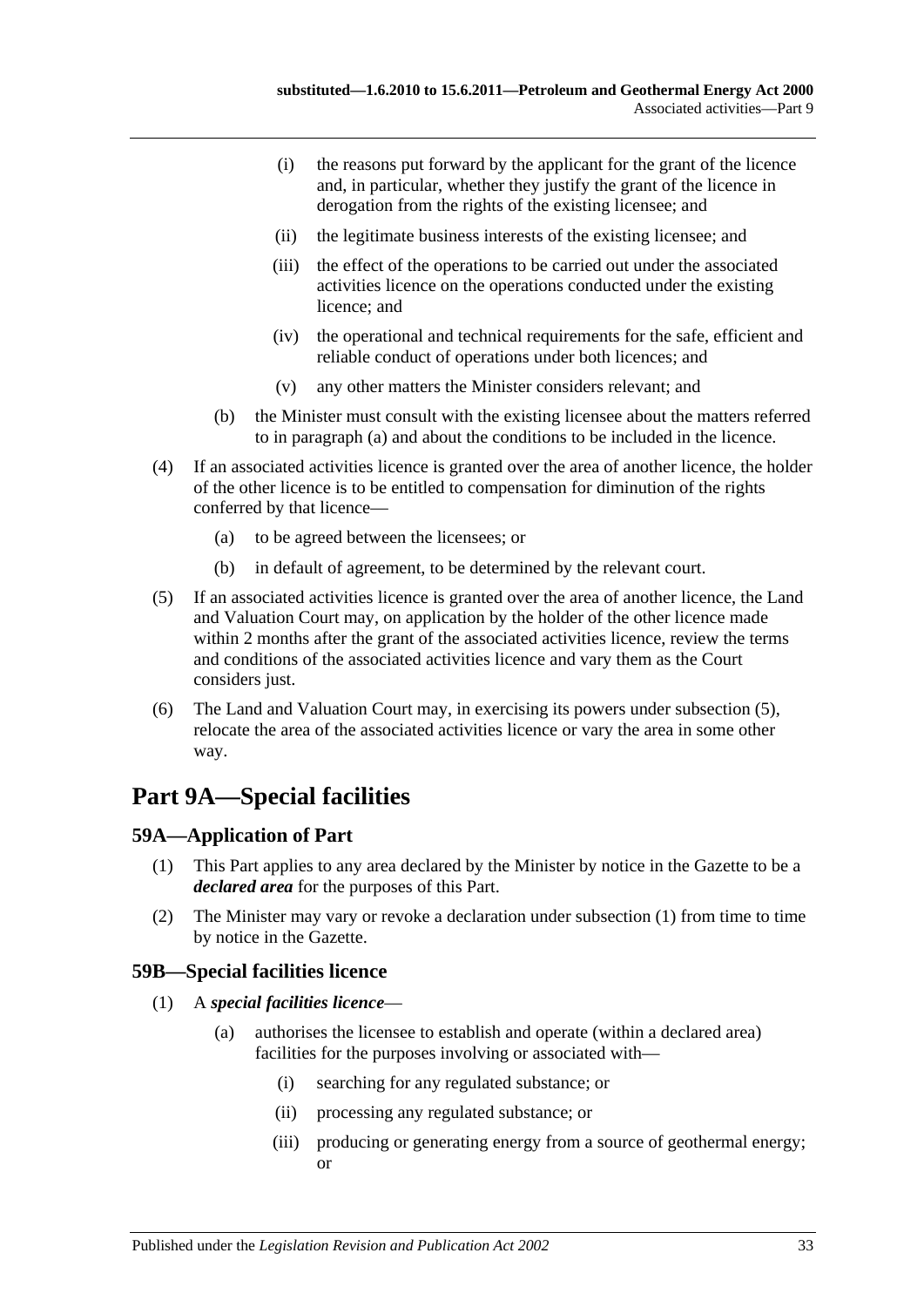- (iv) other activities that may be relevant or incidental to searching for any regulated substance or processing, producing or storing any regulated substance or a product derived from a regulated substance; and
- (b) for that purpose, confers rights of access to and use of land to which the licence relates on terms and conditions specified in the licence.
- (2) For example, a special facilities licence might be granted authorising the holder of the licence to establish and operate facilities within the licence area such as—
	- (a) a processing plant;
	- (b) an electricity generation facility that uses geothermal energy (but not an electricity transmission facility);
	- (c) other forms of infrastructure.
- (3) For the purposes of this Part—
	- (a) the holder of a special facilities licence does not need to be the holder of any other licence under this Act associated with the production or utilisation of a regulated resource; and
	- (b) the area of a special facilities licence does not need to be in the vicinity of the area of any other licence under this Act.

### <span id="page-33-0"></span>**59C—Area of special facilities licence**

A special facilities licence cannot be granted for an area that exceeds  $5 \text{ km}^2$ .

### <span id="page-33-1"></span>**59D—Term of special facilities licence**

- (1) A special facilities licence will be granted for a term determined by the Minister.
- (2) The Minister may—
	- (a) extend the term of a special facilities licence from time to time;
	- (b) cancel a special facilities licence if the Minister considers that the licence is no longer being used for the purposes for which the licence was granted.

### <span id="page-33-2"></span>**59E—Relationship with other licences**

- (1) A special facilities licence may be granted in respect of an area comprised within the area of another licence.
- (2) The rights conferred by a special facilities licence prevail over rights conferred by another licence in respect of the same area to the extent (if any) determined by the Minister to be reasonable and appropriate and specified in the special facilities licence.
- <span id="page-33-3"></span>(3) Before the Minister grants a special facilities licence for an area covered by another licence—
	- (a) the Minister must have regard to—
		- (i) the reasons put forward by the applicant for the grant of the licence and, in particular, whether they justify the grant of the licence in derogation from the rights of the existing licensee; and
		- (ii) the legitimate business interests of the holder of the existing licence; and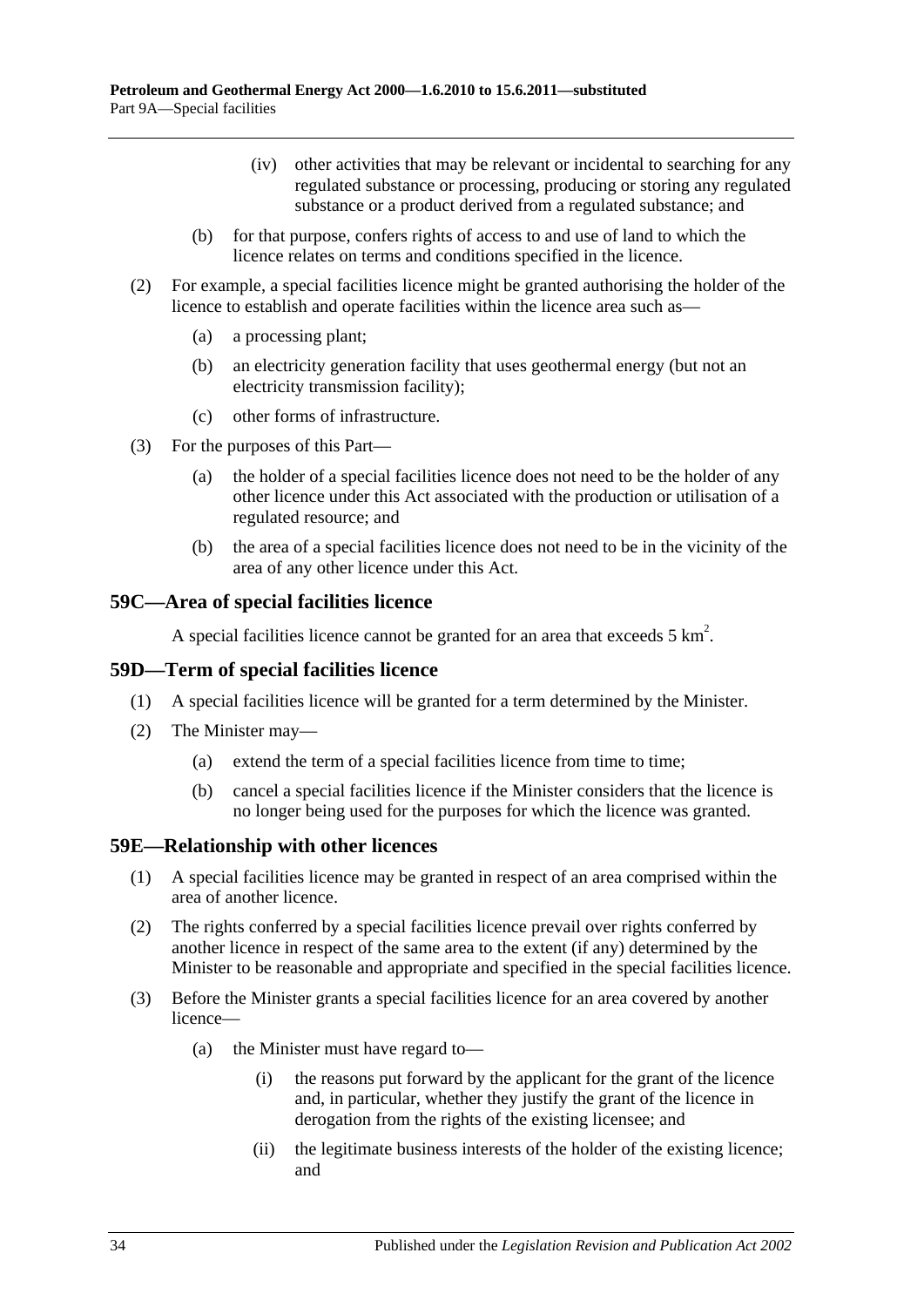- (iii) the effect of the operations to be carried out under the special facilities licence on the operations carried out under the existing licence; and
- (iv) the operational and technical requirements for the safe, efficient and reliable conduct of operations under both licences; and
- (v) any other matters the Minister considers relevant; and
- (b) the Minister must consult with the existing licensee about the matters referred to in [paragraph](#page-33-3) (a) and about the conditions to be included in the licence.
- (4) If a special facilities licence is granted over the area of another licence, the holder of the other licence is to be entitled to compensation for diminution of the rights conferred by that licence—
	- (a) to be agreed between the licensees; or
	- (b) in default of agreement, to be determined by the relevant court.
- <span id="page-34-3"></span>(5) If a special facilities licence is granted over the area of another licence, the Land and Valuation Court may, on application by the holder of the other licence made within 2 months after the grant of the special facilities licence, review the terms and conditions of the special facilities licence and vary them as the Court considers just.
- (6) The Land and Valuation Court may, in exercising its powers under [subsection](#page-34-3) (5), relocate the area of the special facilities licence or vary the area in some other way.

# <span id="page-34-0"></span>**Part 10—Entry to and use of land**

### <span id="page-34-1"></span>**60—Right of entry to land**

A licensee may, subject to this Part—

- (a) enter land to carry out authorised activities on the land; or
- (b) enter land for the purpose of gaining access to adjacent land on which the licensee proposes to carry out authorised activities.

### <span id="page-34-2"></span>**61—Notice of entry on land**

- (1) A licensee must, at least 21 days before entering land under this Part, give written notice to each owner of the land, in the form required by the regulations—
	- (a) of the licensee's intention to enter the land; and
	- (b) if the licensee proposes to carry out regulated activities on the land—of the nature of the activities to be carried out on the land.

Maximum penalty: \$20 000.

- (2) Once notice of entry has been given, a further notice for re-entry of the land is not necessary unless the activities to be carried out on the land differ significantly, in nature or extent, from the activities as described in the previous notice.
- (3) An owner of land who is entitled to receive a notice under this section may, by written notice furnished to the licensee, reduce the required period of notice.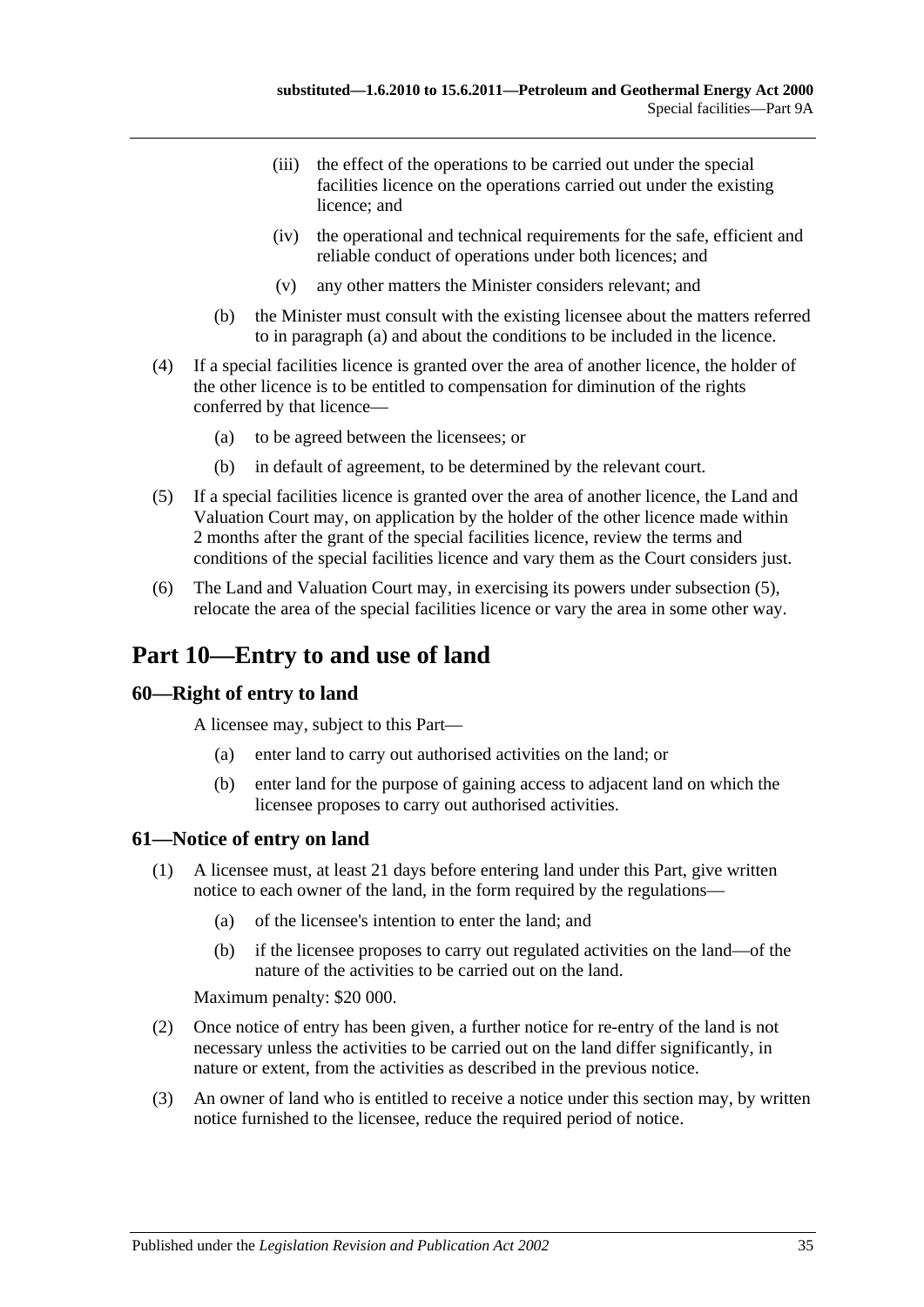# <span id="page-35-0"></span>**62—Disputed entry**

- (1) An owner of the land may, by giving notice of objection to the licensee, object to the licensee's proposed entry.
- (2) A notice of objection must be given within 14 days after the licensee's notice of the proposed entry.
- (3) If an owner gives notice of objection, the licensee must notify the Minister that entry is disputed.
- (4) When notice of disputed entry is given, the Minister may attempt to mediate between the parties in order to arrive at mutually satisfactory terms under which the licensee may enter the land and (if relevant) carry out regulated activities on the land.
- $(5)$  If—
	- (a) the Minister decides against attempting to reach a settlement of the dispute by mediation; or
	- (b) an attempt is made but the dispute is not resolved within a period fixed in the regulations for the purposes of this paragraph,

either the licensee or the owner may apply to the Warden's Court for a resolution of the dispute.

(6) The Warden's Court may, on an application under this section, determine terms on which the licensee may enter the land and carry out regulated activities on the land.

### <span id="page-35-1"></span>**63—Right to compensation**

- (1) The owner of land is entitled to compensation from a licensee who enters the land and carries out regulated activities under this Act.
- <span id="page-35-2"></span>(2) The compensation payable to an owner of land must be directly related to the owner and will be to cover—
	- (a) deprivation or impairment of the use and enjoyment of the land; and
	- (b) damage to the land (not including damage that has been made good by the licensee); and
	- (c) damage to, or disturbance of, any business or other activity lawfully conducted on the land; and
	- (d) consequential loss suffered or incurred by the owner on account of the licensee entering the land and carrying out regulated activities under this Act.
- (3) The compensation is not to be related to the value or possible value of regulated resources contained in the land.
- (3a) The compensation may include an additional component to cover reasonable costs reasonably incurred by an owner of land in connection with any negotiation or dispute related to—
	- (a) the licensee gaining access to the land; and
	- (b) the activities to be carried out on the land; and
	- (c) the compensation to be paid under [subsection](#page-35-2) (2).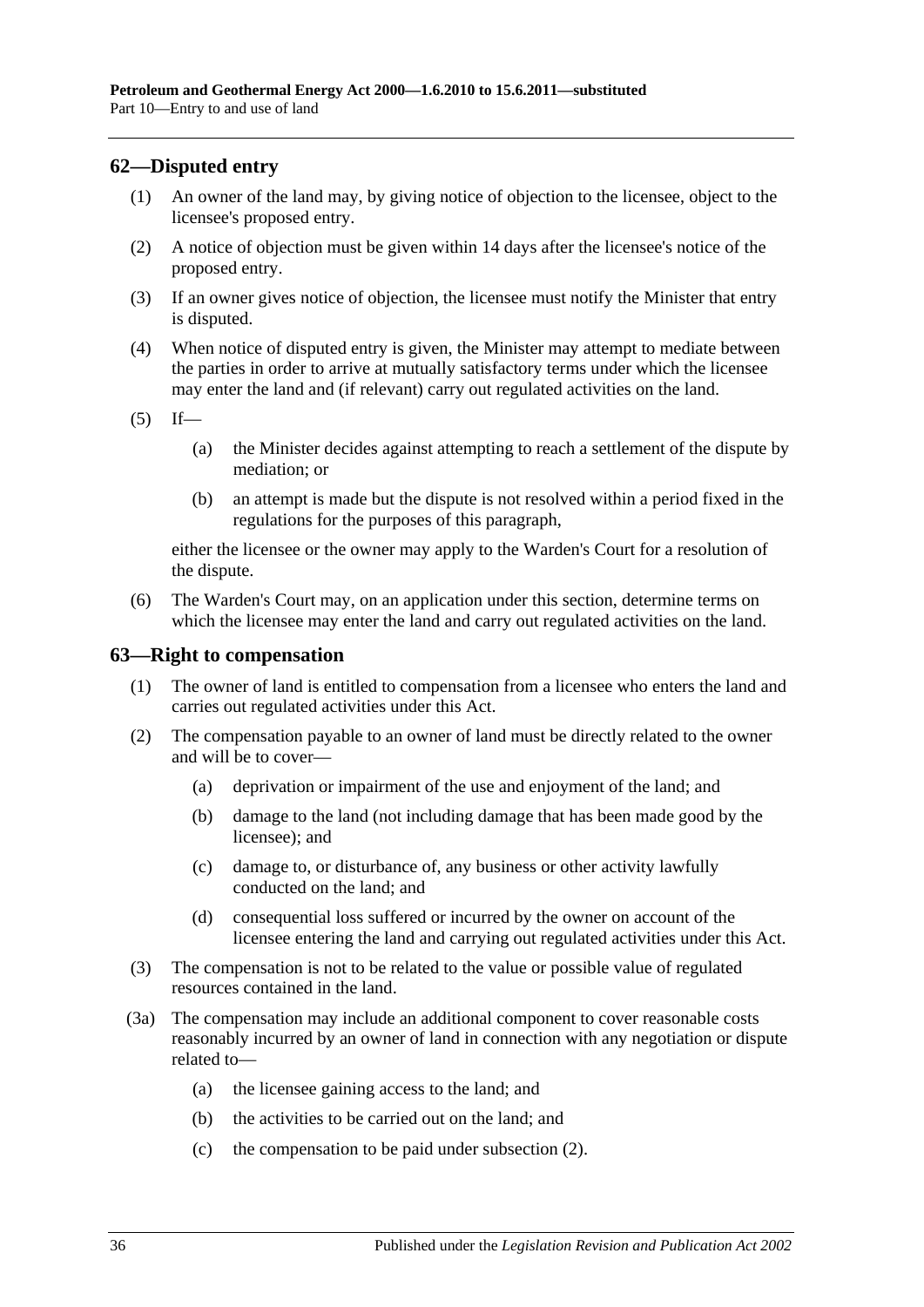- (4) The compensation is to be determined by agreement or in default of agreement by the relevant court.
- (5) In assessing compensation under [subsection](#page-35-0) (3a), costs in connection with any negotiation or dispute will not be taken to be reasonably incurred if they arise during any period when a reasonable offer of compensation is open to be accepted by the relevant owner of land.
- (6) In assessing compensation payable to an owner of land under this section, any other compensation paid or payable under this or any other Act or law to the owner or any other owner, insofar as is fair, reasonable and appropriate to do so and to the extent that the compensation relates to the same matter, damage or loss (as the case may require), must be taken into account.

### **64—Right to require acquisition of land**

- (1) If the activities of a licensee on land substantially impair the owner's use and enjoyment of the land, the owner may apply to the relevant court for an order under this section.
- (2) The court may, on an application under this section—
	- (a) make an order transferring the owner's land to the licensee; and
	- (b) order the licensee to pay to the owner, by way of compensation—
		- (i) an amount equivalent to the market value of the land; and
		- (ii) a further amount the court considers just by way of compensation for disturbance.

# **Part 11—General provisions about licences**

### **Division 1—General provision about applications**

### **65—Application for licence**

- (1) An application for a licence—
	- (a) must be made in an approved form; and
	- (b) if the licence is to contain a mandatory condition requiring the licensee to carry out work in accordance with an approved work program—must be accompanied by a proposed work program for the first term of the licence; and
	- (c) must be accompanied by a statement of the financial and technical resources available to the applicant; and
	- (d) must contain other information required in the approved form; and
	- (e) must be accompanied by the fee prescribed by the regulations.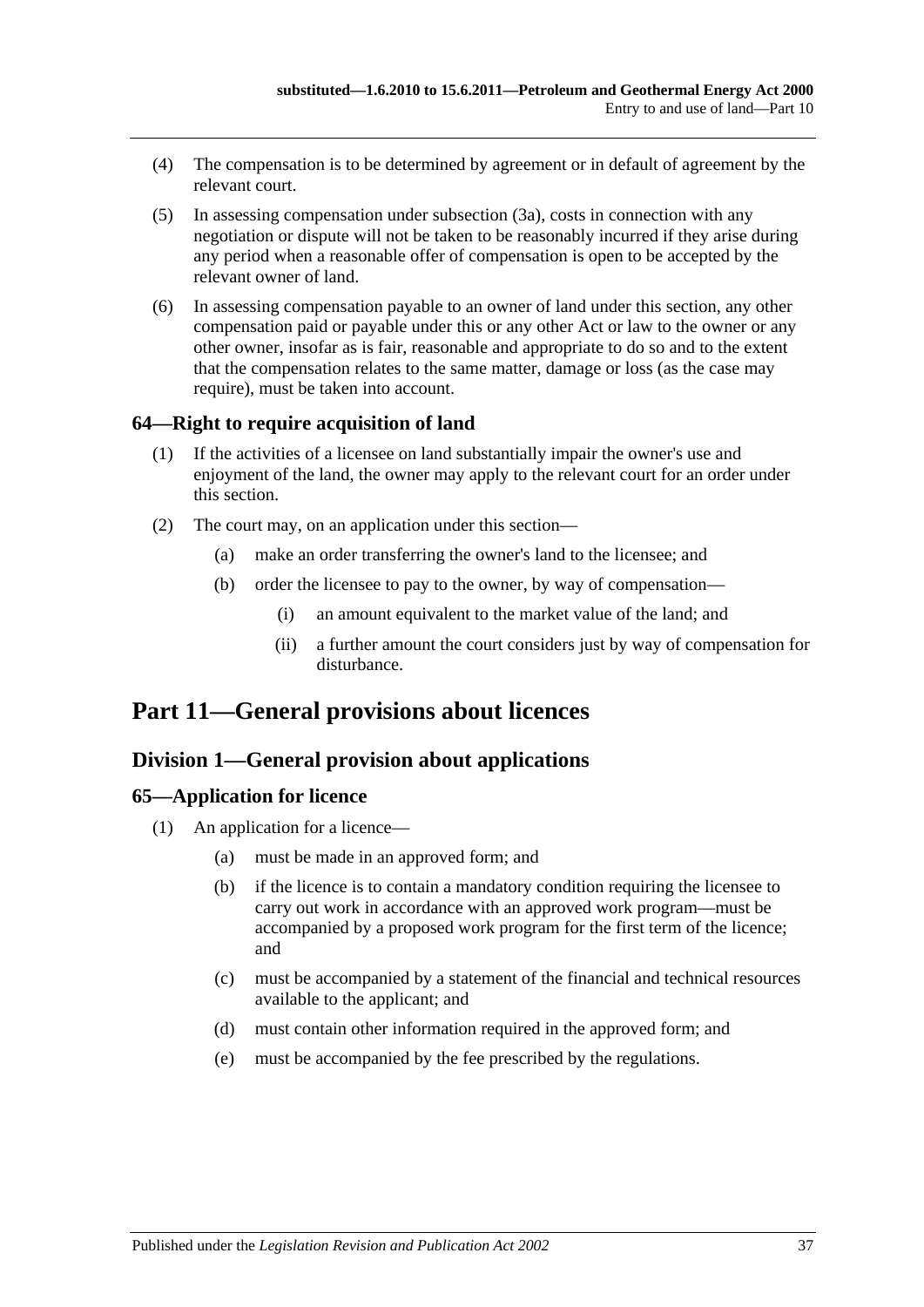- <span id="page-37-0"></span>(1a) If an application for an exploration licence is made in accordance with this Act (the *relevant application*), the relevant application will, for the purposes associated with its consideration and any grant of an exploration licence on the basis of the application, rank ahead of any other application for an exploration licence for an overlapping area received by the Minister after the time that the Minister received the relevant application.
- (1b) [Subsection](#page-37-0) (1a) does not apply if the application is in response to a call for tenders under [section](#page-16-0) 22.
- (1c) A ranking established under [subsection](#page-37-0) (1a) will cease to apply if the Minister cancels the ranking on the ground—
	- (a) that the applicant has failed to comply with a requirement under this Act (in accordance with any relevant time requirement); or
	- (b) that the application is found to be invalid; or
	- (c) that there is some other default, defect or circumstances that the Minister considers is sufficiently significant to warrant the cancellation of the ranking.
- (2) An application for the renewal of a licence—
	- (a) must be made to the Minister in an approved form at least 2 months before the end of the licence term preceding the proposed renewal; and
	- (b) must contain other information required by the Minister; and
	- (c) if the licence contains a mandatory condition requiring the licensee to carry out work in accordance with an approved work program—must be accompanied by a proposed work program for the term of the renewal; and
	- (d) must be accompanied by the fee prescribed by the regulations.
- <span id="page-37-1"></span>(3) The Minister may require an applicant for the grant or renewal of a licence to provide any further information, documents or materials to assist in assessing and determining the application.
- (4) If an applicant fails to comply with a requirement under [subsection](#page-37-1) (3) within a reasonable time allowed by the Minister (which must be at least 30 days), the application lapses.
- (5) If an application for the renewal of a licence is made before the end of the term of the licence, the licence term is extended until the application is determined.
- (6) Notice of an application for the grant of a production licence, and notice of an application for the grant or renewal of a pipeline licence, associated activities licence or special facilities licence, must be published in the Gazette in accordance with a determination of the Minister before the application is determined.

#### **66—Preconditions of grant or renewal of licence**

- (1) The Minister may offer a licence to a particular applicant on condition that—
	- (a) the applicant is to return the executed licence to the Minister within a specified period; and
	- (b) if the applicant fails to do so—the offer lapses and the licence may be offered to someone else.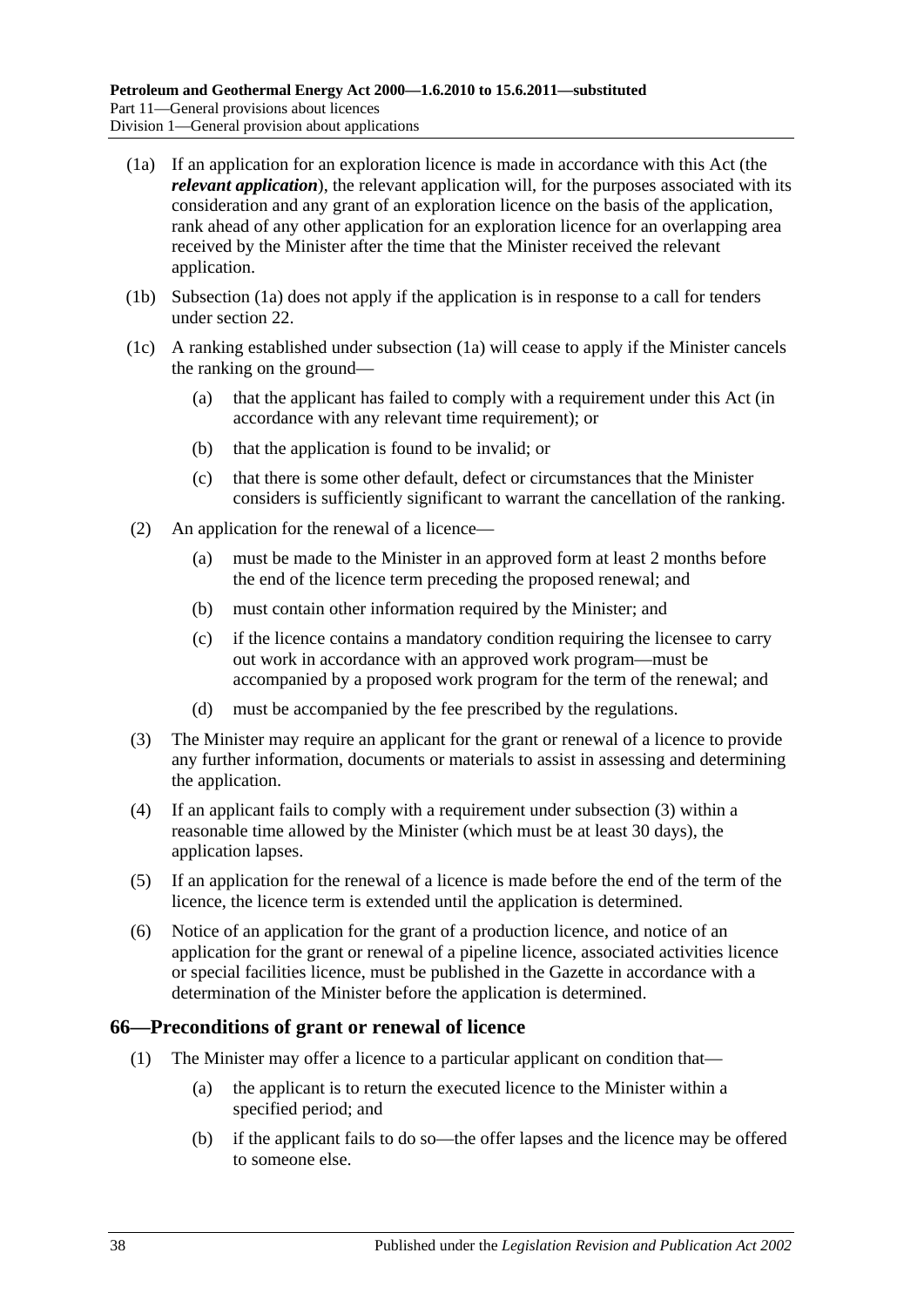(2) As a condition of granting or renewing a licence, the Minister may require the applicant to give security, of a kind and amount acceptable to the Minister, for the satisfaction of obligations arising under this Act or the licence.

## **Division 2—Extent of licence exclusivity**

### **67—Application of Division**

This Division applies to licences of the following classes:

- (a) exploration licence;
- (b) retention licence;
- (c) production licence.

### **68—Extent to which same area may be subject to different licences**

- (1) A licence to which this Division applies is *compatible* with another licence to which this Division applies if—
	- (a) 1 relates to a source of geothermal energy and the other does not; or
	- (b) 1 relates to gas storage and the other does not.
- (3) The same area cannot be simultaneously subject to two or more licences to which this Division applies unless the licences are compatible.
- (4) For the purposes of this section, if a person who is entitled to the grant of a licence to which this Division applies makes an application for such a licence, the area to which the application relates is to be taken to be subject to a licence to which this Division applies until the application is determined.
- (5) This section does not derogate from the operation of [Division 5.](#page-41-0)

### <span id="page-38-0"></span>**69—Grant of compatible licence to area already under licence**

- (1) Before the Minister grants a compatible licence in respect of an area that is already wholly or partly subject to a licence to which this Division applies, the Minister must consult with the existing licensee (unless the existing licensee is the person seeking the compatible licence).
- (2) The Minister must, in acting under [subsection](#page-38-0) (1), seek to consult on—
	- (a) the reasons put forward by the applicant for the grant of the relevant licence; and
	- (b) the legitimate business interests of the holder of the existing licence; and
	- (c) the effect of the operations to be carried out under the proposed licence on the operations carried out under the existing licence; and
	- (d) the operational and technical requirements for the safe, efficient and reliable conduct of operations under both licences,

(and the Minister may consult on such other matters as the Minister considers relevant).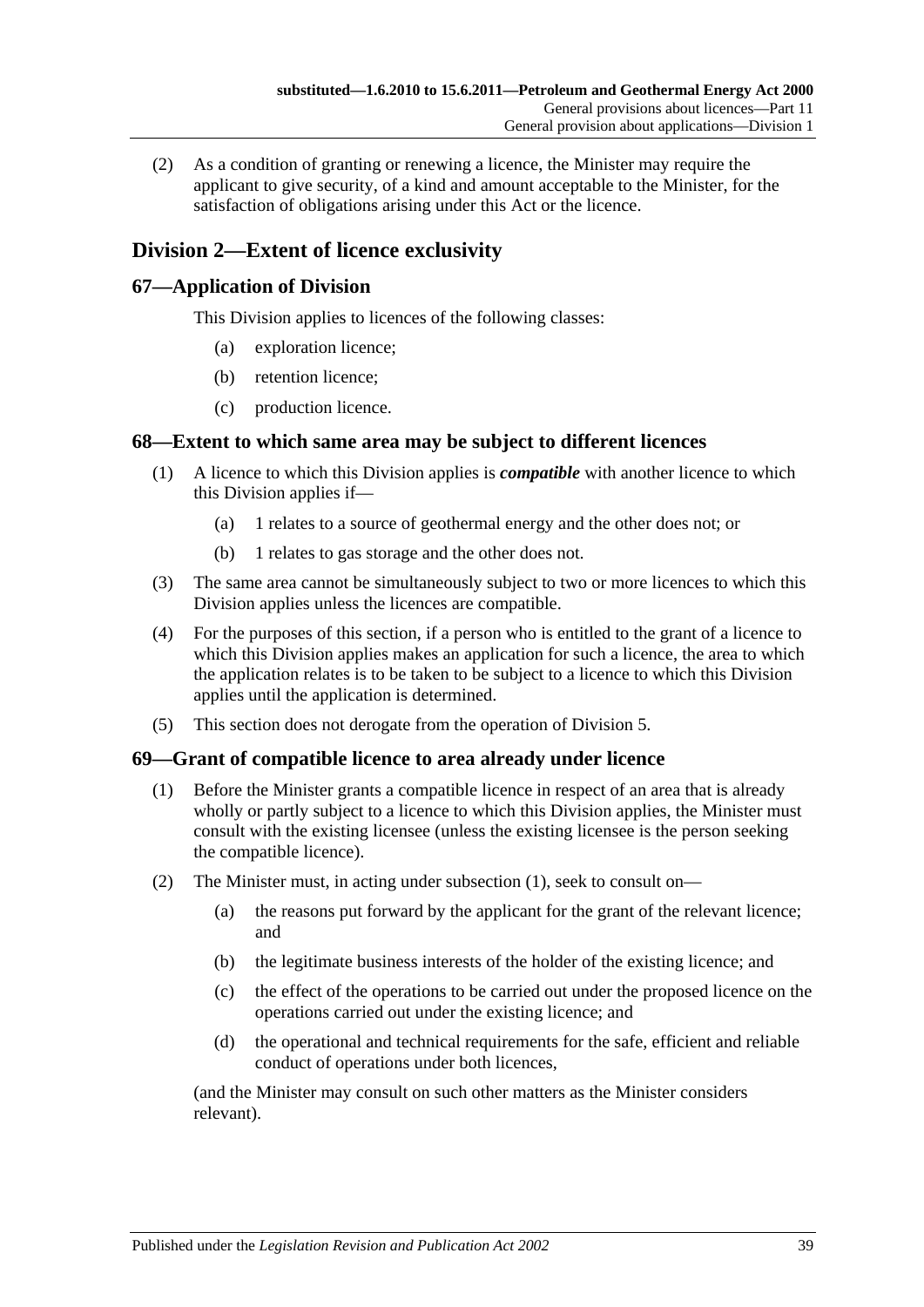#### **70—Interrelationship between rights of licensees under compatible licences**

If a licensee discovers a regulated resource in an area subject to two or more compatible licences, the rights under this Act in respect of the discovery attach to the licensee who holds a licence for a regulated resource of the relevant kind irrespective of whether that licensee actually made the discovery.

#### **71—Excision of licence areas**

- If—
	- (a) a retention licence is granted to the holder of an exploration licence or a production licence in respect of part only of the area comprised in the earlier licence; or
	- (b) a production licence is granted to the holder of an exploration licence or a production licence in respect of part only of the area comprised in the earlier licence,

the area of the new licence is excised from the area of the earlier licence.

## **Division 3—Licence conditions**

#### **72—Mandatory conditions**

A licence must include the conditions designated in this Act as mandatory conditions.

#### **73—Mandatory condition as to use of information etc**

It is a mandatory condition of every licence that the licensee authorises the Minister—

- (a) to make use of information and records provided by the licensee under this Act; and
- (b) to disclose information and records provided by the licensee under this Act as authorised by the regulations.

#### <span id="page-39-0"></span>**74—Classification of activities to be conducted under licence**

- (1) A licence is to include mandatory conditions dividing the regulated activities to be carried out under the licence into—
	- (a) activities requiring high level official surveillance; or
	- (b) activities requiring low level official surveillance.
- (2) The activities are to be classified as requiring high level official surveillance unless the licensee satisfies the Minister that, in view of the licensee's demonstrated competence to comply with the requirements of this Act and the conditions of the licence, the activities should be classified as requiring low level official surveillance.
- (3) The mandatory conditions are to provide as follows:
	- (a) the Minister's prior written approval is required for activities requiring high level official surveillance; and
	- (b) notice of activities requiring low level official surveillance is to be given as required in the conditions or by regulation.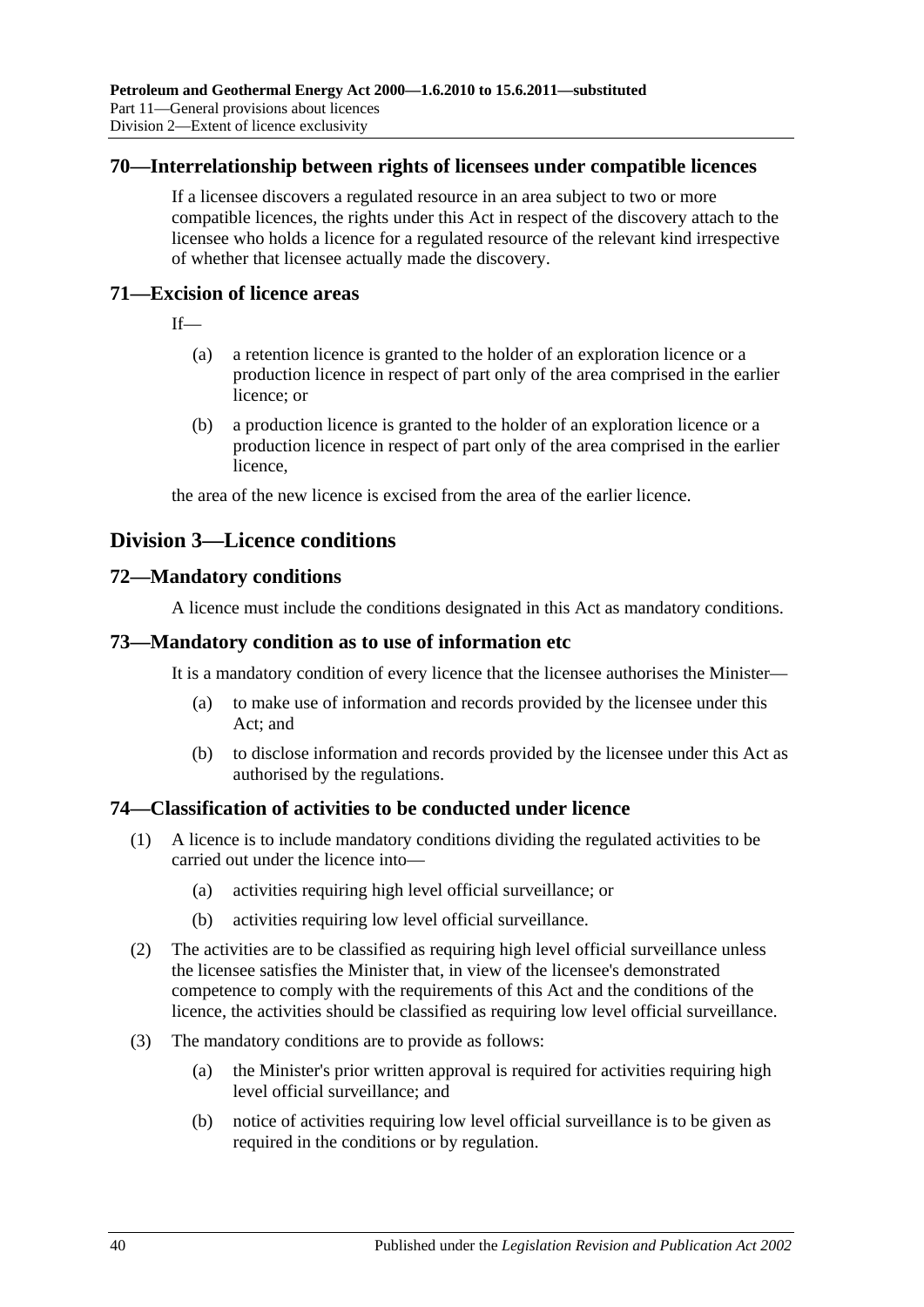- <span id="page-40-1"></span>(4) The Minister may, by written notice to a licensee, change the classification of activities under the relevant licence conditions.
- (5) If regulated activities to be conducted under a licence are generally or substantially classified as requiring a low level of official surveillance, the annual licence fee payable for the licence will be reduced by an amount not exceeding 50% of the fee according to a determination of the Minister as to the level of official surveillance required under the licence.

### **75—Mandatory condition about resources required for compliance with environmental obligations**

It is a mandatory condition of every licence that the licensee must have adequate technical and financial resources to ensure compliance with the licensee's environmental obligations (including the rehabilitation of land adversely affected by regulated activities carried out under the licence).

### **76—Discretionary conditions**

- (1) A licence may be granted on other conditions (*discretionary conditions*) the Minister considers appropriate.
- (2) The discretionary conditions of the licence may (for example) include a condition requiring the licensee to maintain insurance on terms and conditions approved by the Minister insuring the licensee and the State against obligations arising from regulated activities under the licence.
- (3) The Minister may add a discretionary condition to a licence, or vary or revoke a discretionary condition of a licence—
	- (a) on the renewal of the licence; or
	- (b) at any other time with the agreement of the licensee.

#### <span id="page-40-0"></span>**76A—Suspension of conditions of licence by agreement**

- (1) The Minister may, by agreement with the licensee, suspend, either for a specified period or indefinitely, any of the conditions attached to a licence (including a mandatory condition).
- (2) The Minister may, as or when the Minister thinks fit, terminate a suspension under [subsection](#page-40-0) (1).
- (3) If a suspension is put in place under [subsection](#page-40-0) (1), the Minister may, if relevant, by the instrument of suspension or by a later instrument furnished to the licensee, extend the period of the licence by a period not exceeding the period of the suspension.

### **77—Non-compliance with licence conditions**

If a licence condition is not complied with, the licensee is guilty of an offence. Maximum penalty: \$120 000.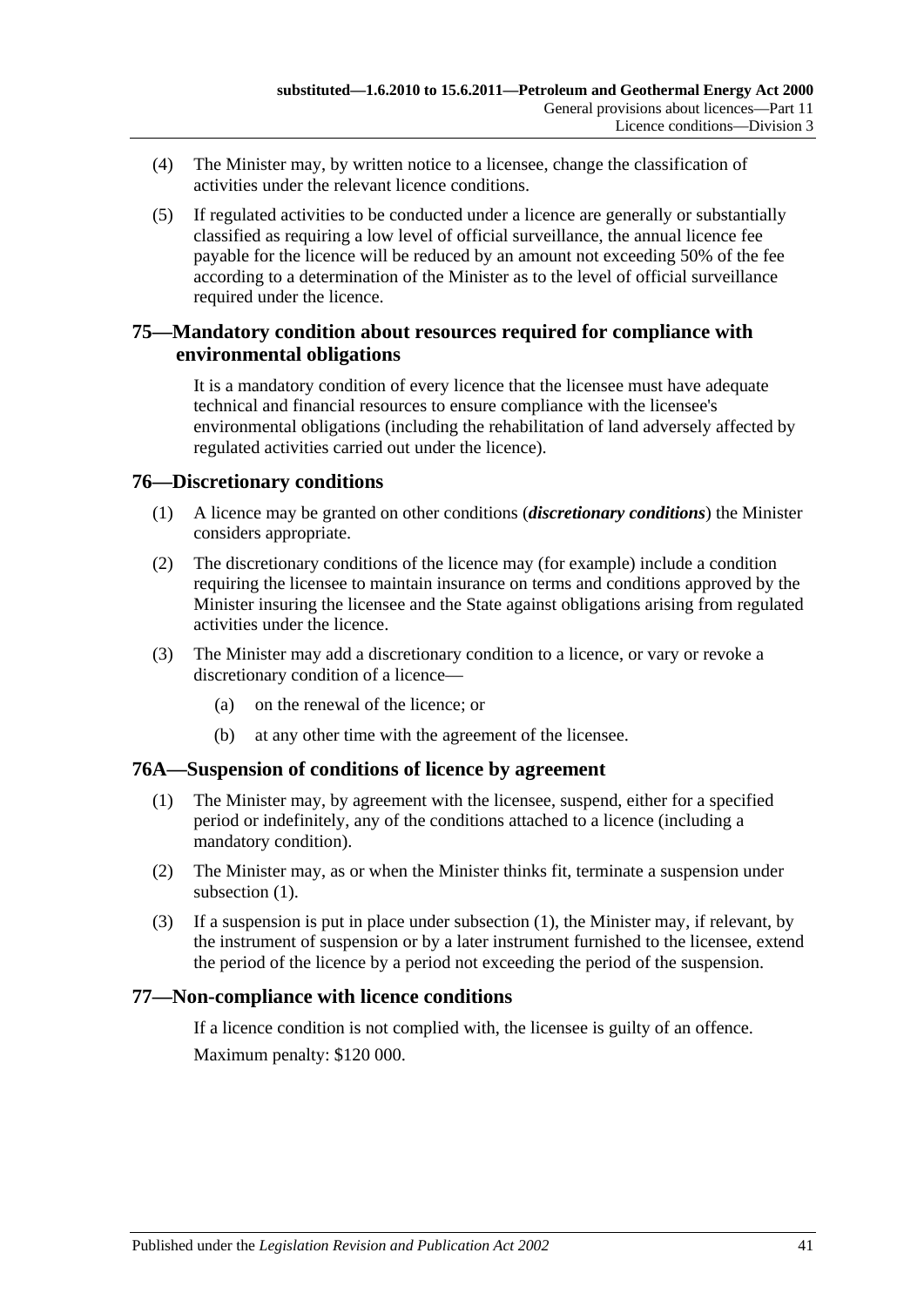## **Division 4—Annual fees**

### <span id="page-41-1"></span>**78—Annual fees**

- (1) A licensee must pay to the Minister annually and in advance a fee appropriate to the relevant licence fixed by, or calculated in accordance with, the prescribed scale.
- <span id="page-41-2"></span>(2) If a licensee fails to pay a fee in accordance with [subsection](#page-41-1) (1)—
	- (a) the amount in arrears will, unless the Minister determines otherwise, be increased by penalty interest at the prescribed rate; and
	- (b) the Minister may impose on the licensee a fine of an amount fixed by the Minister up to a limit of \$1,000 or 10% of the outstanding fee, whichever is the greater.
- (3) The Minister may for any proper reason remit penalty interest or a fine imposed under [subsection](#page-41-2) (2) wholly or in part.
- (4) A fee (and any penalty interest or fine imposed by the Minister under this section) may be recovered as a debt due to the Crown.

### <span id="page-41-0"></span>**Division 5—Reservoir access**

### **79—Access to natural reservoir**

- $(1)$  If—
	- (a) there is a natural reservoir in the area of a licence that is, in the Minister's opinion, suitable for use for the storage of a regulated substance; and
	- (b) a person (the *applicant*) who is not the holder of the relevant licence seeks access to the natural reservoir for the storage of a regulated substance; and
	- (c) the applicant, after making reasonable attempts to do so, fails to reach agreement with the licensee on terms and conditions of access to and use of the natural reservoir,

the Minister may, by notice in writing given to the applicant and the holder of the licence, determine terms and conditions (which the Minister considers to be fair and reasonable commercial terms) on which the applicant is to be entitled to access to and use of the reservoir.

- (2) In considering whether to make a determination under this section and, if so, the terms and conditions of the determination, the Minister must have regard to—
	- (a) the legitimate business interests of the licensee; and
	- (b) the public interest including the public interest in facilitating competition in markets; and
	- (c) the interests of persons other than the immediate parties to the determination that might be affected by the determination; and
	- (d) the operational requirements for the safe, efficient and reliable use of the natural reservoir; and
	- (e) any other matters the Minister considers relevant.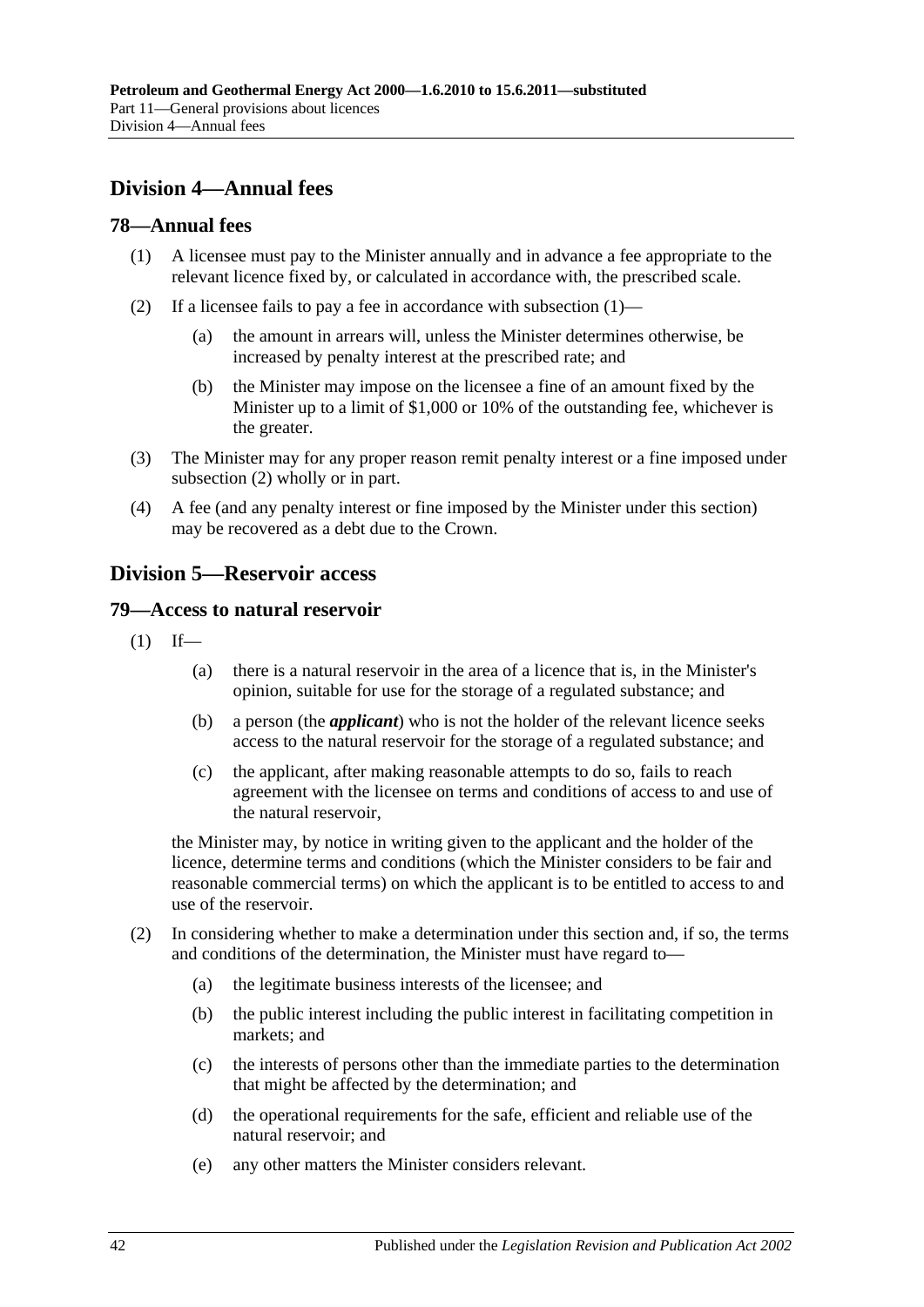- (3) Before making a determination under this section, the Minister must give the interested parties a reasonable opportunity to comment on the proposed determination.
- (4) A determination under this section is binding on the holder of the licence and the applicant.
- (5) Access may be granted on terms under which the person to whom the right of access is granted is required to take out a licence for the purpose of exercising the right of access arising under the determination.
- (6) A party to a determination under this section may appeal against the determination to the Land and Valuation Court.
- (7) On an appeal under this section—
	- (a) the Court may confirm the Minister's determination; or
	- (b) the Court may cancel the Minister's determination if satisfied that it is not fair and reasonable that the applicant should have access to the natural reservoir; or
	- (c) the Court may vary the terms and conditions of the determination as the Court considers fair and reasonable.
- (8) The Court may make incidental and ancillary orders (including orders for costs).

### **Division 6—Grant, resumption etc of land**

#### **80—Grant, resumption etc of Crown and pastoral land**

- (1) The Minister responsible for the administration of the *[Crown Land Management](http://www.legislation.sa.gov.au/index.aspx?action=legref&type=act&legtitle=Crown%20Land%20Management%20Act%202009)  Act [2009](http://www.legislation.sa.gov.au/index.aspx?action=legref&type=act&legtitle=Crown%20Land%20Management%20Act%202009)* may grant unalienated Crown land to a licensee for the purpose of carrying on regulated activities or for purposes incidental to such activities.
- (2) A statutory power to resume land subject to a lease under the *[Crown Lands Act](http://www.legislation.sa.gov.au/index.aspx?action=legref&type=act&legtitle=Crown%20Lands%20Act%201929) 1929* or the *[Pastoral Land Management and Conservation Act](http://www.legislation.sa.gov.au/index.aspx?action=legref&type=act&legtitle=Pastoral%20Land%20Management%20and%20Conservation%20Act%201989) 1989* for a public work or public purpose may be exercised as if the land required for carrying on regulated activities or for purposes incidental to such activities were land required for a public work or a public purpose.

### **Division 7—Multiple licensees**

#### **81—Multiple licensees**

- (1) If a licence is held by 2 or more persons, they are jointly and severally liable for the obligations of the licensee under this Act.
- (2) If a licence is held by 2 or more persons, they must, by written notice given to the Minister, nominate a representative (who may—but need not—be one of the licensees) who is authorised to give and receive notices on their behalf.

Administrative penalty.

(3) A notice given by or to the authorised representative is taken to have been given by or to all the licensees.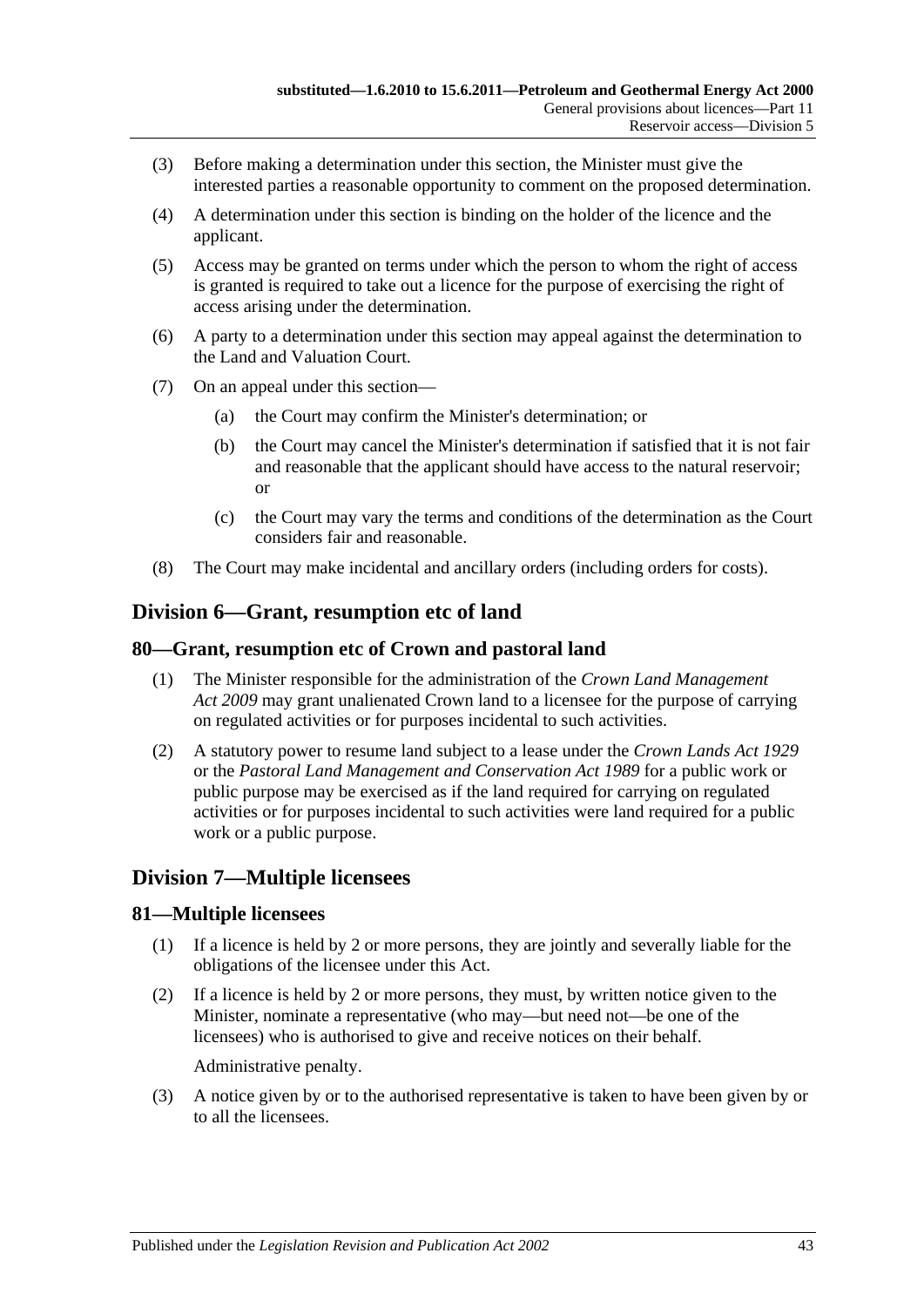## **Division 8—Consolidation and division of licence areas etc**

### <span id="page-43-2"></span>**82—Consolidation of licence areas**

- (1) The Minister may, by agreement with a licensee or prospective licensee, consolidate adjacent licence areas into a single licence area.
- (2) If a licence has already been issued for any one or more of the licence areas to be consolidated, the Minister may revoke the licence and issue a new licence on terms and conditions the Minister considers appropriate in view of the consolidation.
- (3) In this section—
	- (a) a reference to a *licence area* extends to an area for which an application for a licence has been made; and
	- (b) a reference to *adjacent licence areas* extends to 2 or more areas which are within the vicinity of each other.

#### <span id="page-43-3"></span>**83—Division of licence areas**

- (1) The Minister may, by agreement with a licensee, divide a licence area into separate areas so that each becomes subject to a different licence.
- <span id="page-43-0"></span>(2) On dividing a licence area, the Minister—
	- (a) may vary the existing licence by excising part of the licence area and issue a new licence for the balance of the area (on terms and conditions the Minister considers appropriate and for a term equal to the balance of the term of the existing licence); or
	- (b) issue new licences in place of the existing licence (each of which is then taken to be a continuation, in part, of the existing licence).
- <span id="page-43-1"></span>(3) If the area to which an exploration licence relates is divided, there must be no reduction of the aggregate work to be carried out.
- (4) Each of the following will be taken to be an original licence area for the purposes of [section](#page-18-0) 26(3):
	- (a) the area remaining after an excision under [subsection](#page-43-0)  $(2)(a)$ ;
	- (b) the area of any new licence under [subsection](#page-43-0)  $(2)(a)$  or [\(b\).](#page-43-1)

### **Division 9—Record keeping and reporting requirements**

#### **84—Records to be kept by licensee**

- (1) A licensee must maintain—
	- (a) a record of all regulated activities carried out under the licence including, where appropriate, maps and plans; and
	- (b) a record of the results of regulated activities carried out under the licence, including the results of the analysis of geological samples; and
	- (c) a record of compliance audits by internal or external auditors required under the regulations; and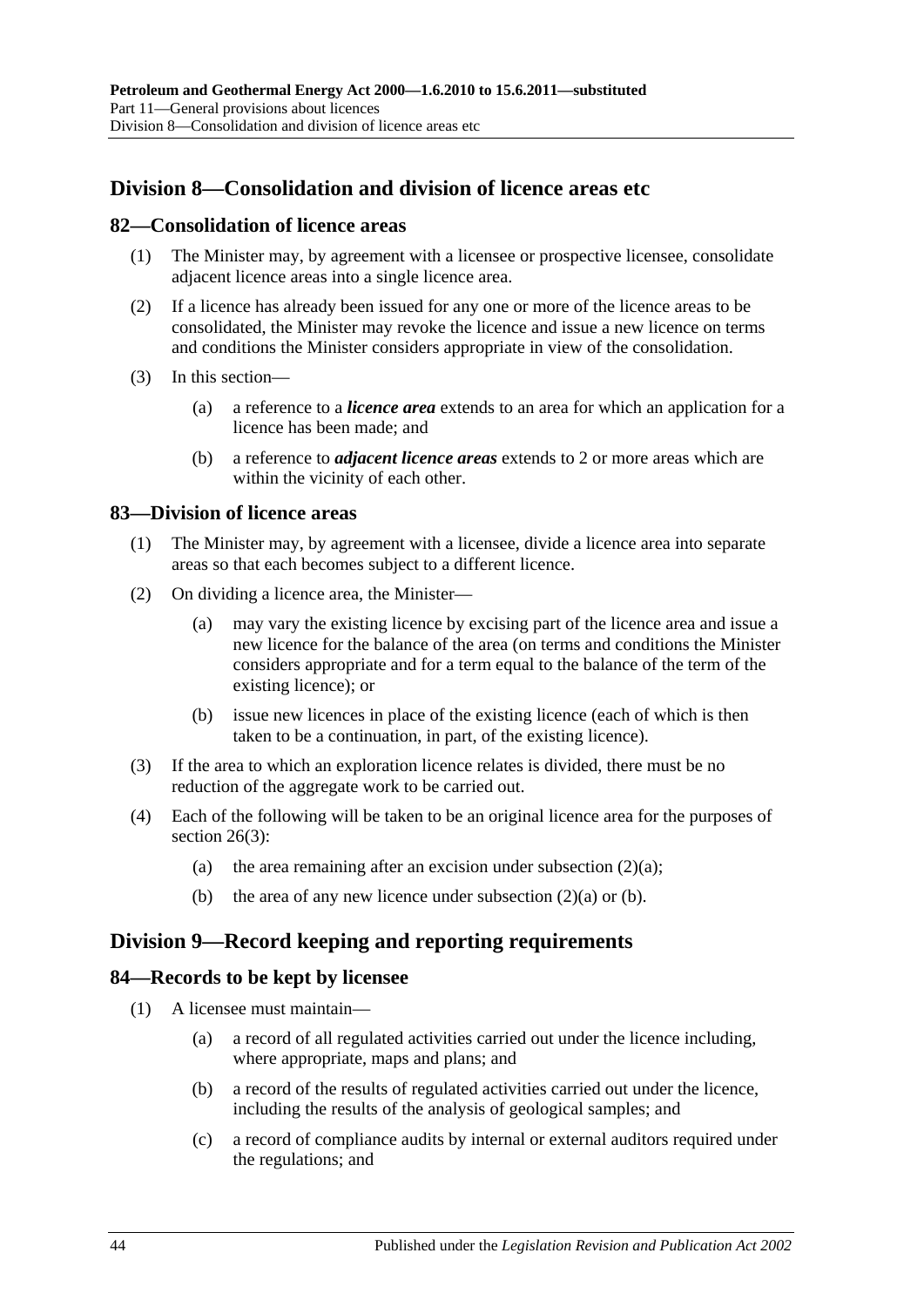(d) other records as required by the regulations.

Administrative penalty.

(2) The licensee must provide the Minister with a copy of the records kept under this section at the times required by the regulations or by the Minister by written notice given to the licensee.

Administrative penalty.

#### <span id="page-44-1"></span>**85—Reporting of certain incidents**

(1) In this section—

*serious incident* means an incident arising from activities conducted under a licence in which—

- (a) a person is seriously injured or killed; or
- (b) an imminent risk to public health or safety arises; or
- (c) serious environmental damage occurs or an imminent risk of serious environmental damage arises; or
- (d) security of natural gas supply is prejudiced or an imminent risk of prejudice to security of natural gas supply arises; or
- (e) some other event or circumstance occurs or arises that results in the incident falling within a classification of serious incidents under the regulations or a relevant statement of environmental objectives.

*reportable incident* means an incident (other than a serious incident) arising from activities conducted under a licence classified under the regulations as a reportable incident.

(2) A licensee must report a serious incident to the Minister as soon as practicable after its occurrence and must provide the Minister with a written report on the incident as required under the regulations.

Administrative penalty.

(3) A licensee must report a reportable incident to the Minister as required under the regulations.

Administrative penalty.

### **86—Information to be provided by licensee**

(1) A licensee must, as required under the regulations, provide the Minister with information required by the regulations.

Administrative penalty.

<span id="page-44-0"></span>(2) A licensee must provide the Minister with any other information reasonably requested by the Minister within the time specified in the request.

Administrative penalty.

(3) If the Minister considers the provision of the information requested under [subsection](#page-44-0) (2) essential in the public interest, and gives an intimation to that effect in the request, non-compliance with the request is a summary offence punishable on conviction by a fine not exceeding \$120,000.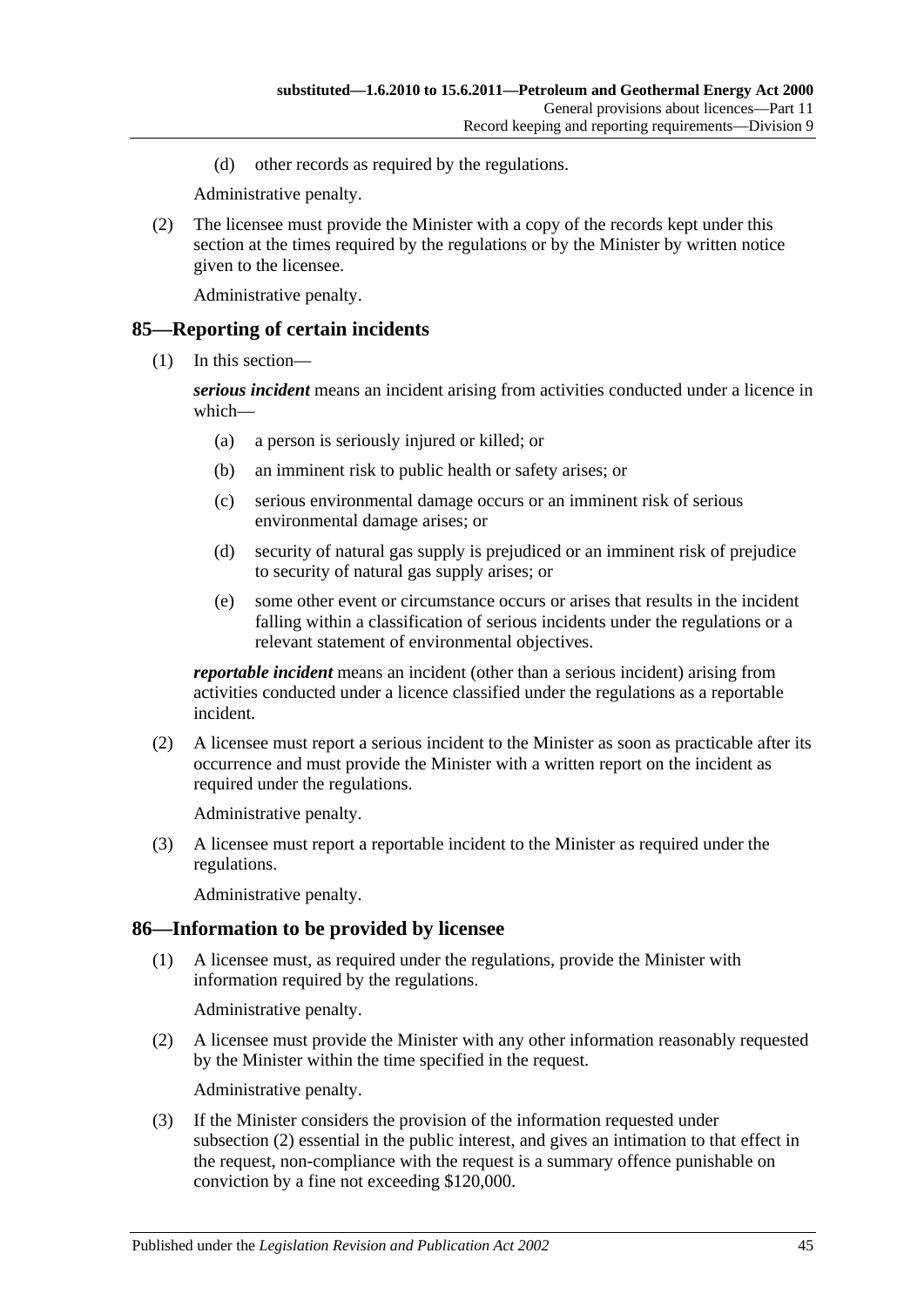<span id="page-45-0"></span>(4) A licensee must, if requested to do so by the Minister, provide the Minister with an expert report, within the time specified in the request, verifying information provided to the Minister by the licensee.

Administrative penalty.

- (5) A request under [subsection](#page-45-0) (4) must either nominate the person by whom the expert report is to be prepared or state the nature of the qualifications and experience that the person who prepares the report must possess.
- (6) A reference in this section to a licensee extends to a former licensee.
- (7) A requirement under any other provision of this Act to provide any information or report extends to a former licensee to the extent that the information or report is reasonably required in connection with the operation or administration of this Act.

## **Division 10—General requirements for operations**

### **86A—Fitness-for-purpose assessment**

(1) In this section—

*prescribed licence* means—

- (a) a retention licence; or
- (b) a production licence; or
- (c) a pipeline licence; or
- (d) an associated activities licence; or
- (e) a special facilities licence.
- (2) A licensee under a prescribed licence must carry out fitness-for-purpose assessments of facilities operated on land within the area of the licence at intervals prescribed by the regulations in order to assess risks imposed by the facilities on—
	- (a) public health and safety; and
	- (b) the environment; and
	- (c) the security of production or supply of natural gas (so far as this may be relevant).
- (3) An assessment under this section must comply with any requirements prescribed by the regulations.
- (4) The licensee must prepare a report on the assessment in a manner and form determined by the Minister and furnish a copy of the report to the Minister in accordance with the regulations.
- (5) A report under this section must comply with any other requirements prescribed by the regulations.
- (6) A licensee must promptly carry out any remedial action that is necessary or appropriate in view of a report under this section (and, in particular, must ensure that any identified risks are eliminated or reduced so far as is reasonably practicable).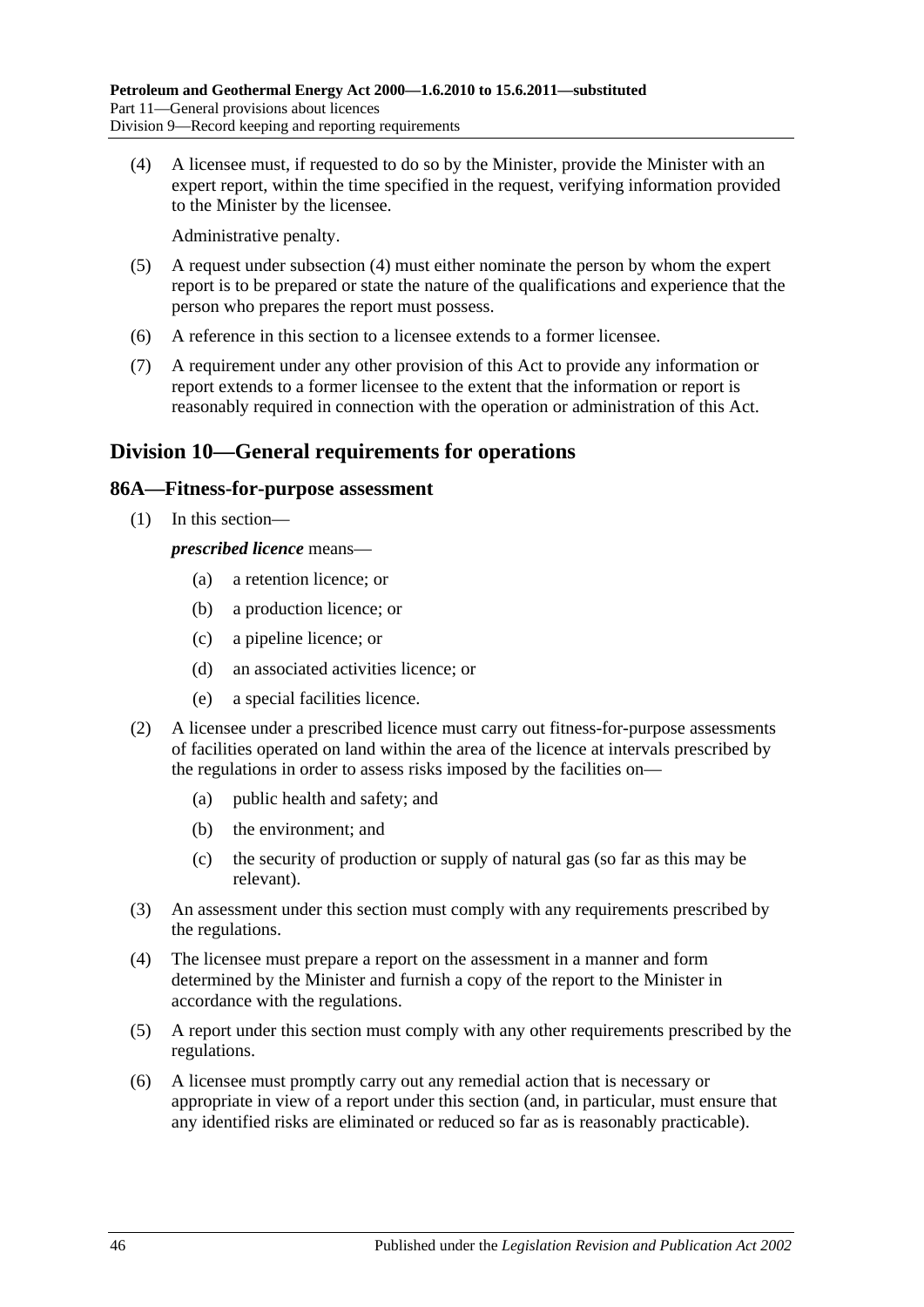(7) A licensee who fails to comply with a requirement under this section is guilty of an offence.

Maximum penalty: \$120 000.

### **87—Activities to be carried out with due care and in accordance with good industry practice**

A licensee must carry out regulated activities—

- (a) with due care for—
	- (i) the health and safety of persons who may be affected by those activities; and
	- (ii) the environment; and
	- (iii) where relevant—the need to ensure, in a case where interruption of natural gas supply could cause significant social disruption, that facilities for processing and transporting natural gas are designed, constructed, managed and operated on a prudential basis so as to provide a reliable and adequate supply of natural gas; and

(b) in accordance with good practice as recognised in the relevant industry. Maximum penalty: \$120 000.

### **Division 11—Minister's power to carry out work**

### <span id="page-46-0"></span>**88—Ministerial direction**

- <span id="page-46-1"></span>(1) The Minister may, by notice in writing given to a licensee, direct the licensee—
	- (a) to carry out specified obligations under this Act or the licence; or
	- (b) to cease specified activities that are contrary to this Act or the licence.
- (2) The licensee must comply with a direction under [subsection](#page-46-0) (1) within the time allowed in the notice.

Maximum penalty: \$120 000.

(3) If the licensee fails to comply with a direction under [subsection](#page-46-1)  $(1)(a)$  within the time allowed in the notice, the Minister may take the required action, or arrange for the required action to be taken, and recover the cost, as a debt, from the licensee.

### **Division 12—Surrender, suspension or cancellation of licence**

### **89—Surrender**

- (1) A licensee may apply to the Minister to surrender the licence or to surrender part of the licence area.
- (2) The Minister may accept the surrender as from a date specified by the Minister in a notice of acceptance of the surrender given to the applicant.
- (3) If the licensee surrenders part of the licence area, the licence continues in relation to the remainder of the licence area subject to any modification of its conditions that the Minister considers appropriate in view of the surrender.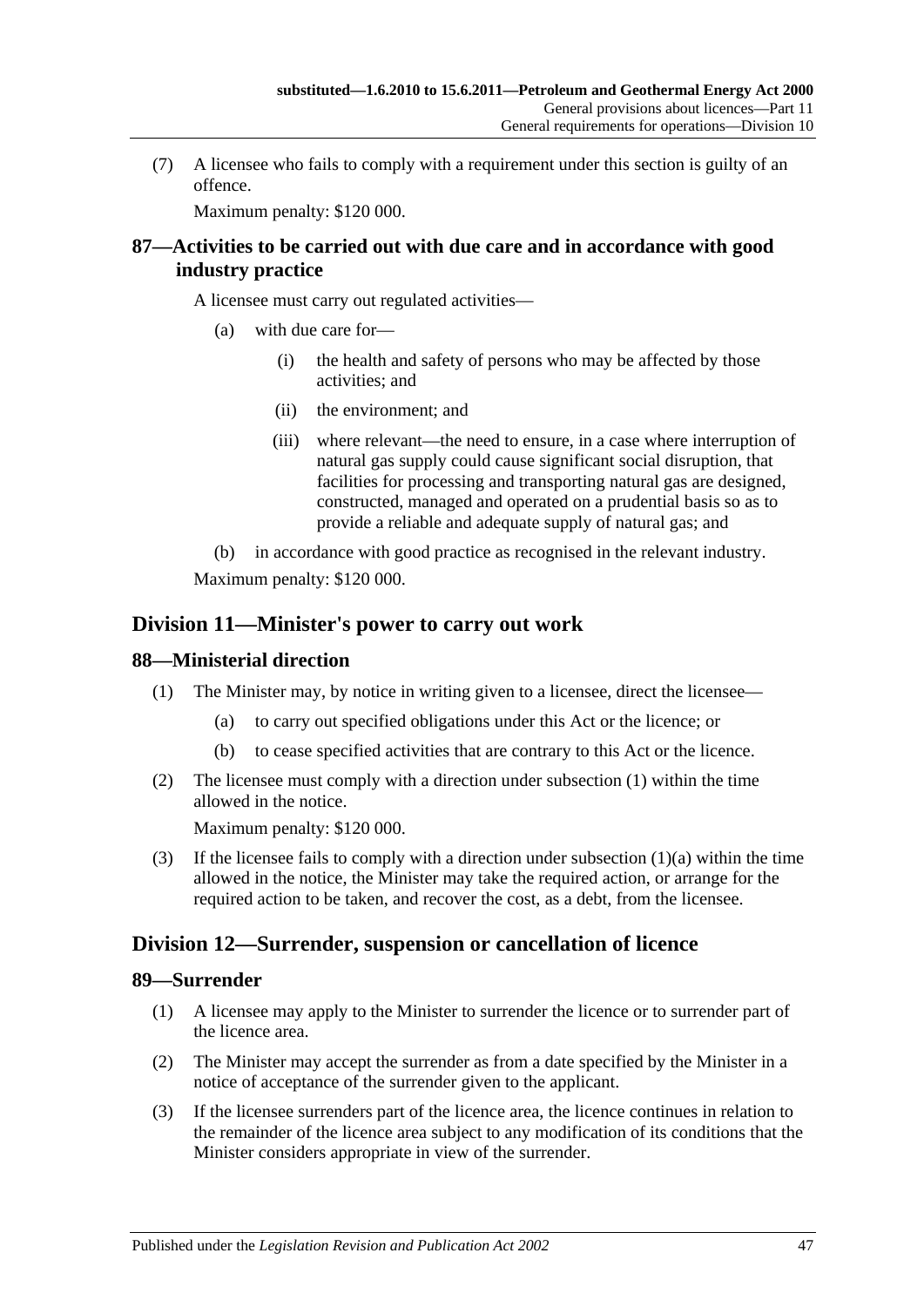- (4) The Minister may accept a surrender on any one or more of the following conditions:
	- (a) that the applicant rehabilitate land affected by activities conducted under the licence;
	- (b) that the applicant pay any monetary obligations incurred before the surrender;
	- (c) that the applicant provide information that should have been, but has not been, provided before the surrender.

#### **90—Suspension of licence by agreement**

The Minister may, by agreement with the licensee, suspend a licence for a specified period.

#### **91—Disciplinary power to suspend or cancel licence**

- (1) If a licensee fails to comply with this Act or a condition of the licence, the Minister may, by written notice given to the licensee—
	- (a) suspend the licence for a specified period or until the Minister terminates the suspension; or
	- (b) cancel the licence.
- (2) Before the Minister suspends or cancels the licence, the Minister must give the licensee a notice of default—
	- (a) specifying the default; and
	- (b) stating the action that the Minister proposes to take; and
	- (c) if the default is capable of being remedied—allowing the licensee a reasonable opportunity to remedy the default; and
	- (d) whether or not the default is capable of being remedied—giving the licensee a reasonable opportunity to show cause why the proposed action should not be taken.
- (3) If the notice allows the licensee an opportunity to remedy a default, and the licensee remedies the default to the Minister's satisfaction, the Minister is not to suspend or cancel the licence on the basis of that default.

### **Division 13—Notice of grant etc of licence**

### **92—Notice to be published in Gazette**

- (1) Notice of the grant, suspension or cancellation of a licence is to be published in the Gazette.
- (2) Notice of the surrender of a licence or part of a licence area is to be published in the Gazette.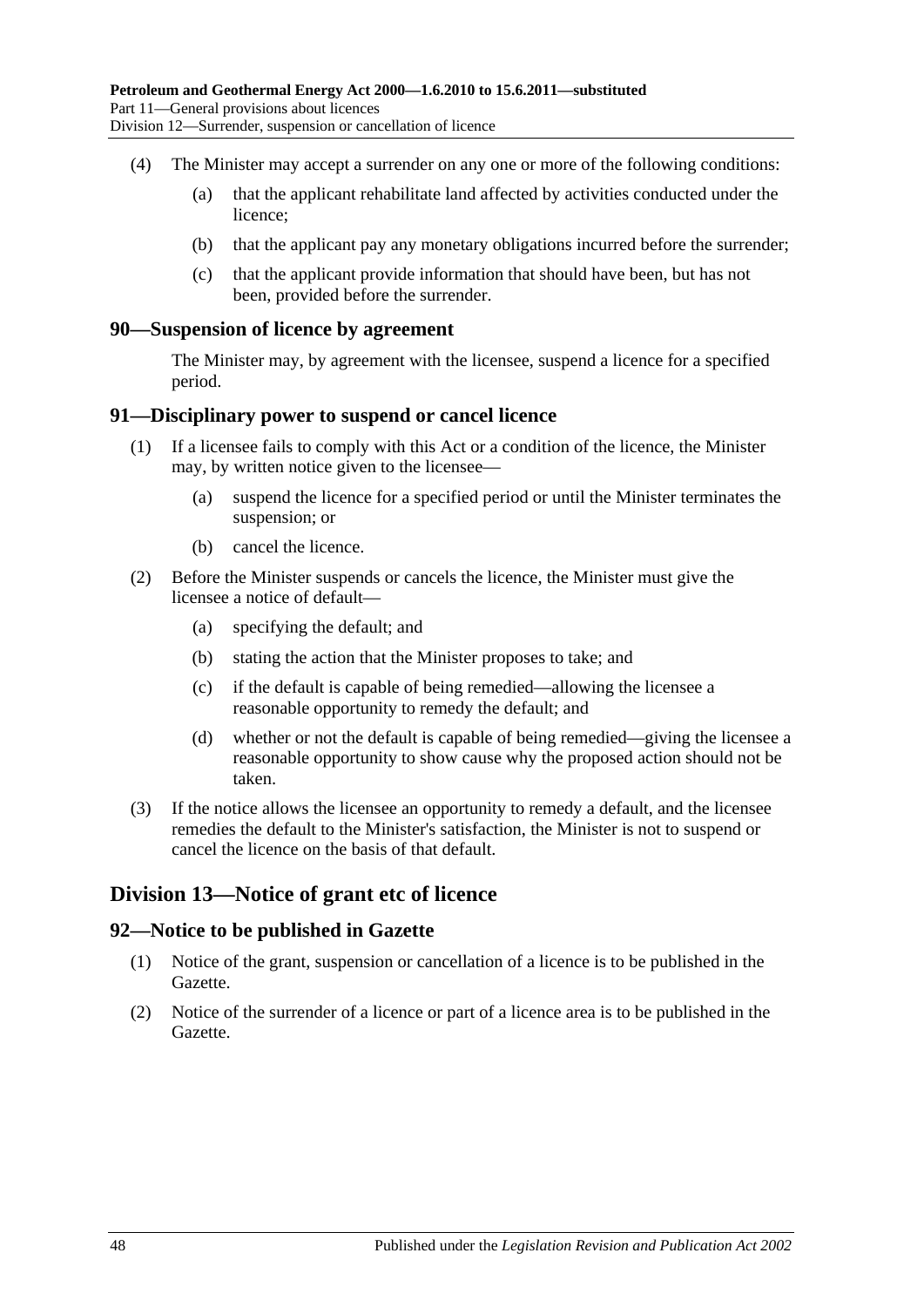## **Division 14—Interference with regulated activities**

### **93—Obligation not to interfere with regulated activities**

A person must not (except as authorised under this Act) interfere with regulated activities lawfully conducted under a licence. Maximum penalty: \$60 000.

**Division 15—Safety net**

### **94—Safety net**

- (1) The Minister may enter into an agreement with a licensee—
	- (a) that, if the licence should at some future time be found to be wholly or partially invalid due to circumstances beyond the control of the licensee, the licensee will have a preferential right to the grant of a new licence; and
	- (b) dealing with the terms and conditions on which the new licence will be granted.
- (2) The Minister must consider any proposal by a licensee for an agreement under this section.

## **Part 12—Environment protection**

## **Division 1—Objects**

### **95—Objects**

- (1) The object of this Part is to ensure that, in carrying out regulated activities, licensees—
	- (a) ensure that regulated activities that have (actually or potentially) adverse effects on the environment are properly managed to reduce environmental damage as far as reasonably practicable; and
	- (b) eliminate as far as reasonably practicable risk of significant long term environmental damage; and
	- (c) ensure that land adversely affected by regulated activities is properly rehabilitated.
- (2) The Minister must, in acting under this Part, have regard to, and seek to further, the objects of the *[Natural Resources Management Act](http://www.legislation.sa.gov.au/index.aspx?action=legref&type=act&legtitle=Natural%20Resources%20Management%20Act%202004) 2004*.

## **Division 2—Environmental prerequisites**

### **96—Pre-conditions of regulated activities**

A licensee must not carry out regulated activities unless a statement of environmental objectives is in force for the relevant activities under this Part. Maximum penalty: \$120 000.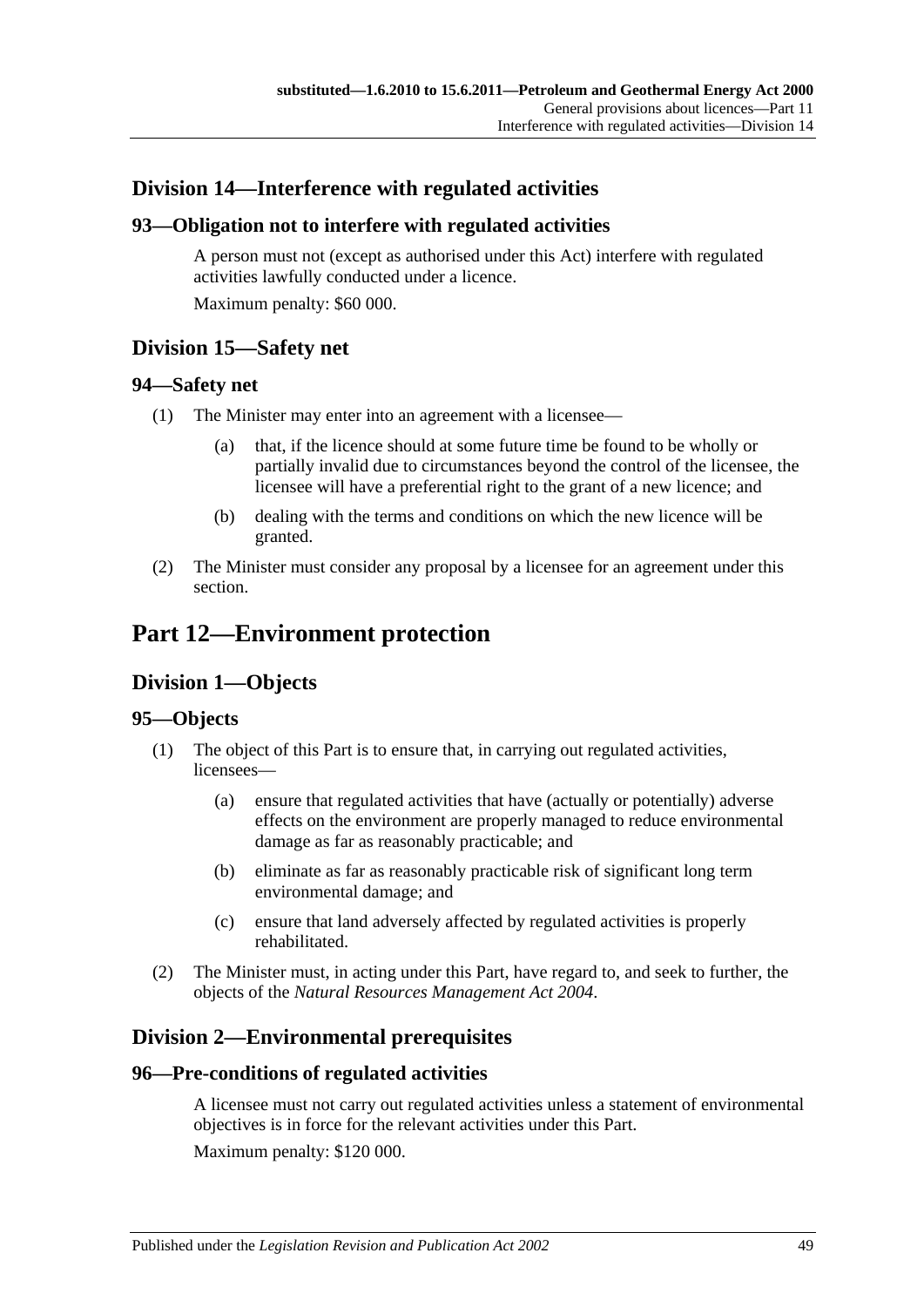## **Division 3—Environmental impact report and classification of regulated activities**

### **97—Environmental impact report**

- (1) An environmental impact report on regulated activities must be prepared in accordance with the regulations.
- (2) An environmental impact report—
	- (a) must take into account cultural, amenity and other values of Aboriginal and other Australians insofar as those values are relevant to the assessment; and
	- (b) must take into account risks inherent in the regulated activities to the health and safety of the public; and
	- (c) must contain sufficient information to make possible an informed assessment of the likely impact of the activities on the environment.
- (3) An environmental impact report—
	- (a) may relate to regulated activities generally or a particular class of regulated activities; and
	- (b) may be applicable to the whole of the State or be limited to a particular part of the State.

#### **98—Classification of regulated activities**

- (1) After preparation of an environmental impact report, the Minister must classify the activities to which the report relates as—
	- (a) low impact activities; or
	- (b) medium impact activities; or
	- (c) high impact activities.
- (2) The classification is to be made on the basis of—
	- (a) the environmental impact report; and
	- (b) criteria for the assessment of the environmental impact of regulated activities established under this section.
- (3) The Minister—
	- (a) must, by notice in the Gazette, establish criteria for the assessment of the environmental impact of regulated activities; or
	- (b) may, by similar notice, revise criteria previously established under this section.
- (4) In classifying activities that are likely to be recurrent, the Minister must have regard to the cumulative effect of the activities.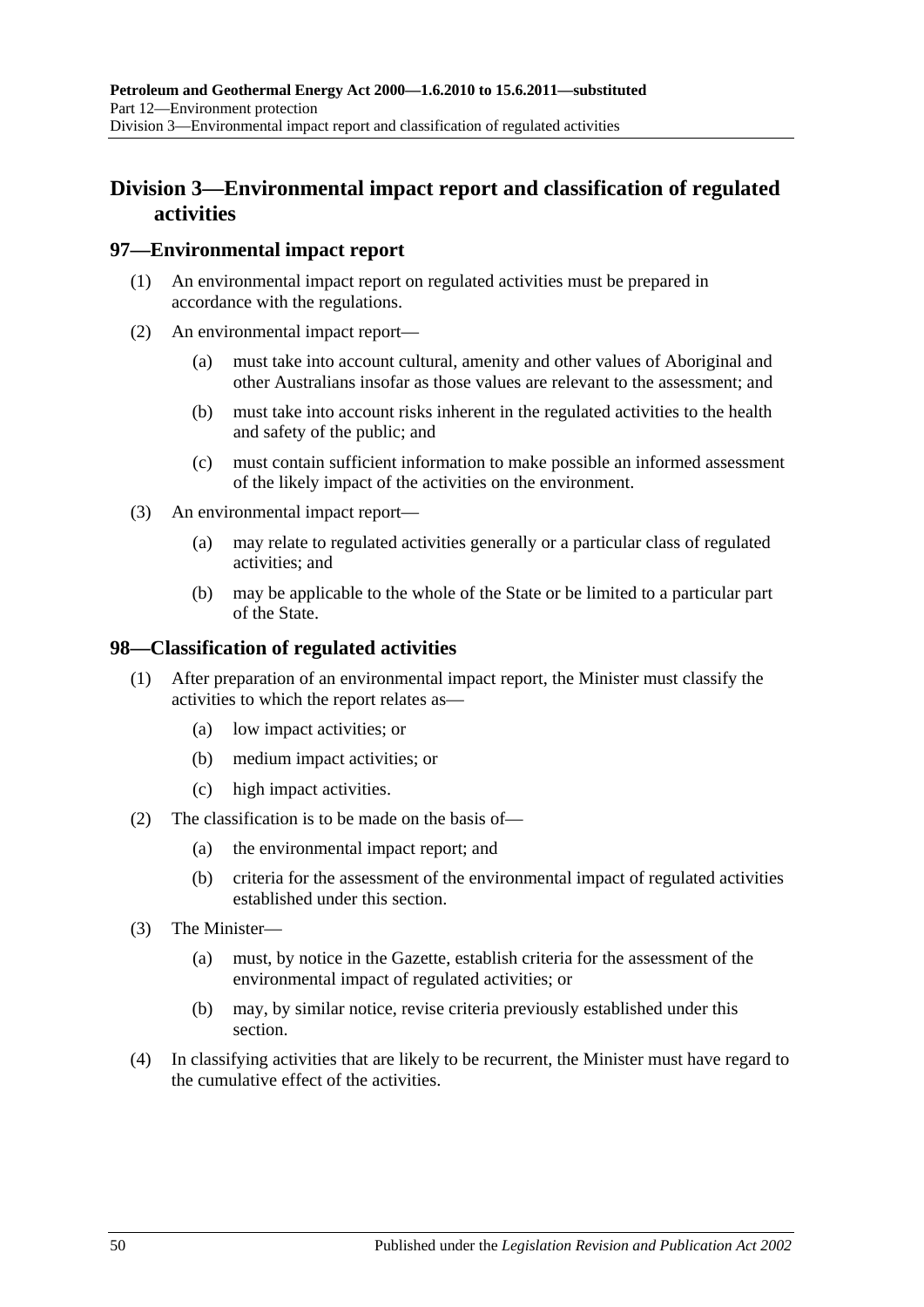## **Division 4—Statements of environmental objectives**

### **99—Preparation of statement of environmental objectives**

- (1) A statement of environmental objectives for regulated activities is to be prepared in accordance with the requirements of the regulations—
	- (a) for low impact or medium impact activities—on the basis of an environmental impact report; or
	- (b) for high impact activities—on the basis of an environmental impact assessment under Part 8 of the *[Development Act](http://www.legislation.sa.gov.au/index.aspx?action=legref&type=act&legtitle=Development%20Act%201993) 1993*.
- (2) If the Minister decides that an approved statement of environmental objectives should be revised, a revised statement of environmental objectives is to be prepared in accordance with the requirements of the regulations—
	- (a) if the approved statement relates to low impact or medium impact activities—on the basis of an environmental impact report; or
	- (b) if the approved statement relates to high impact activities—on the basis of an environmental impact assessment under Part 8 of the *[Development Act](http://www.legislation.sa.gov.au/index.aspx?action=legref&type=act&legtitle=Development%20Act%201993) 1993*.

### **100—Content of statement of environmental objectives**

- (1) A statement of environmental objectives for regulated activities—
	- (a) must state environmental objectives that must be achieved in carrying out regulated activities to which the statement applies; and
	- (b) must state criteria to be applied to determine whether the stated environmental objectives have been achieved in a particular case; and
	- (c) may include conditions and requirements to be complied with in order to achieve the stated objectives; and
	- (d) must impose reporting obligations on a person carrying out regulated activities to which it relates.
- (2) One of the environmental objectives must be the rehabilitation of land adversely affected by regulated activities.
- (3) A statement of environmental objectives—
	- (a) may provide for and, for high impact activities, must provide for a report or periodic reports (to be obtained by the Minister at the expense of the licensee) from an independent expert on the environmental consequences of the activities; and
	- (b) may include a system for evaluating the licensee's environmental performance.
- (4) A statement of environmental objectives—
	- (a) may be generally applicable throughout the State; or
	- (b) may be limited to a specific part of the State.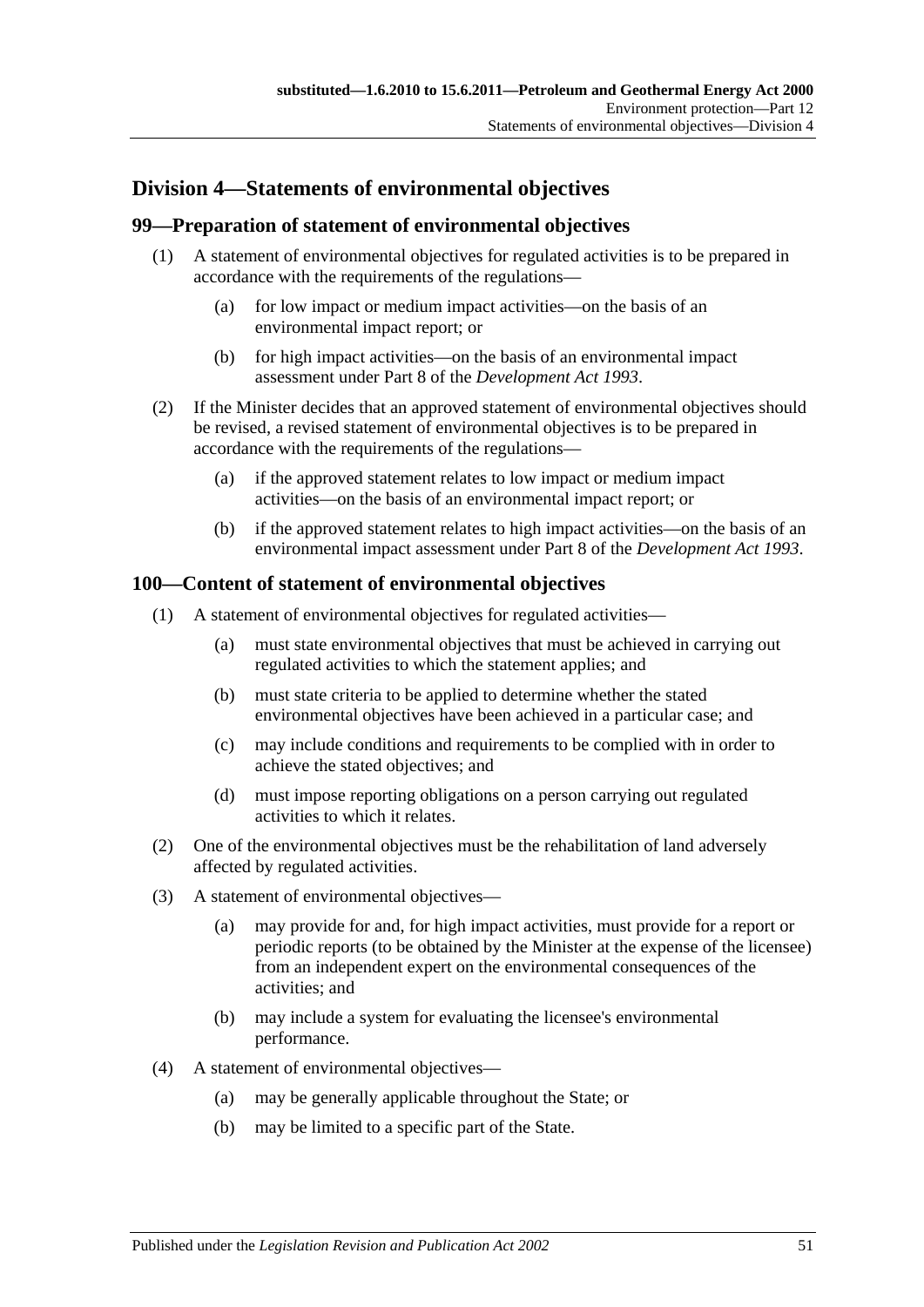### **101—Approval of statement of environmental objectives for low impact activities**

- (1) If, after consulting with government agencies as required under the regulations, the Minister is satisfied with a statement of environmental objectives for low impact activities, the Minister may approve the statement.
- (2) If, after consulting with government agencies as required under the regulations, the Minister is not satisfied with a statement of environmental objectives for low impact activities, the Minister may—
	- (a) amend the statement and approve it in the amended form; or
	- (b) require the preparation of a fresh statement of environmental objectives.

### **102—Statement of environmental objectives for medium impact activities**

- (1) When a statement (or revised statement) of environmental objectives has been prepared for medium impact activities, the Minister must, if satisfied that the statement (or revised statement) is an acceptable basis for public consultation, publish a notice in a newspaper circulating generally throughout the State—
	- (a) stating that the relevant environmental impact report and the proposed statement of environmental objectives may be inspected at a nominated address or a copy may be obtained from that address; and
	- (b) inviting submissions from interested members of the public on the environmental impact report and on the subject matter of the proposed statement (or revised statement) of environmental objectives within a period ending on a date (the **closing date for submissions**) at least 30 business days after publication of the notice.
- (2) The Minister may also invite submissions from organisations and persons who have, in the Minister's opinion, a particular interest in the relevant subject matter.
- (3) Copies of written submissions made in response to an invitation under this section are to be kept available for inspection at the Minister's public office.
- (4) The Minister—
	- (a) must take into account all submissions made before the relevant closing date for submissions; and
	- (b) may—
		- (i) approve the statement (or revised statement) of environmental objectives without amendment; or
		- (ii) amend the statement (or revised statement) of environmental objectives as the Minister thinks fit; and
	- (c) if appropriate, may amend the environmental impact report.
- (5) If the statement (or revised statement) of environmental objectives is amended, but not substantially, the Minister may approve it in its amended form but, if it is substantially amended, the Minister must repeat the process of public consultation until it is approved without substantial amendment.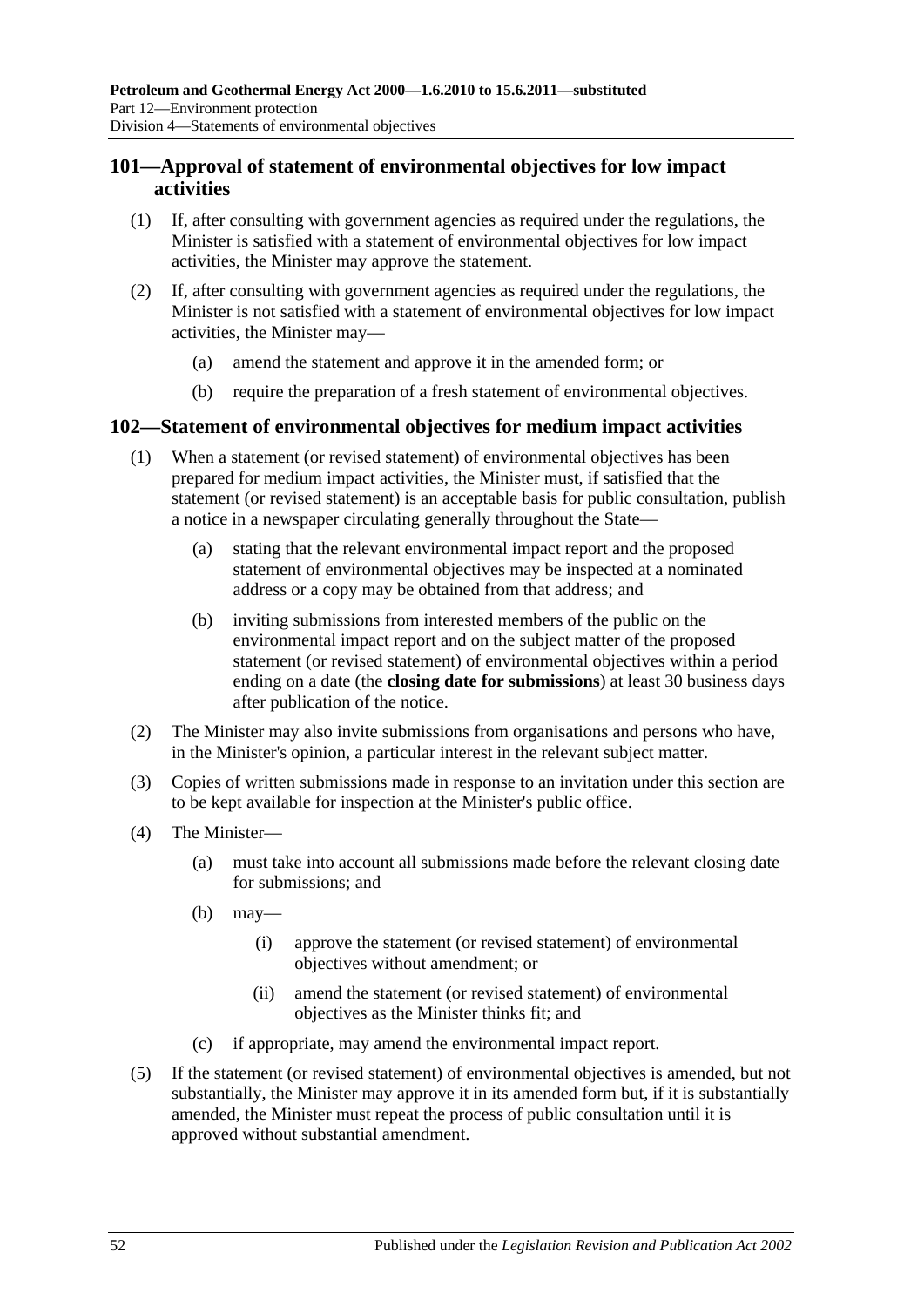### **103—Statement of environmental objectives for high impact activities**

If the Minister is satisfied that a statement (or revised statement) of environmental objectives for high impact activities properly reflects the relevant environmental impact assessment under Part 8 of the *[Development Act](http://www.legislation.sa.gov.au/index.aspx?action=legref&type=act&legtitle=Development%20Act%201993) 1993*, the Minister may approve the statement (or revised statement).

#### **103A—Specially protected areas**

- (1) If a statement (or revised statement) of environmental objectives applies to a specially protected area or the Murray-Darling Basin, the Minister must not approve the statement (or revised statement) without the concurrence of the relevant Minister.
- (2) If the Minister to whom the administration of this Act is committed and the relevant Minister cannot reach agreement, the Ministers must take steps to refer the matter to the Governor and the Governor will determine the matter (and any decision taken by the Governor will be taken to be a decision of the Minister under this Act).

#### **104—Commencement of statement of environmental objectives**

- (1) When the Minister approves a statement (or a revised statement) of environmental objectives, the Minister must have notice of the approval published in the Gazette.
- (2) The statement (or revised statement) of environmental objectives comes into force when notice of its approval is published in the Gazette or on a later date stated in the notice of approval.
- (3) When a revised statement of environmental objectives comes into force it supersedes the previous statement of environmental objectives for the relevant regulated activities.

### **105—Enforcement of requirements etc of statement of environmental objectives**

- (1) It is mandatory condition of every licence that the licensee must comply with an approved statement of environmental objectives relevant to activities carried out under the licence.
- (2) However, a breach of the condition cannot be a ground for suspending or cancelling the licence or imposing any penalty on the licensee if—
	- (a) it is not a serious incident within the meaning of [section](#page-44-1) 85; and
	- (b) the licensee immediately after becoming aware of the breach takes all reasonable steps to remedy the situation.
- <span id="page-52-0"></span>(3) If a statement of environmental objectives includes a system for evaluating the licensee's environmental performance, and the evaluation indicates poor environmental performance in terms of the criteria of evaluation, the Minister may, by written notice to the licensee, impose prohibitions or restrictions on the licensee engaging in regulated activities.
- (4) A licensee must not contravene a prohibition or restriction imposed under [subsection](#page-52-0) (3).

Maximum penalty: \$120 000.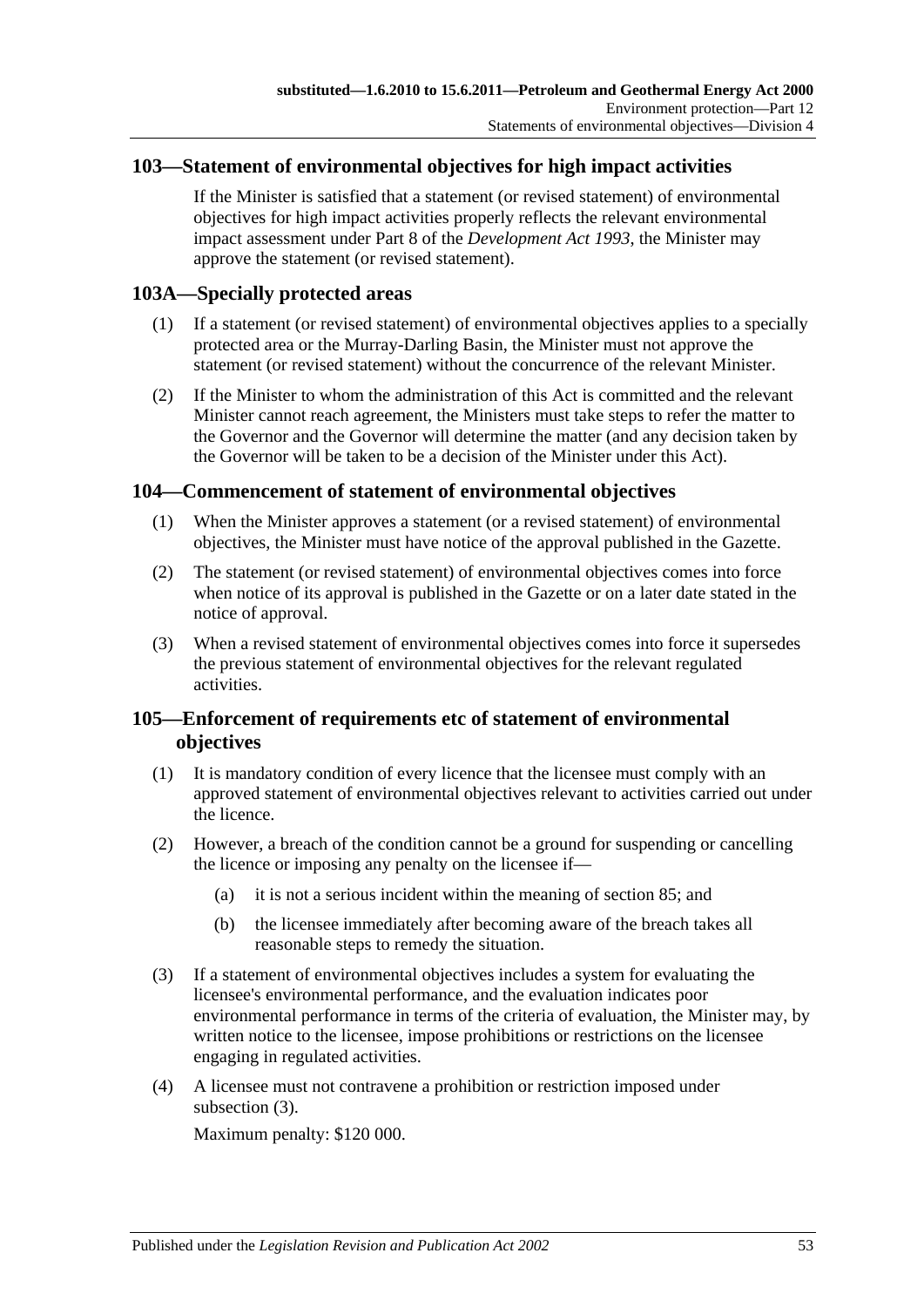## **Division 5—The environmental register**

### **106—Environmental register**

- (1) The Minister must maintain an environmental register.
- (2) The register must contain—
	- (a) a copy of every environmental impact report prepared for the purposes of this Act; and
	- (b) a copy of the current criteria for the classification of regulated activities; and
	- (c) a copy of every classification of regulated activities made by the Minister under this Part; and
	- (d) a copy of every current statement (or revised statement) of environmental objectives approved under this Act and a copy of the environmental impact report on which the statement is based; and
	- (e) a copy of every environmental impact assessment affecting regulated activities under the *[Development Act](http://www.legislation.sa.gov.au/index.aspx?action=legref&type=act&legtitle=Development%20Act%201993) 1993*; and
	- (f) a copy of every report provided under reporting obligations imposed by a statement of environmental objectives.

#### **107—Environmental register to be available for inspection**

- (1) The environmental register is to be available for inspection, without fee, during ordinary office hours at a public office, or public offices, determined by the Minister.
- (2) The Minister must ensure that copies of material on the environmental register can be purchased for a reasonable fee at the public office, or public offices, at which the register is kept available for inspection.
- (3) The Minister must ensure that the environmental register can be inspected at the department's website.

### **Division 6—General provisions for environmental protection**

### **108—Power to direct licensee to take action to prevent or minimise environmental damage**

- (1) If, in the Minister's opinion, authorised activities are being conducted in a way that results in undue damage to the environment, the Minister may, by written notice given to the licensee (an *environmental direction*), direct the licensee to take specified action to prevent or minimise environmental damage.
- (2) If, in the opinion of an authorised officer, authorised activities are being conducted in a way that results in undue damage to the environment and it is urgently necessary to take action to prevent or minimise environmental damage, the authorised officer may, by written notice given to the licensee (an *environmental direction*), direct the licensee to take specified action to prevent or minimise environmental damage.
- (3) A direction under this section must allow a reasonable time for compliance with the direction.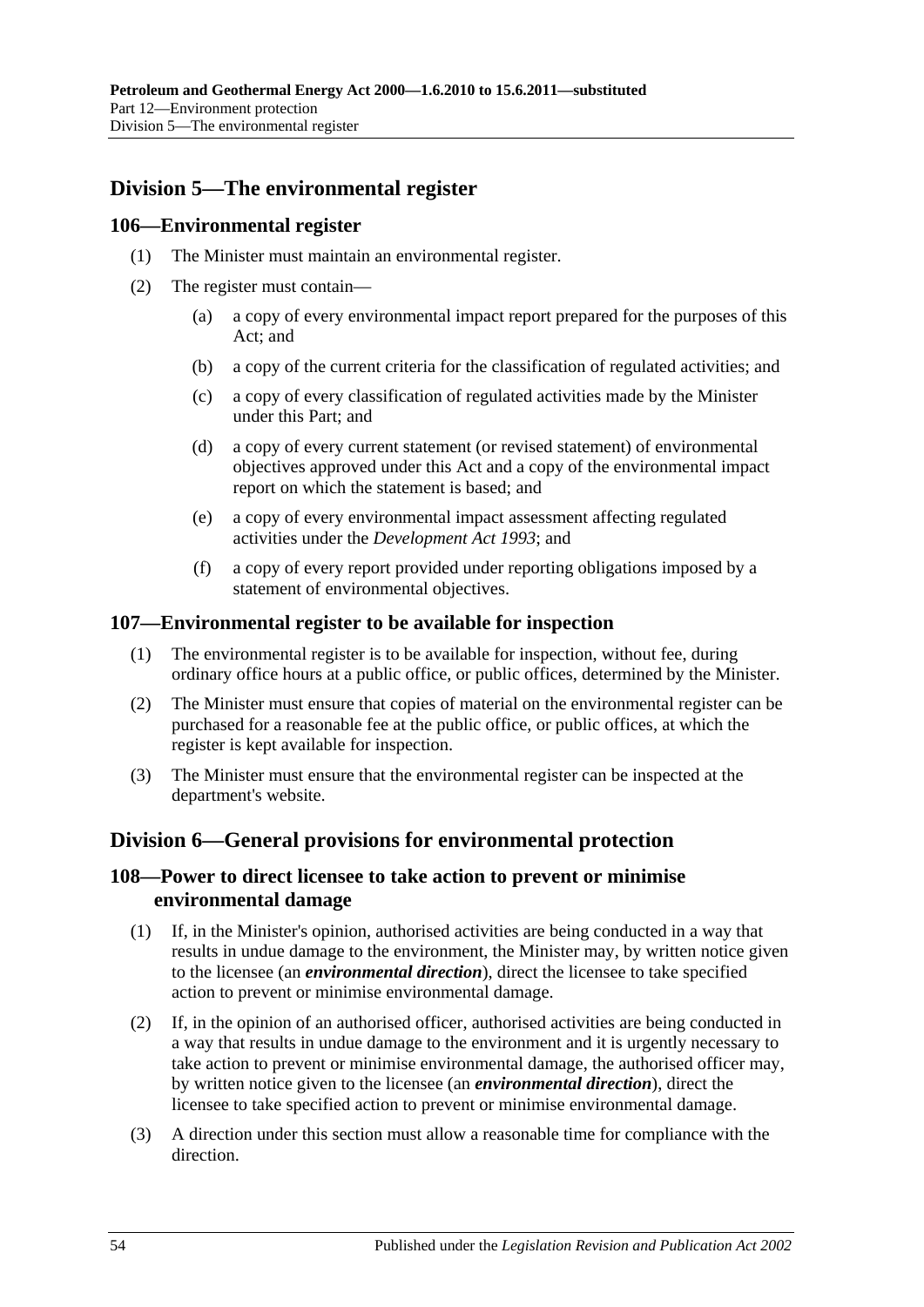(4) A licensee must comply with a direction under this section within the time allowed in the direction.

Maximum penalty: \$120 000.

(5) If a direction is given under this section, the Minister must review the adequacy of the relevant statement of environmental objectives and, if it appears on the review that a revised statement of environmental objectives is necessary to prevent continuation or recurrence of undue damage to the environment, the Minister must take the necessary steps to have a revised statement of environmental objectives for the relevant activities prepared and brought into force.

### **109—Power to direct rehabilitation of land**

- (1) The Minister may, by written notice given to a licensee or former licensee (an *environmental direction*), direct the licensee or former licensee—
	- (a) to take specified action to rehabilitate land adversely affected by regulated activities; or
	- (b) to take action necessary to rehabilitate the land to a standard specified in the direction.
- (2) A direction under this section—
	- (a) must allow a reasonable time for compliance with the direction; and
	- (b) may require the removal of abandoned equipment and facilities.
- (3) A person must comply with a direction under this section within the time allowed in the direction.

Maximum penalty: \$120 000.

### **110—Application for review of environmental direction**

- (1) The licensee or former licensee required to comply with an environmental direction may apply to the ERD Court for a review of the direction within 14 days after receiving the direction.
- (2) Unless the Court decides to the contrary, an application for review of an environmental direction does not suspend operation of the direction.
- (3) On review of an environmental direction, the ERD Court may—
	- (a) confirm the direction (with or without modification); or
	- (b) revoke the direction.

### **111—Liability for damage caused by authorised activities**

(1) A licensee (or former licensee) is liable to compensate the State for the cost of environmental rehabilitation the State is reasonably required to carry out as a result of serious environmental damage, or the threat or potential of serious environmental damage (insofar as this may be reasonably assessed), arising from activities carried out under the licence.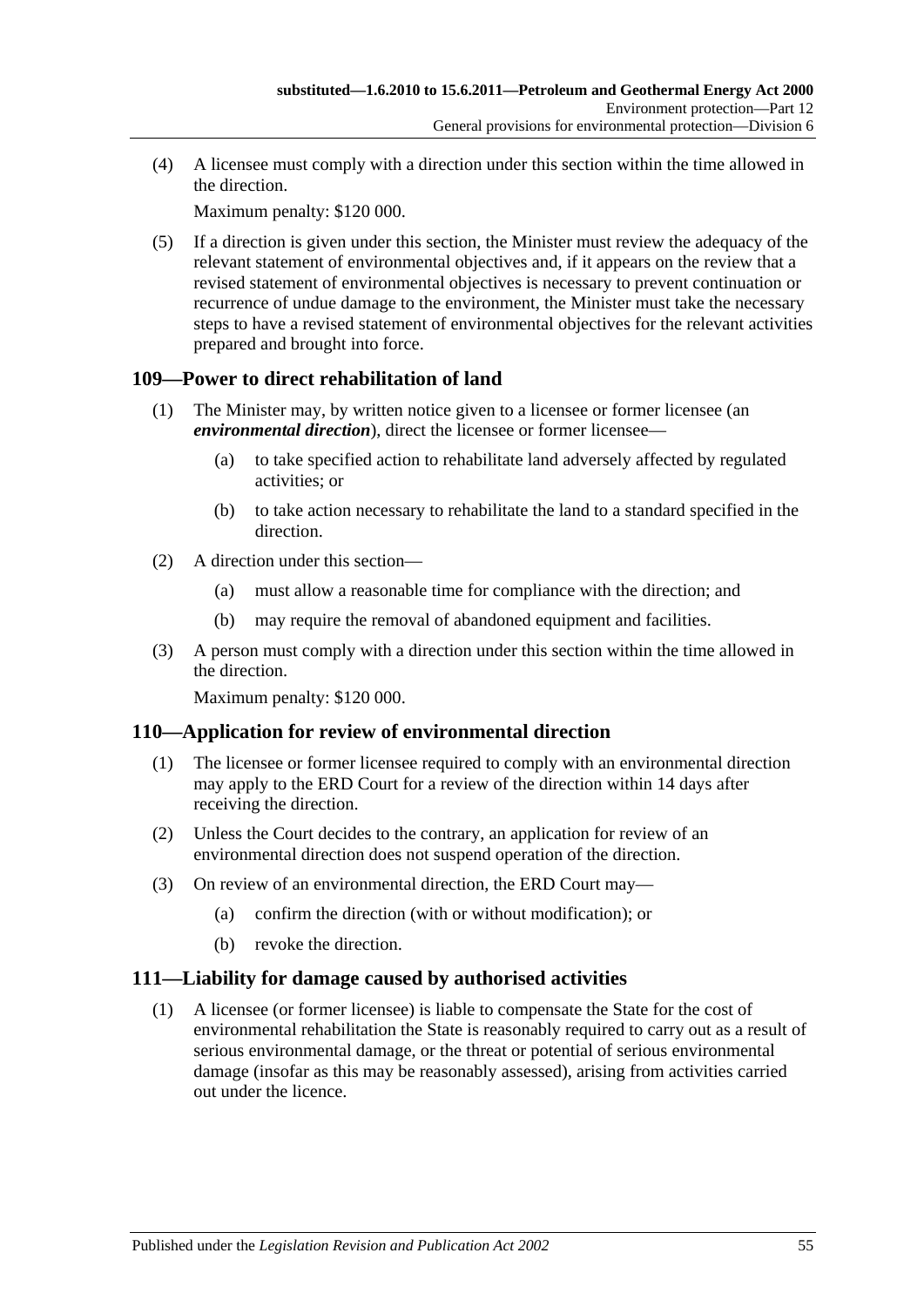- (2) If a licensee provides the Minister with a report, made by an independent expert acceptable to the Minister, containing an assessment of the risk inherent in regulated activities, and of the precautions necessary to eliminate or minimise the risk, the Minister may enter into an agreement with the licensee under which—
	- (a) the licensee is obliged to take specified precautions to eliminate or minimise the risk; and
	- (b) the licensee's liability under this section is limited or excluded.
- (3) The Minister may recover compensation on behalf of the State under this section in a court having jurisdiction in cases of tort up to the amount claimed.

# **Part 13—Registrable dealings**

### **Division 1—Registrable dealings**

### **112—Registrable dealings**

The following are registrable dealings:

- (a) any transaction under which the interest conferred by a licence is mortgaged, charged, or made the security for a liability;
- (b) a joint venture agreement, farm in agreement, joint operating agreement or other transaction under which a person acquires, or may acquire, an interest in—
	- (i) resources discovered, utilised or recovered under an exploration, retention or production licence; or
	- (ii) the proceeds of any business conducted under a licence;
- (c) the transfer or assignment of a licence or an interest in a licence.

### **113—Requirement for approval and registration of registrable dealings**

- (1) A registrable dealing cannot take effect unless the Minister has approved and registered the dealing.
- (2) However, the terms of a registrable dealing may provide that, on approval by the Minister, it takes effect retrospectively from a specified date.

### **114—Application for approval**

- (1) A party to a registrable dealing may apply to the Minister for approval and registration of the dealing.
- (2) An application for approval and registration of a registrable dealing—
	- (a) must be made in writing to the Minister; and
	- (b) must be accompanied by a copy of the instrument effecting the dealing; and
	- (c) must be accompanied by the information and materials required under the regulations; and
	- (d) must be accompanied by the prescribed fee.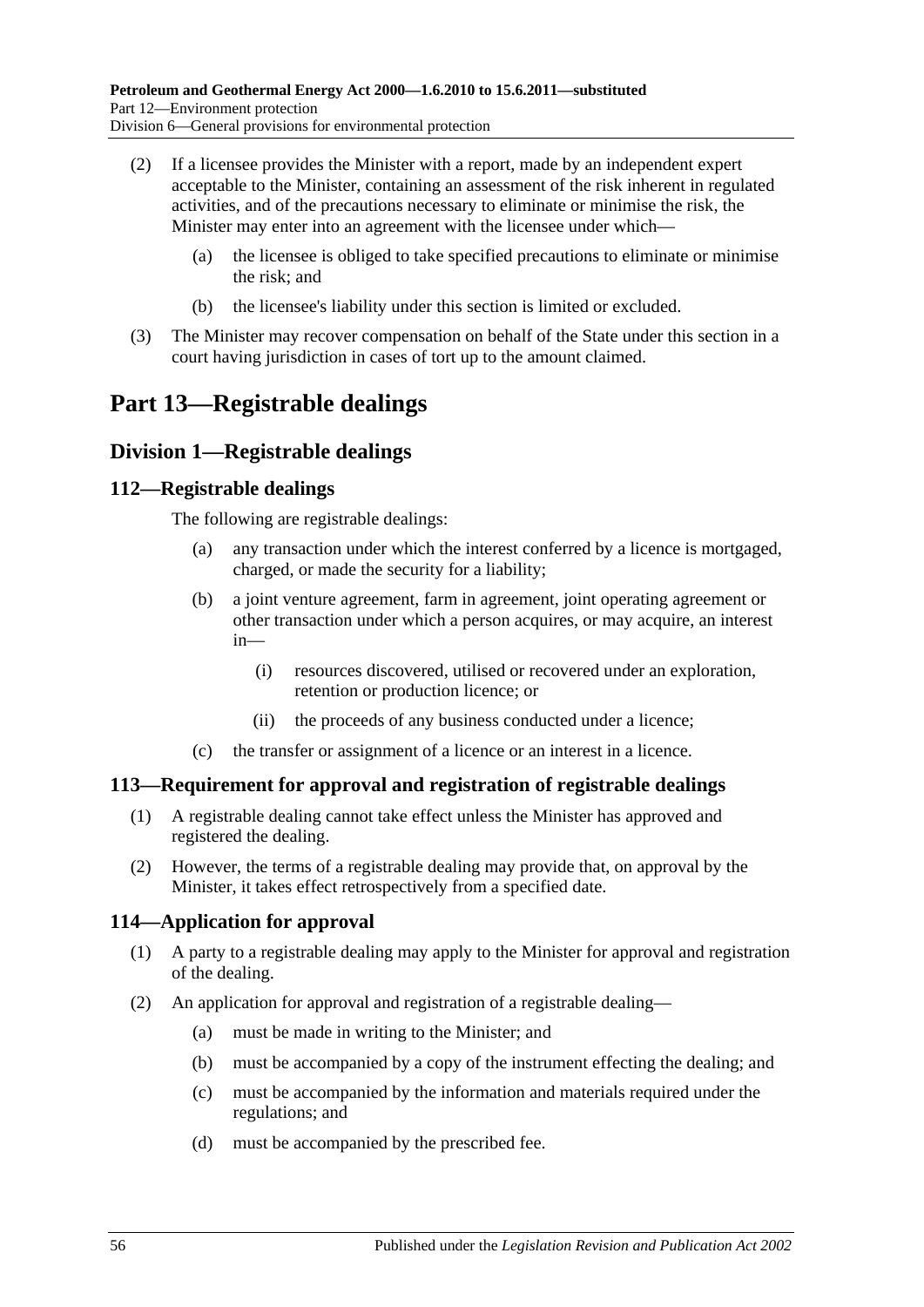(3) On approving a registrable dealing, the Minister must register the dealing in the appropriate register.

## **Division 2—The public register**

### **115—Public register**

- (1) The Minister must maintain a public register of licences.
- (2) The register must contain—
	- (a) the terms and conditions of each licence issued under this Act; and
	- (b) the name of the licensee; and
	- (c) an accurate description of the licence area or in the case of a pipeline licence the route of the pipeline; and
	- (d) a note of any registrable dealing affecting the licence; and
	- (e) any other information (other than commercially sensitive information) the Minister considers appropriate to the public register.
- (3) The public register may be kept in the form of a computer record.

### **116—Public register to be available for inspection**

- (1) The public register is to be available for inspection, without fee, during ordinary office hours at a public office, or public offices, determined by the Minister.
- (2) The Minister must ensure that copies of material on the public register can be purchased for a reasonable fee at the public office, or public offices, at which the register is kept available for inspection.
- (3) The Minister must ensure that the public register can be inspected at the department's website (but is not required to have available for inspection on the website material that was included in the register before the commencement of this Act unless the Minister has the material in the form of electronic data).

## **Division 3—The commercial register**

### **117—Commercial register**

- (1) The Minister must maintain a commercial register.
- (2) The commercial register must contain, in relation to each licence—
	- (a) a copy of each document, related to the licence, effecting or recording the terms of a registrable dealing; and
	- (b) other information the Minister considers appropriate to the commercial register.
- (3) The commercial register may be kept in the form of a computer record.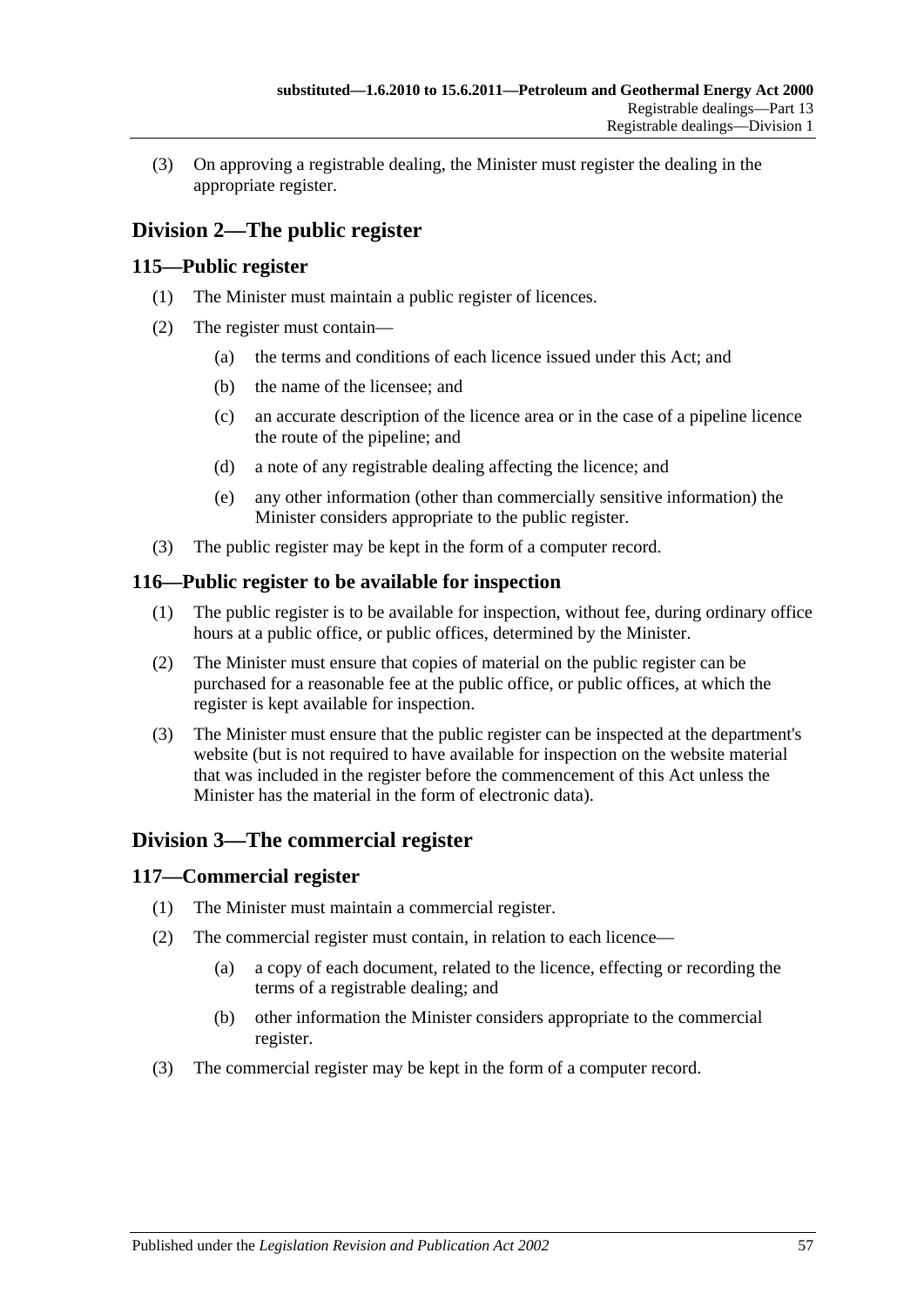#### **118—Authority to search register**

- (1) A person is entitled to have access to the material included in the commercial register, on payment of the prescribed inspection fee, if the access is authorised by—
	- (a) a person who has a legal or equitable interest in the relevant licence or registered dealing; or
	- (b) the Minister.
- <span id="page-57-0"></span>(2) The Minister must not authorise access under [subsection](#page-57-0) (1)(b) unless the Minister has consulted with the licensee to whom the material relates and is satisfied that access should be authorised in the public interest.

## **Part 14—Investigation and enforcement**

#### **119—Authorised investigations**

An investigation by an authorised officer is an *authorised investigation* if the purpose of the investigation is—

- (a) to monitor compliance with this Act; or
- (b) to gather information about a suspected offence against this Act; or
- (c) to gather information about personal injury or loss of property related to authorised activities; or
- (d) to gather information about the environmental impact of authorised activities; or
- (e) to gather other information relevant to the administration or enforcement of this Act.

#### **120—Powers of entry and inspection**

- (1) For the purpose of carrying out an authorised investigation, an authorised officer may—
	- (a) enter land, and inspect the land and any operations or activities conducted on the land; or
	- (b) examine anything on the land; or
	- (c) take photographs, films or videos; or
	- (d) carry out tests on wells, facilities and equipment; or
	- (e) take and remove samples; or
	- (f) take and remove any thing that may be evidence of non-compliance with this Act.
- (2) A person must not, without reasonable excuse, obstruct an authorised officer in the exercise of powers under this section.

Maximum penalty: \$4 000 or imprisonment for 6 months.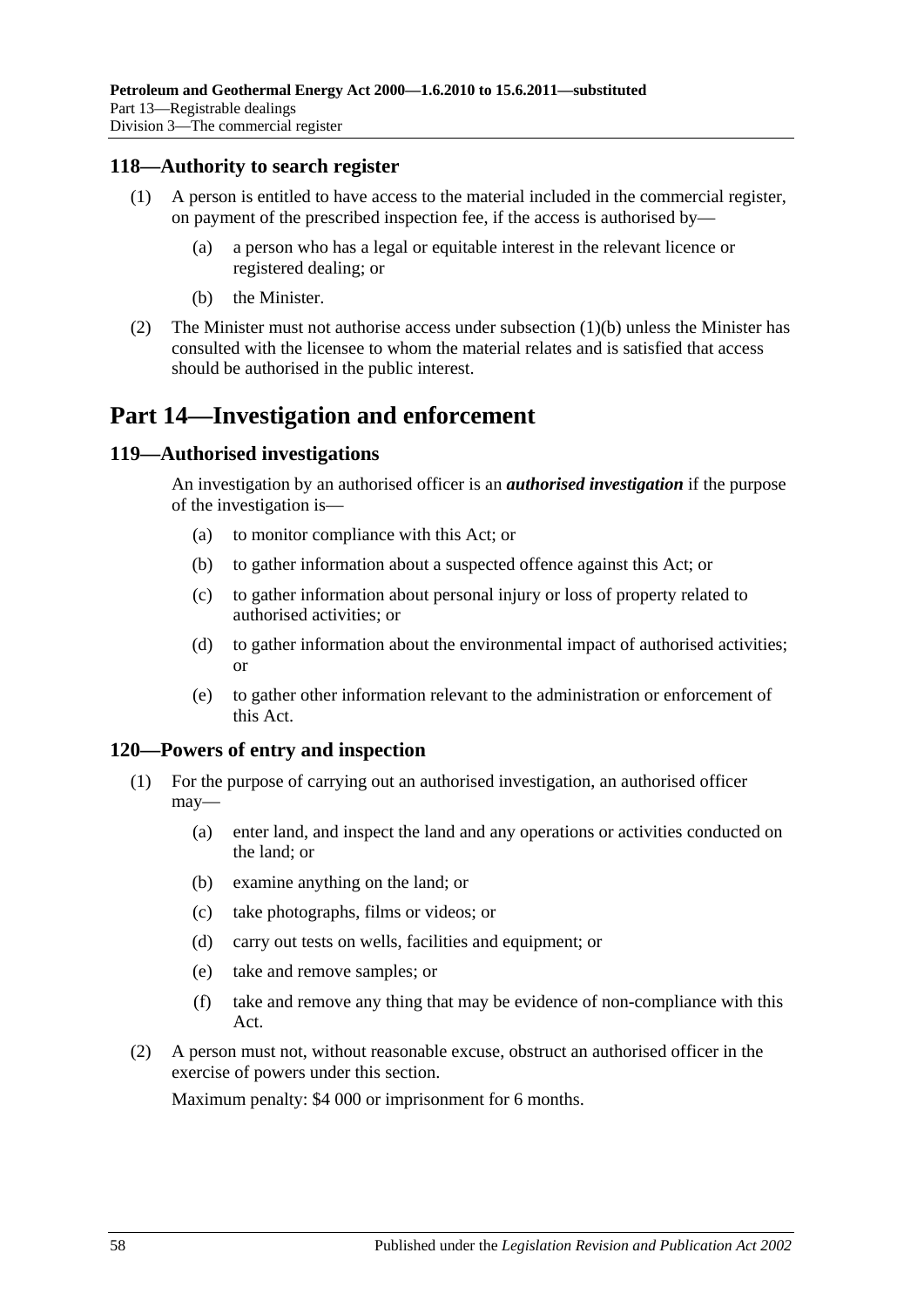### **121—Power to gather information**

- (1) An authorised officer may require a person who may be in a position to provide information relevant to any matter subject to an authorised investigation—
	- (a) to answer a question relevant to the investigation; or
	- (b) to take reasonable steps to obtain information relevant to the investigation and to pass it on to the authorised officer.
- <span id="page-58-0"></span>(2) A person required to answer a question under this section must answer the question to the best of the person's knowledge, information and belief.

Maximum penalty: \$4 000 or imprisonment for 6 months.

(3) A person of whom a requirement is made under [subsection](#page-58-0) (1)(b) must comply with the requirement.

Maximum penalty: \$4 000 or imprisonment for 6 months.

(4) A person is not required to answer a question or to provide information under this section if the answer to the question or the information would tend to incriminate the person of an offence and the person objects to answering the question or providing the information on that ground.

#### **122—Production of records**

- (1) This section applies to records relating to—
	- (a) authorised activities; or
	- (b) the production of a regulated substance; or
	- (c) the sale of, or any other dealing with, a regulated substance produced under this Act; or
	- (d) other matters relevant to the calculation of the royalty payable on any such substance.
- (2) A person who has possession or control of a record to which this section applies must, at the request of an authorised officer—
	- (a) produce the record for inspection by the authorised officer; and
	- (b) answer any questions that the authorised officer reasonably asks about the record.

Maximum penalty: \$4 000 or imprisonment for 6 months.

(3) An authorised officer may retain records produced under this section for the purpose of making copies of them.

#### **123—Publication of results of investigation**

- (1) The Minister may publish a report setting out the results of an authorised investigation.
- (2) A report published under this section is protected by absolute privilege.
- (3) Information on the authorised investigations carried out during the course of a year must be included in a report published by the department on an annual basis.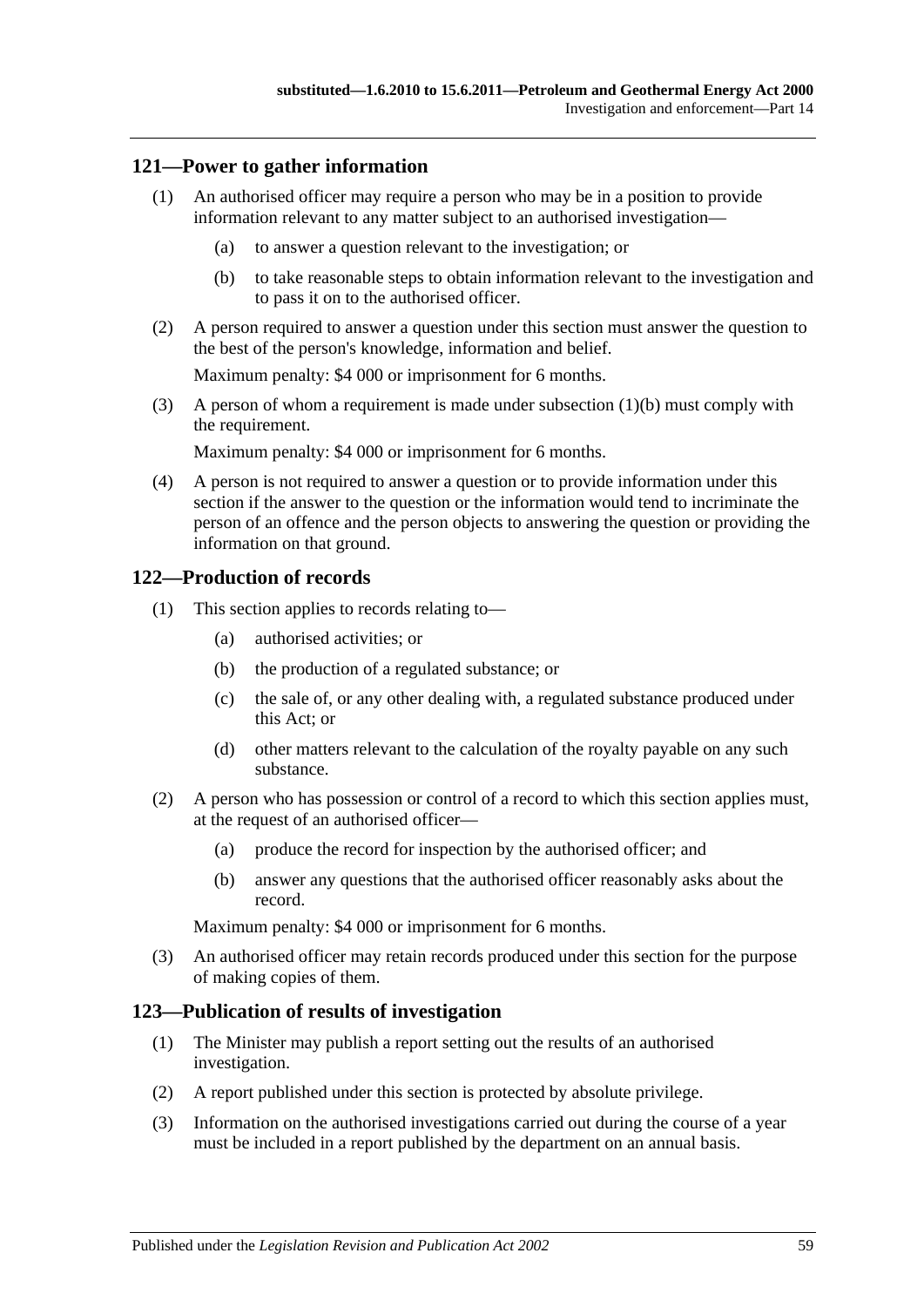# **Part 15—Reconsideration and appeal**

### **Division 1—Application of this Part**

### **124—Decisions etc subject to review and appeal**

The following are *reviewable administrative acts*:

- (a) a decision to grant or refuse an application for a licence;
- (b) a decision to refuse an application for the renewal of a licence;
- (c) a decision to impose licence conditions or about the nature of licence conditions;
- (d) a decision to suspend or cancel a licence;
- (e) a determination requiring the holder of a pipeline licence to provide access to the pipeline or a decision not to make such a determination;
- (f) a direction to a licensee or former licensee under this Act;
- (g) a decision about the material to be included in or excluded from a register kept under this Act;
- (h) the imposition of an administrative penalty;
- (i) the imposition of penalty interest or a fine on account of a failure to pay royalty or an annual licence fee under this Act.

### **Division 2—Reconsideration**

### **125—Application for reconsideration**

- (1) A person directly affected by a reviewable administrative act may, within 14 days after receiving notice of the act, apply to the Minister for reconsideration.
- (2) A person is not to be regarded as directly affected by a decision to grant or refuse an application for a licence unless the person was an applicant for the licence.
- (3) An application under this section—
	- (a) must be made in writing; and
	- (b) must set out in detail the grounds on which the applicant asks for reconsideration of the administrative act.
- (4) An application under this section will not postpone the effect of the reviewable administrative act unless the Minister decides that it should do so and suspends its operation accordingly.

#### **126—Constitution of advisory committee**

- (1) On receipt of an application for reconsideration of a reviewable administrative act, the Minister will constitute an advisory committee to advise on whether the administrative act should be altered or revoked.
- (2) The advisory committee will consist of people with experience relevant to the questions the committee is to consider.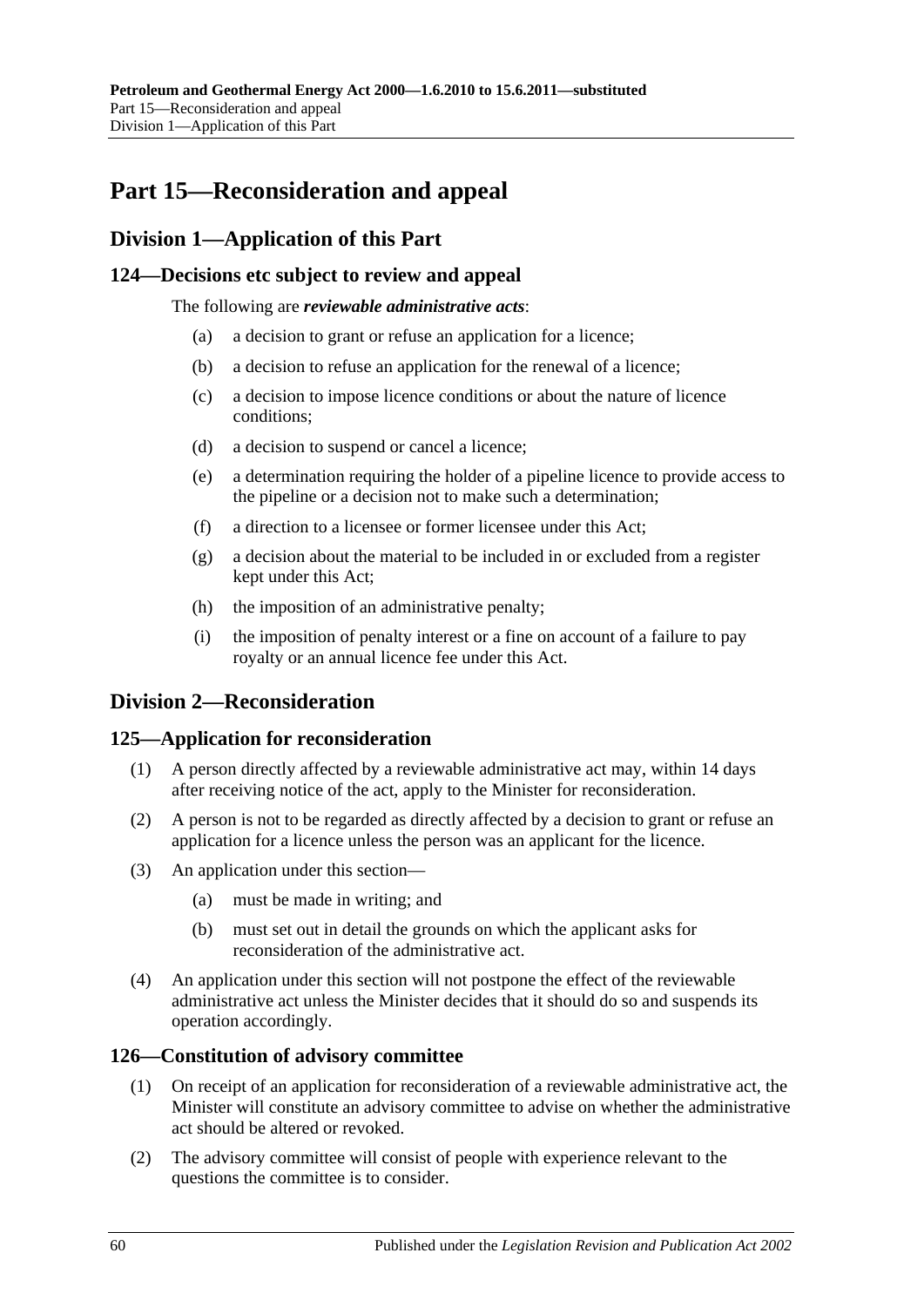- (3) A person who is a member of the department, or who has a direct or indirect interest in a licence in force under this Act, is not eligible for appointment to an advisory committee.
- (4) However, the Minister need not constitute an advisory committee to advise on an application if of the opinion that—
	- (a) the application is frivolous or vexatious; or
	- (b) the application does not raise issues on which the Minister requires external advice.

### **127—Minister's decision on application for reconsideration**

- (1) The Minister will, after considering the advice of the advisory committee (if any), decide the application for reconsideration and, in doing so, may confirm, vary or revoke the relevant administrative act.
- (2) If an advisory committee was constituted, the Minister is bound to consider its advice but is not bound by the advice.
- (3) The Minister must give the applicant written notice of the Minister's decision on the application.

## **Division 3—Appeal**

### **128—Right of appeal**

If the applicant remains dissatisfied after receiving notice of the Minister's decision on the application for reconsideration, the applicant may, within 30 days after receiving notice of the Minister's decision on the application, appeal to the Administrative and Disciplinary Division of the District Court.

## **Part 16—Miscellaneous**

### **129—Giving of notices**

- (1) A notice under this Act may be given—
	- (a) personally or by post; or
	- (b) by transmitting a copy of the notice to the recipient's fax or E-Mail address.
- (2) If a copy of a notice is transmitted by fax or E-Mail, the notice is taken to have been given on the next business day after transmission.

### **130—Verification of information**

- (1) Any information given to the Minister under this Act must, if the Minister so requires, be verified by a signed declaration.
- (2) A person who makes a declaration verifying information given to the Minister under this Act knowing the information to be false or misleading in a material particular is guilty of an offence.

Maximum penalty: \$20 000 or imprisonment for 12 months.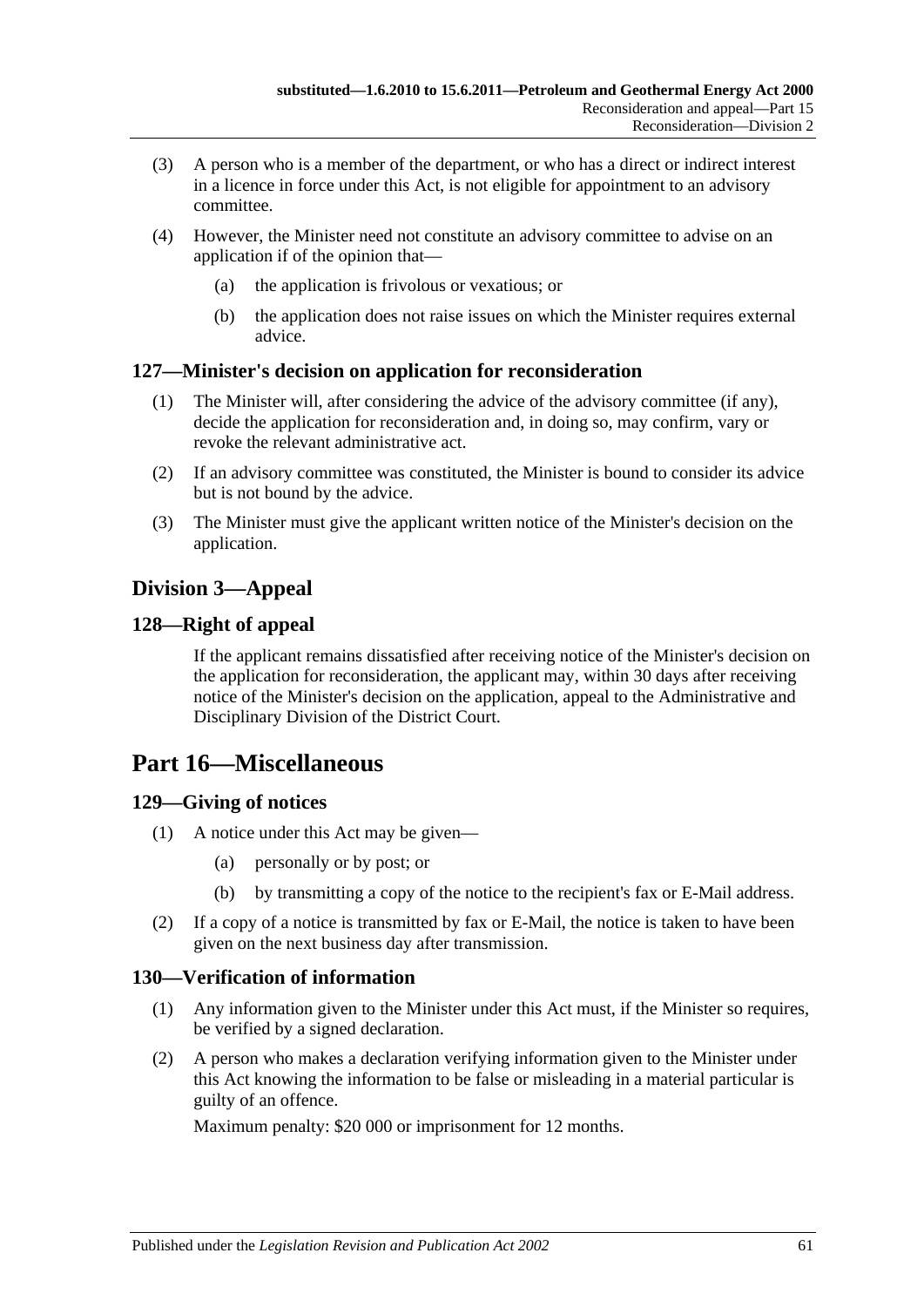### **130A—Avoidance of duplication of procedures etc**

- (1) The purpose of this section is to provide for the avoidance of unnecessary duplication of procedures and compliance requirements under the Commonwealth Act and this Act where an activity requires authorisation under this Act and approval under the Commonwealth Act.
- <span id="page-61-2"></span><span id="page-61-1"></span><span id="page-61-0"></span>(2) Despite any other provision of this Act, the Minister may—
	- (a) accept a Commonwealth Act document as an application, notice or other document for the purposes of this Act if (subject to [subsection](#page-62-0) (5)) the document complies with the requirements of this Act; and
	- (b) direct that a procedure taken under the Commonwealth Act in relation to a Commonwealth Act document that has been accepted by the Minister under [paragraph](#page-61-0) (a) will be taken to have fulfilled the requirement for a procedure in relation to the relevant document under this Act if the requirements of this Act in relation to the procedure have been complied with; and
	- (c) instead of the Minister, or some other person, preparing a plan, report, statement, assessment or other document under this Act, adopt or accept the whole or part of a document (whether a plan, report, statement, assessment or other document of the same kind or not) used, or to be used, for the purposes of the Commonwealth Act as the document required under this Act if (subject to [subsection](#page-62-0) (5)) the document has been prepared in compliance with this Act and complies with the requirements of this Act.
- (3) To avoid doubt, where a controlled action under the Commonwealth Act is an activity or part of an activity, or includes an activity, for which a licence is required under this Act, the Minister, when considering—
	- (a) an application for a licence for the activity; or
	- (b) whether to give written approval for activities pursuant to a licence requiring high level official surveillance; or
	- (c) whether to approve a statement (or revised statement) of environmental objectives,

may use information and other material provided to the Commonwealth Minister under the Commonwealth Act for the purpose of deciding whether to give his or her approval to the controlled action under that Act.

- (4) Where a controlled action under the Commonwealth Act is an activity or part of an activity, or includes an activity, for which a licence is required under this Act, the Minister—
	- (a) must, if the Commonwealth Minister has given his or her approval to the controlled action, consider whether—
		- (i) the discretionary conditions (if any) to be attached to the licence; or
		- (ii) the conditions or requirements of the statement or revised statement of environmental objectives approved by the Minister in relation to the activity authorised by the licence,

should be consistent with the conditions (if any) attached to the Commonwealth Minister's approval under the Commonwealth Act;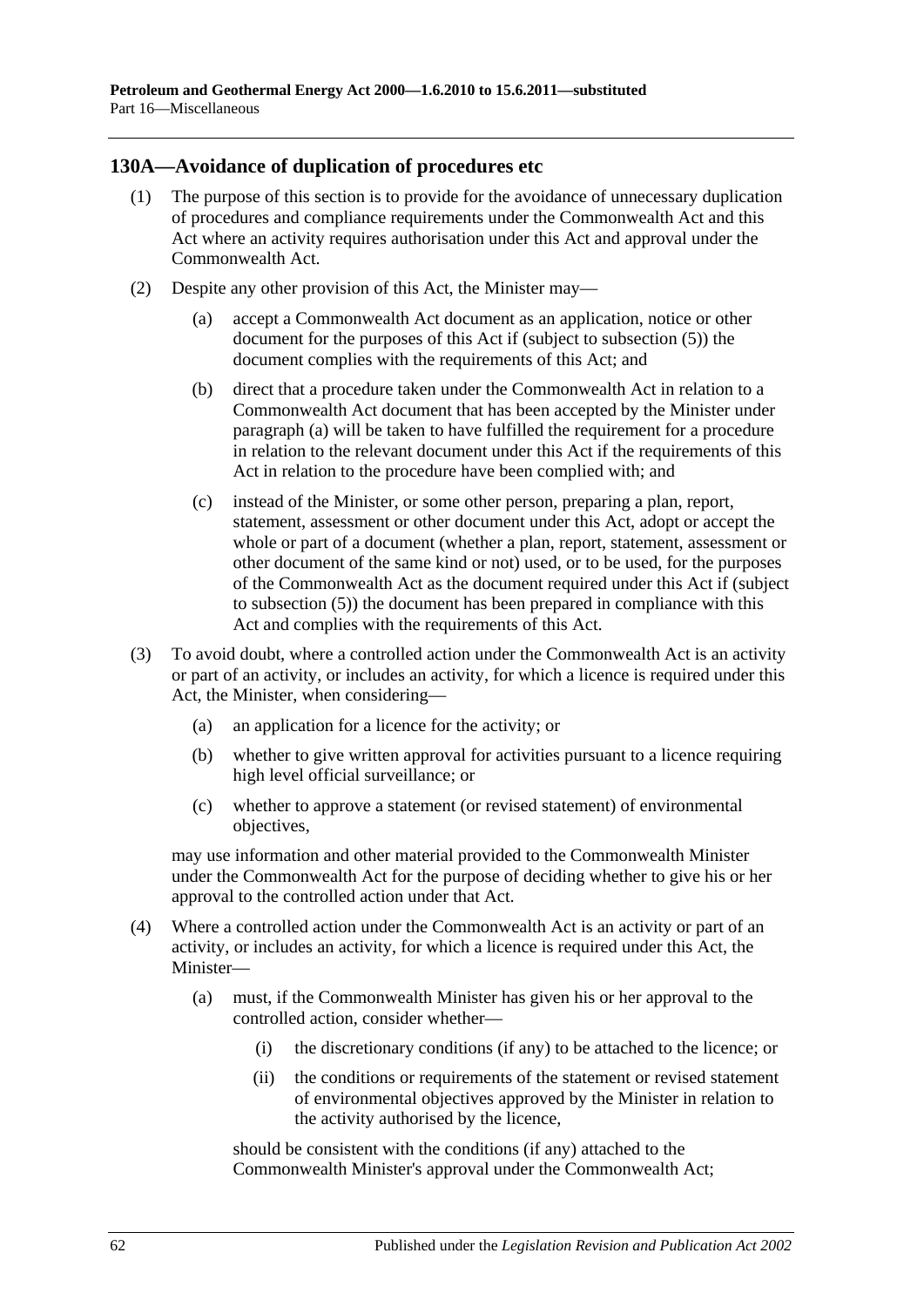- (b) may determine that—
	- (i) the licence will be subject to a condition; or
	- (ii) a statement or revised statement of environmental objectives approved by the Minister in relation to the activity authorised by the licence should include a condition or requirement.

requiring compliance with all or some of the conditions attached to the Commonwealth Minister's approval under the Commonwealth Act.

- <span id="page-62-0"></span>(5) A document accepted or adopted under [subsection](#page-61-1) (2)—
	- (a) may be in a form that does not comply with the requirements of this Act; and
	- (b) may include information or other material that is irrelevant for the purposes of this Act.
- (6) Once a document is accepted or adopted under [subsection](#page-61-1) (2) or a direction has been given in relation to a procedure under [subsection](#page-61-2) (2)(b), the document or procedure will not be invalid or ineffective for the purposes of this Act because a court, tribunal or other authority has decided that it is invalid or ineffective for the purposes of the Commonwealth Act.
- (7) In this section—

*assessment report* means—

- (a) an assessment report as defined in the Commonwealth Act by reference to section 84(3), 95, 100 or 105 of that Act; or
- (b) a report under section 121 of the Commonwealth Act;

*Commonwealth Act* means the *Environment Protection and Biodiversity Conservation Act 1999* of the Commonwealth;

#### *Commonwealth Act document* means—

- (a) a referral under section 68, 69 or 71 of the Commonwealth Act; or
- (b) information given by a person to the Minister under the Commonwealth Act under section 86 of that Act; or
- (c) information and invitation published by a proponent under section 93 of the Commonwealth Act; or
- (d) guidelines prepared under section 97 or 102 of the Commonwealth Act; or
- (e) a draft report prepared under section 98 of the Commonwealth Act; or
- (f) a finalised report prepared under section 99 of the Commonwealth Act; or
- (g) a draft statement prepared under section 103 of the Commonwealth Act; or
- (h) a finalised statement prepared under section 104 of the Commonwealth Act; or
- (i) an assessment report.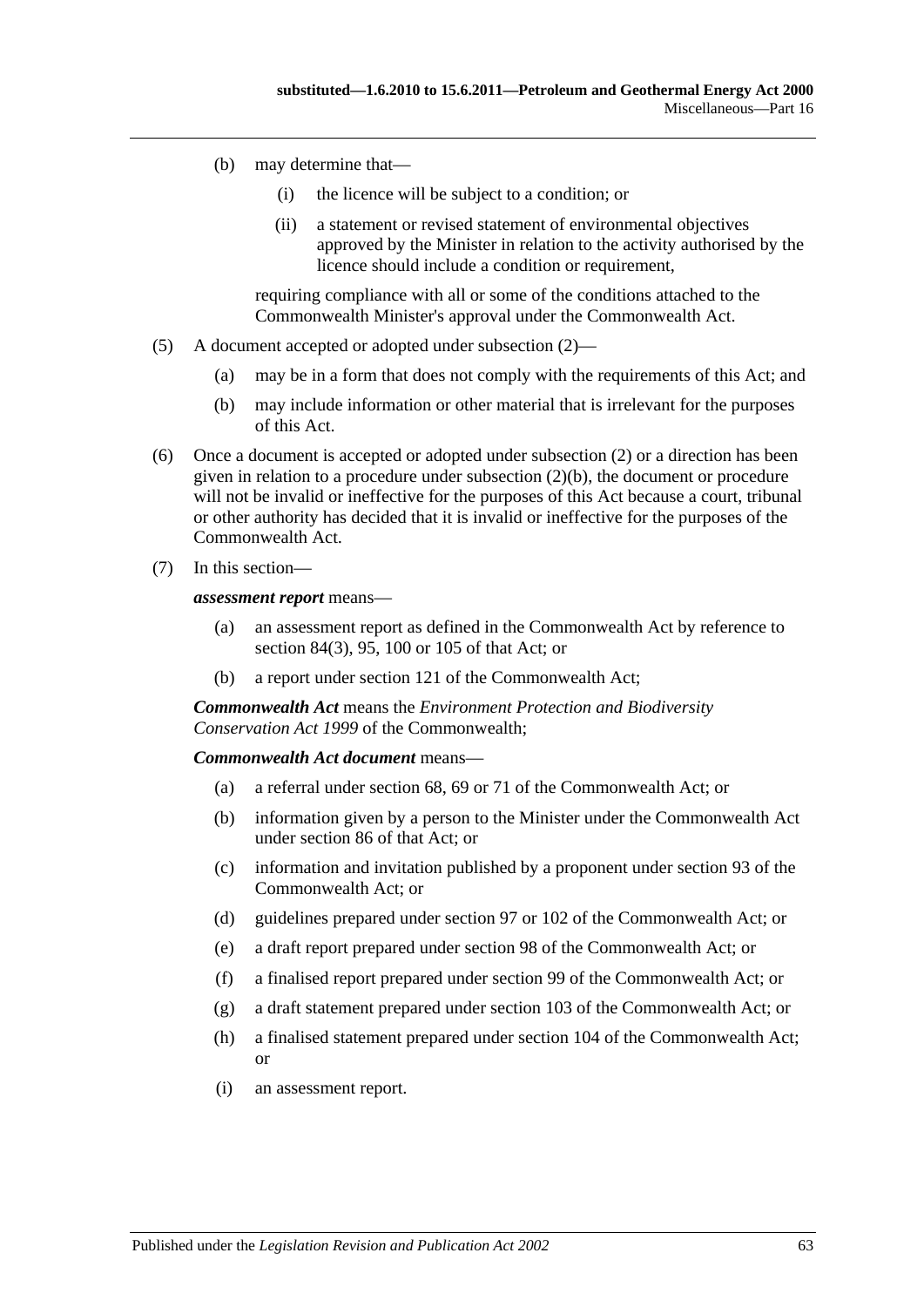### **131—Saving of powers with respect to Crown land etc**

- (1) Neither this Act nor a licence takes away or limits the power of the Governor or a Minister of the Crown to reserve, dedicate, grant, sell or otherwise deal with or dispose of land.
- (2) However, any such reservation, dedication, grant, sale or other dealing or disposition of land is subject to rights earlier conferred under this Act.

#### **133—Proof of administrative acts**

In legal proceedings, a decision, determination, valuation, direction or other act under this Act by the Minister may be proved by production of a certificate apparently signed by the Minister.

#### **134—Extension of time limits**

- (1) The Minister has a discretion to extend time limits fixed by or under this Act.
- (2) A time limit may be extended under this section even though it has, at the time of the extension, already expired.
- (3) A note of each decision to extend a time limit under this section must be included in the public register.

#### <span id="page-63-0"></span>**135—Secrecy**

- (1) A person who is, or has been, employed in carrying out duties related to the administration of this Act must not disclose confidential information acquired in the course, or as a result, of carrying out those duties except—
	- (a) in the course of carrying out official duties; or
	- (b) as authorised by the person to whom the duty of confidentiality is owed; or
	- (c) as authorised by regulation; or
	- (d) as required by a court or other lawfully constituted authority; or
	- (e) as authorised by the Minister after consultation (where practicable) with the person to whom the duty of confidentiality is owed.

Maximum penalty: \$20 000 or imprisonment for 12 months.

(2) No civil liability attaches to any person for a disclosure of confidential information made as authorised under [subsection](#page-63-0) (1).

### **136—Administrative penalties**

- (1) This section applies to any provision of this Act (or the regulations) at the foot of which the words "Administrative penalty" appear.
- (2) If a licensee contravenes a provision to which this section applies, the Minister may, by notice in writing to the licensee, impose an administrative penalty on the licensee.
- (3) If the contravention is of a continuing nature, the Minister may impose a further administrative penalty by way of a daily penalty for every day the contravention continues from the date of the notice until the contravention is remedied.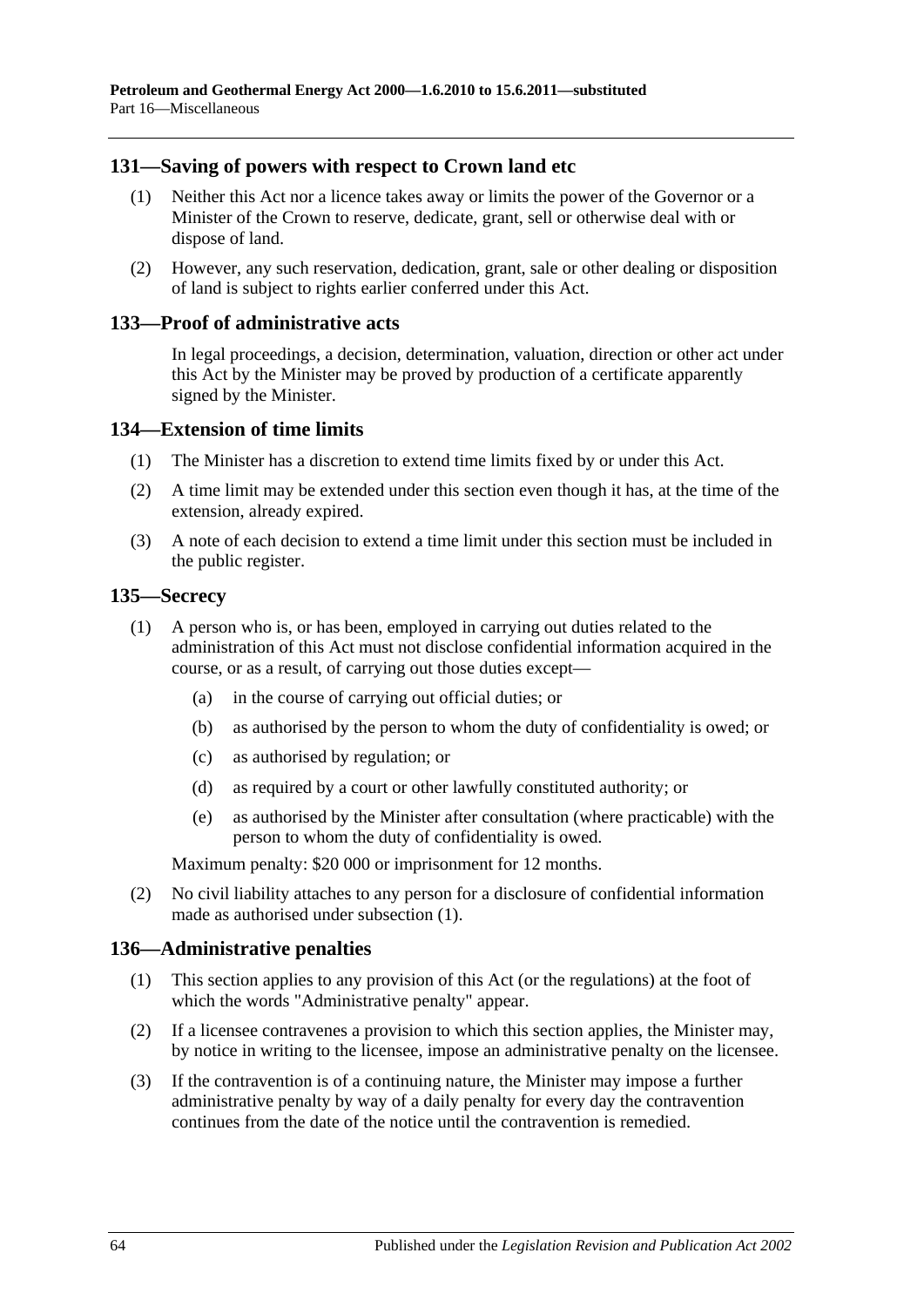- (4) The amount of an administrative penalty—
	- (a) in the case of an administrative penalty that is not a daily penalty—an amount (not exceeding \$10,000) fixed by regulation in relation to the relevant provision;
	- (b) in the case of a daily penalty—an amount (not exceeding \$1,000) fixed by regulation in relation to the relevant provision.
- (5) An administrative penalty may be recovered as a debt due to the Crown.
- (6) If an administrative penalty has been imposed in relation to a particular act or default, the same act or default cannot be made the subject of proceedings for an offence against this Act and if proceedings for an offence against this Act have been brought in relation to a particular act or default, an administrative penalty cannot be imposed for the same act or default.

### **137—Preservation of rights under** *Cooper Basin (Ratification) Act 1975*

Nothing in this Act affects rights conferred by the *[Cooper Basin \(Ratification\)](http://www.legislation.sa.gov.au/index.aspx?action=legref&type=act&legtitle=Cooper%20Basin%20(Ratification)%20Act%201975)  Act [1975](http://www.legislation.sa.gov.au/index.aspx?action=legref&type=act&legtitle=Cooper%20Basin%20(Ratification)%20Act%201975)*.

#### **138—Regulations**

- (1) The Governor may make regulations for the purposes of this Act.
- (2) The regulations may, for example—
	- (a) regulate the conduct of operations involved in exploration for, or production of, petroleum or another regulated resource;
	- (b) prohibit or restrict activities that may result in waste of a regulated resource;
	- (c) prescribe consultative procedures for the preparation of statements of environmental objectives;
	- (d) require licensees generally or a particular class of licensees to provide periodic returns of prescribed information certified if the regulations so require by declaration under this Act:
	- (e) prescribe and provide for the recovery of fees in respect of the administration or operation of this Act.
- (3) A regulation may provide that contravention of the regulation is an offence punishable by a penalty not exceeding \$10 000.

## **Schedule—Transitional provisions**

### <span id="page-64-1"></span><span id="page-64-0"></span>**2—Continuation of licences**

- (1) A petroleum exploration licence, a petroleum production licence, or a pipeline licence that was in force under the repealed Act immediately before the commencement of this Act continues in force under this Act, subject to its terms and conditions, as an exploration licence, a production licence or a pipeline licence (as the case requires) under this Act for the balance of the term for which it was granted or last renewed.
- (2) An exploration licence or a production licence under [subsection](#page-64-0) (1) will be taken to include (and to have always included and despite [section](#page-65-0) 4(1)) an authorisation to use a natural reservoir for storage of a regulated substance.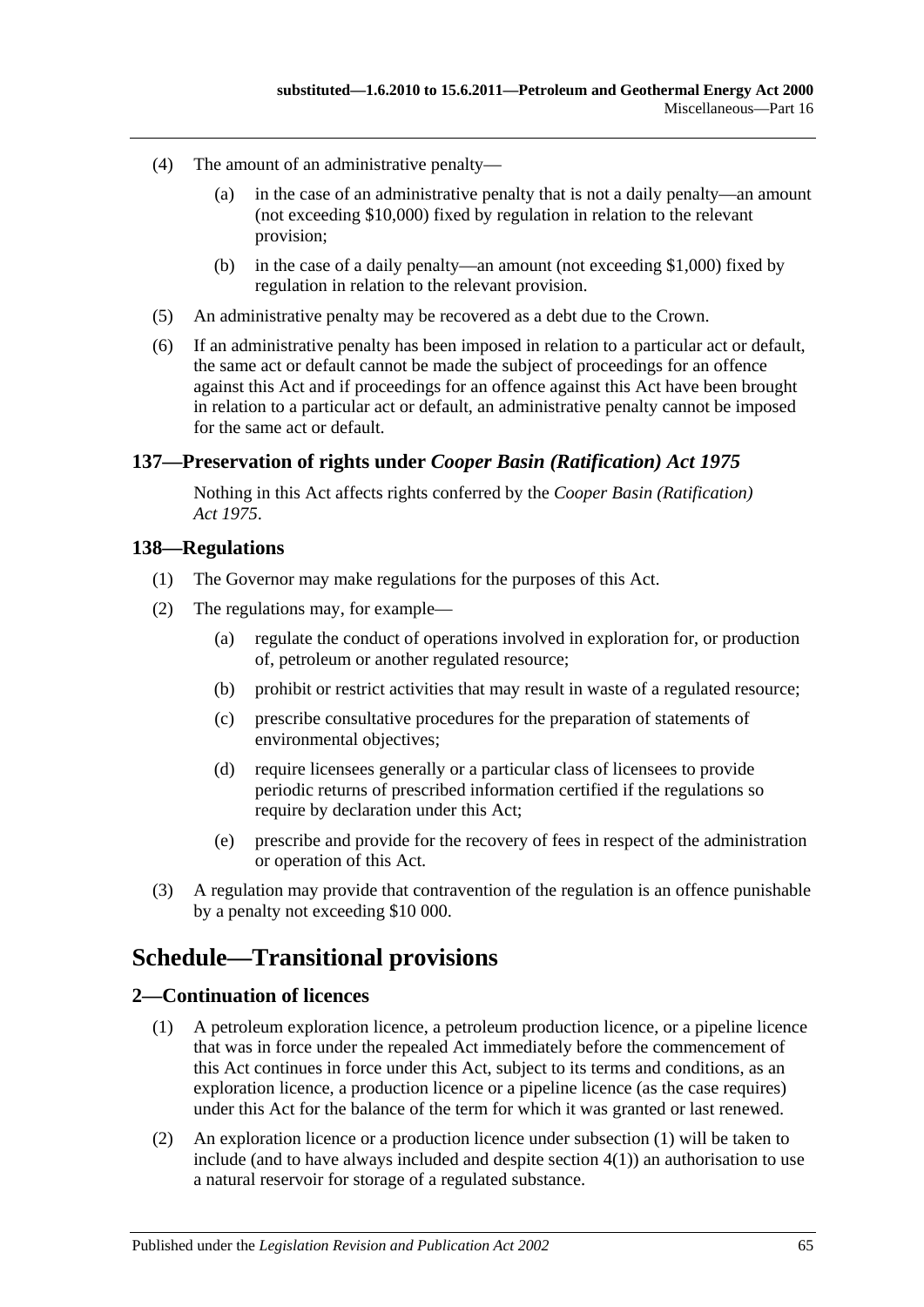### <span id="page-65-2"></span><span id="page-65-1"></span>**3—Preservation of operation of the repealed Act for certain purposes**

- (1) An application for a licence under the repealed Act that has not been finally dealt with under that Act before the commencement of this Act will continue as if it were an application for a corresponding licence under this Act.
- (2) If the regulations so provide, the provisions of the repealed Act apply (or continue to apply), to the exclusion of the corresponding provisions of this Act and subject to any modifications that may be prescribed by the regulations—
	- (a) to an application within the ambit of [subsection](#page-65-1) (1) (as if it were still an application for a licence under the repealed Act); or
	- (b) to the grant or renewal of a licence under this Act (as if it were a licence under the repealed Act).

#### <span id="page-65-0"></span>**4—Limitation on certain rights**

- (1) The rights of the holder of a transitional licence are not to be more extensive than if the repealed Act had continued in force.
- (2) A transitional licence cannot be converted into a retention licence under section  $41(1)(a)$ .

### (3) A **transitional licence** is—

- (a) a licence under the repealed Act continued in force under this Act (see [section](#page-64-1) 2); or
- (b) a licence granted under this Act pursuant to an application made under the repealed Act (see [section](#page-65-2) 3).
- <span id="page-65-3"></span>(4) Without limiting a preceding subsection—
	- (a) the provisions of section 32 of the repealed Act will apply in relation to the renewal of a transitional licence; and
	- (b) if a transitional licence is—
		- (i) amalgamated or replaced under [section](#page-43-2) 82; or
		- (ii) divided under [section](#page-43-3) 83,

then—

- (iii) any licence arising from the action taken under the relevant section will be taken to be a transitional licence; and
- (iv) the provisions of section 32 of the repealed Act will apply in relation to the renewal of any licence arising from the action taken under the relevant section.
- (5) The following additional provisions will apply in relation to a petroleum production licence to which the *[Cooper Basin \(Ratification\) Act](http://www.legislation.sa.gov.au/index.aspx?action=legref&type=act&legtitle=Cooper%20Basin%20(Ratification)%20Act%201975) 1975* applies:
	- (a) the term of a licence is 31 years with a right of renewal from time to time of 21 years; and
	- (b) [subsection](#page-65-3) (4) will apply in relation to the amalgamation, replacement or division of any such licence.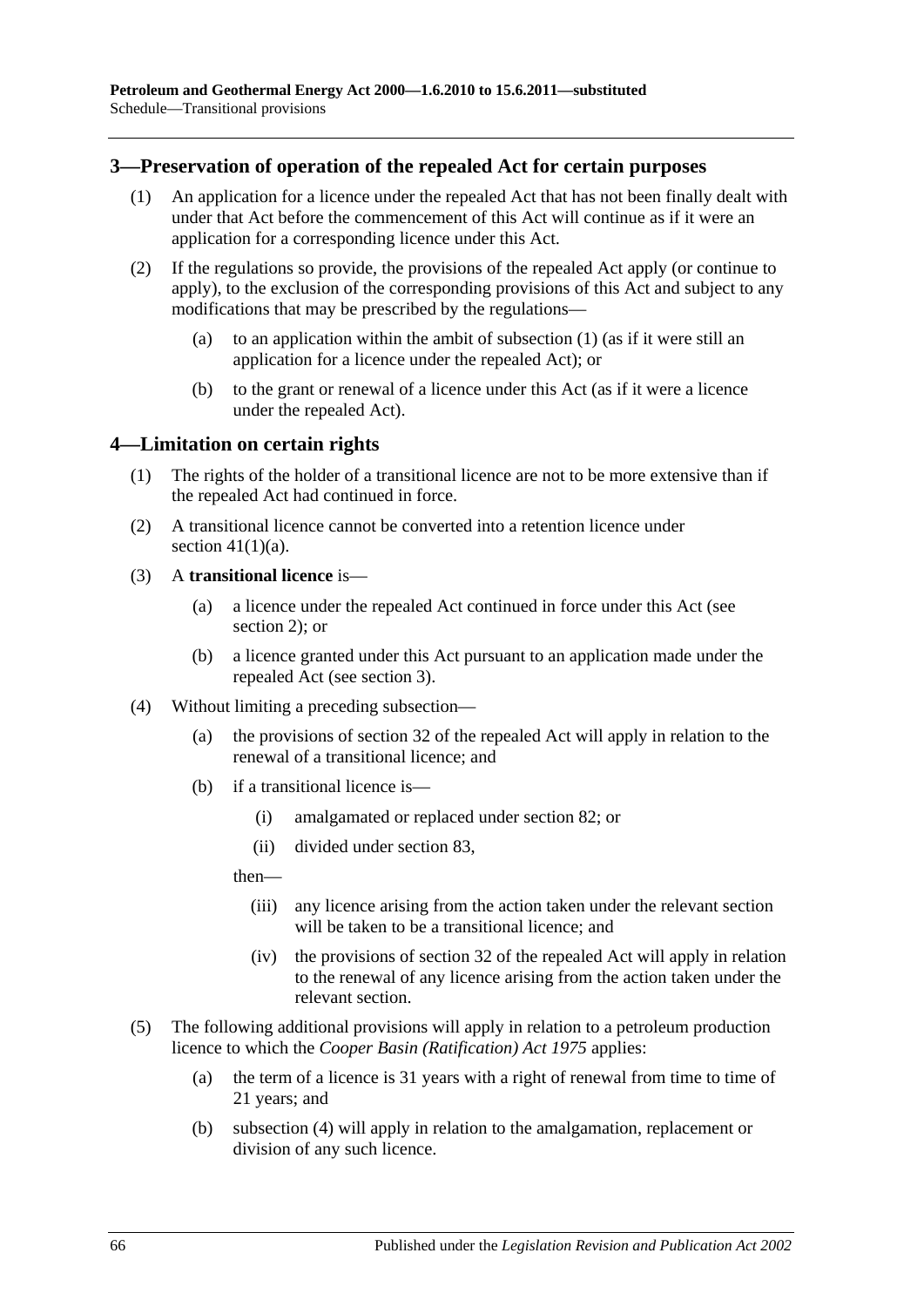### **5—Environmental assessments**

The Minister may accept and act on an environmental assessment made before the commencement of this Act if the Minister is of the opinion that the assessment was competently made and is appropriate for the purposes for which an environmental impact report is required under this Act.

#### **6—Statements of environmental objectives**

- (1) If in the Minister's opinion a document has, before the commencement of this Act, fulfilled a purpose corresponding to the purpose of a statement of environmental objectives under this Act, the Minister may publish the document in the Gazette.
- (2) On publication of a document under this section, it is taken to be a statement of environmental objectives made under this Act.

#### **7—Presumptive classification of activities**

- (1) If arrangements for the protection of the environment had been established to the satisfaction of the Minister under regulation 16(2) of the *[Petroleum Regulations](http://www.legislation.sa.gov.au/index.aspx?action=legref&type=subordleg&legtitle=Petroleum%20Regulations%201989) 1989*, the activities to be carried out under the relevant licence are taken to have been classified, on the commencement of this Act, as activities requiring low level official surveillance for the purposes of [section](#page-39-0) 74.
- (2) This does not prevent a change of classification under [section](#page-40-1) 74(4).

#### **8—Non-application of certain provisions to certain pipelines**

[Sections](#page-29-0) 52, [53](#page-29-1) and [54](#page-29-2) have no application to the Pipeline Licences Nos. 2 and 5, or the pipeline land relating to those pipelines.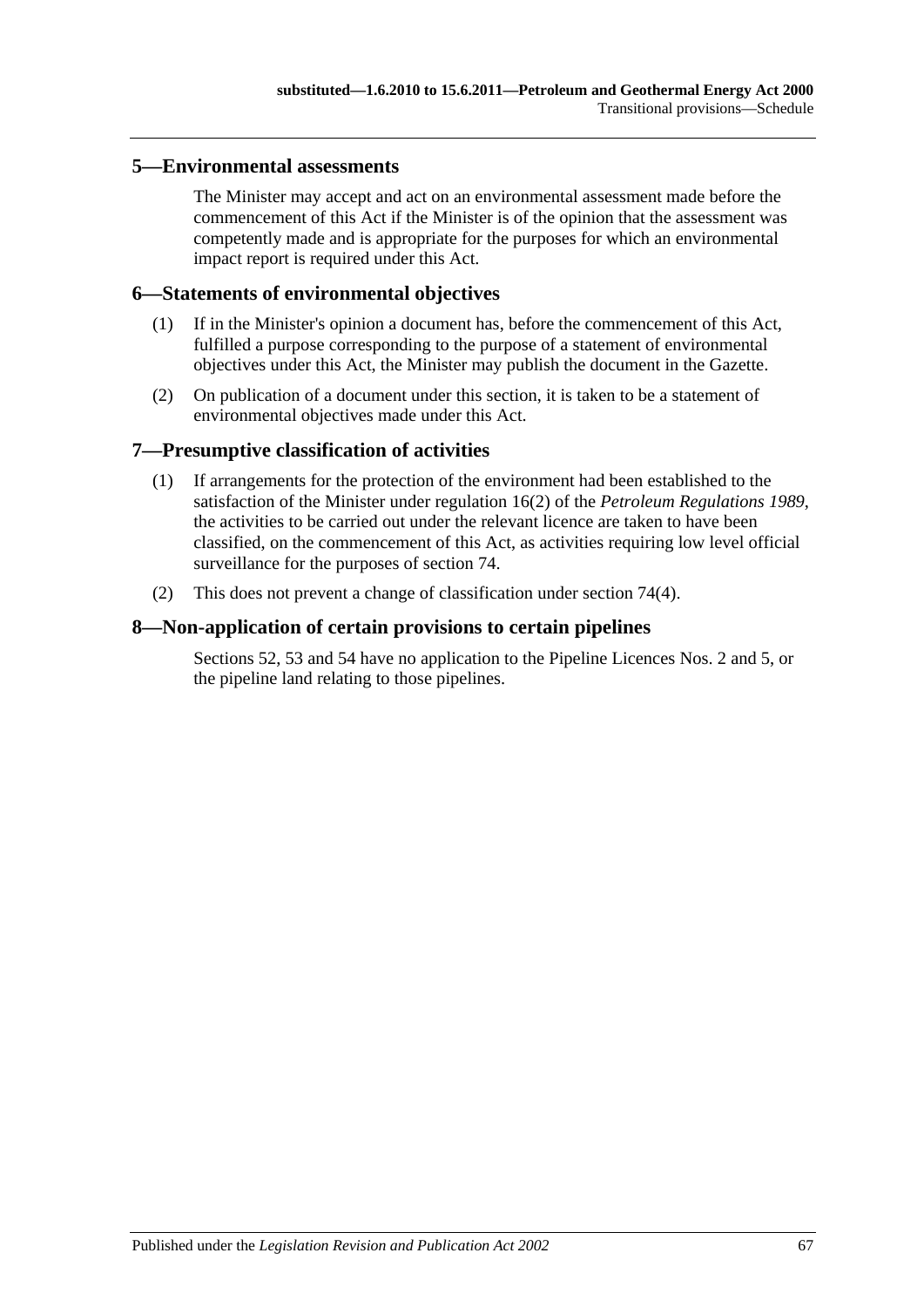# **Legislative history**

### **Notes**

- Amendments of this version that are uncommenced are not incorporated into the text.
- Please note—References in the legislation to other legislation or instruments or to titles of bodies or offices are not automatically updated as part of the program for the revision and publication of legislation and therefore may be obsolete.
- Earlier versions of this Act (historical versions) are listed at the end of the legislative history.
- For further information relating to the Act and subordinate legislation made under the Act see the Index of South Australian Statutes or www.legislation.sa.gov.au.

## **Formerly**

### *Petroleum Act 2000*

## **Legislation repealed by principal Act**

The *Petroleum and Geothermal Energy Act 2000* repealed the following:

*Petroleum Act 1940*

## **Principal Act and amendments**

| New entries appear in bold. |  |  |
|-----------------------------|--|--|

| Year | N <sub>0</sub> | Title                                                                                           | Assent     | Commencement                                                                           |
|------|----------------|-------------------------------------------------------------------------------------------------|------------|----------------------------------------------------------------------------------------|
| 2000 | 60             | Petroleum Act 2000                                                                              | 27.7.2000  | 25.9.2000 (Gazette 21.9.2000 p2042)                                                    |
| 2001 | 16             | Statutes Amendment (Avoidance of<br><b>Duplication of Environmental</b><br>Procedures) Act 2001 | 17.5.2001  | Pt 6 (s 8)-14.6.2001 (Gazette 14.6.2001<br>p2221                                       |
| 2001 | 69             | <b>Statutes Amendment (Courts and</b><br>Judicial Administration) Act 2001                      | 6.12.2001  | Pt 11 (ss $26 \& 27$ )—3.2.2002 ( <i>Gazette</i><br>24.1.2002 p346)                    |
| 2003 | 35             | River Murray Act 2003                                                                           | 31.7.2003  | Sch (cl 19)-24.11.2003 (Gazette<br>20.11.2003 p4203)                                   |
| 2004 | 34             | Natural Resources Management Act<br>2004                                                        | 5.8.2004   | Sch 4 (cl 37)-2.9.2004 (Gazette<br>2.9.2004 p3545)                                     |
| 2005 | - 5            | Adelaide Dolphin Sanctuary Act 2005 14.4.2005                                                   |            | Sch 2 (cll 54-57)-4.6.2005 (Gazette<br>2.6.2005 p1684)                                 |
| 2007 | 60             | Marine Parks Act 2007                                                                           | 29.11.2007 | Sch 1 (cll 44-47)-6.11.2008 (Gazette<br>6.11.2008 p5055)                               |
| 2009 | 20             | <b>Crown Land Management Act 2009</b>                                                           | 4.6.2009   | Sch 1 (cl 3)-1.6.2010 ( <i>Gazette</i><br>18.2.2010 p816                               |
| 2009 | 35             | Petroleum (Miscellaneous)<br>Amendment Act 2009                                                 | 23.7.2009  | Pt 2 (ss $4-62$ ) & Sch 1<br>(cll 3-6)-1.10.2009 (Gazette 1.10.2009)<br><i>p4764</i> ) |
| 2009 | 84             | <b>Statutes Amendment (Public Sector</b><br>Consequential Amendments) Act 2009                  | 10.12.2009 | Pt 110 (s $262$ )—1.2.2010 ( <i>Gazette</i><br>28.1.2010 p320)                         |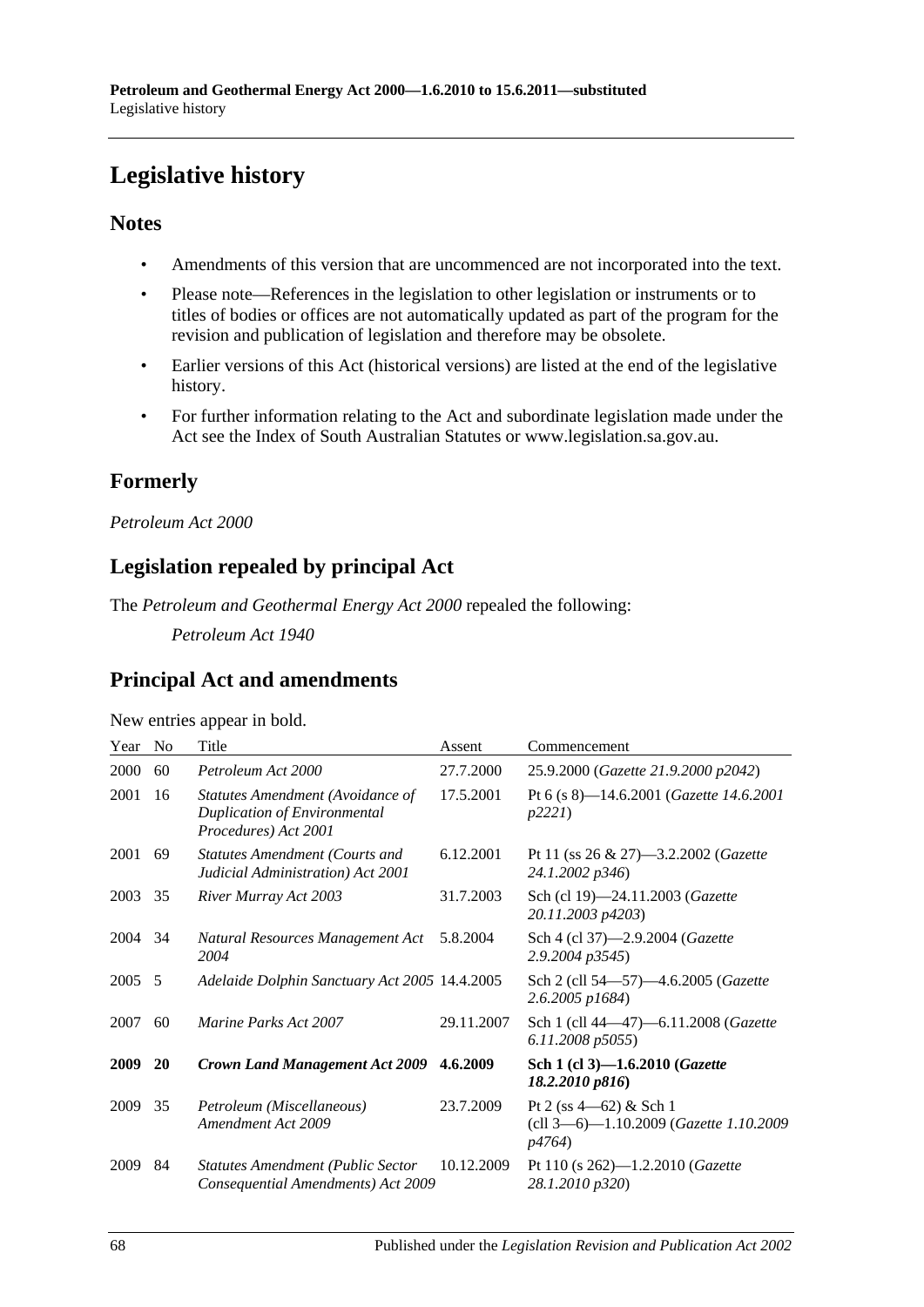| 2010 21 | Mining (Miscellaneous) Amendment 18.11.2010<br>Act 2010                                 |           | Sch 1 (cl 1)—1.7.2011 ( <i>Gazette 9.6.2011</i><br>p2545 |
|---------|-----------------------------------------------------------------------------------------|-----------|----------------------------------------------------------|
| 2011 11 | Statutes Amendment (Personal<br>Property Securities) Act 2011                           | 14.4.2011 | Pt 21 (s $53$ )—uncommenced                              |
| 2012 34 | <b>Petroleum and Geothermal Energy</b><br>(Transitional Licences) Amendment<br>Act 2012 | 27.9.2012 | 27.9.2012 except s $6 - 25.9.2000$ : s 2                 |

## **Provisions amended**

New entries appear in bold.

| Provision                                         | How varied                                                            | Commencement |
|---------------------------------------------------|-----------------------------------------------------------------------|--------------|
| Long title                                        | amended under Legislation Revision and<br><b>Publication Act 2002</b> | 24.11.2003   |
| Pt1                                               |                                                                       |              |
| s 1                                               | amended by 35/2009 s 4                                                | 1.10.2009    |
| s <sub>2</sub>                                    | omitted under Legislation Revision and<br><b>Publication Act 2002</b> | 24.11.2003   |
| s <sub>3</sub>                                    | amended by 35/2009 s 5                                                | 1.10.2009    |
| s <sub>4</sub>                                    |                                                                       |              |
| s(4(1))                                           |                                                                       |              |
| Adelaide Dolphin<br>Sanctuary                     | inserted by $5/2005$ Sch 2 (cl $54(1)$ )                              | 4.6.2005     |
| region                                            | competitive tender inserted by $35/2009$ s $6(1)$                     | 1.10.2009    |
| highly prospective<br>region                      | deleted by $35/2009 s 6(2)$                                           | 1.10.2009    |
| licence                                           | amended by 35/2009 s 6(3), (4)                                        | 1.10.2009    |
| occupier                                          | deleted by $35/2009 s 6(5)$                                           | 1.10.2009    |
| owner                                             | substituted by $35/2009$ s $6(5)$                                     | 1.10.2009    |
| marine park                                       | inserted by 60/2007 Sch 1 cl 44(1)                                    | 6.11.2008    |
| Minister for the<br>Adelaide Dolphin<br>Sanctuary | inserted by $5/2005$ Sch 2 (cl $54(2)$ )                              | 4.6.2005     |
|                                                   | deleted by $60/2007$ Sch 1 cl $44(1)$                                 | 6.11.2008    |
| Murray-Darling<br>Basin                           | inserted by 35/2003 Sch cl 19(a)                                      | 24.11.2003   |
| petroleum                                         | amended by 35/2009 s 6(6)                                             | 1.10.2009    |
|                                                   | regulated substance amended by 35/2009 s 6(7)                         | 1.10.2009    |
| relevant Act                                      | inserted by 60/2007 Sch 1 cl 44(2)                                    | 6.11.2008    |
| relevant court                                    | amended by 69/2001 s 26                                               | 3.2.2002     |
| relevant Minister                                 | inserted by 60/2007 Sch 1 cl 44(3)                                    | 6.11.2008    |
| <b>River Murray</b><br>Protection Area            | inserted by 60/2007 Sch 1 cl 44(4)                                    | 6.11.2008    |
| area                                              | specially protected inserted by 60/2007 Sch 1 cl 44(4)                | 6.11.2008    |

Entries that relate to provisions that have been deleted appear in italics.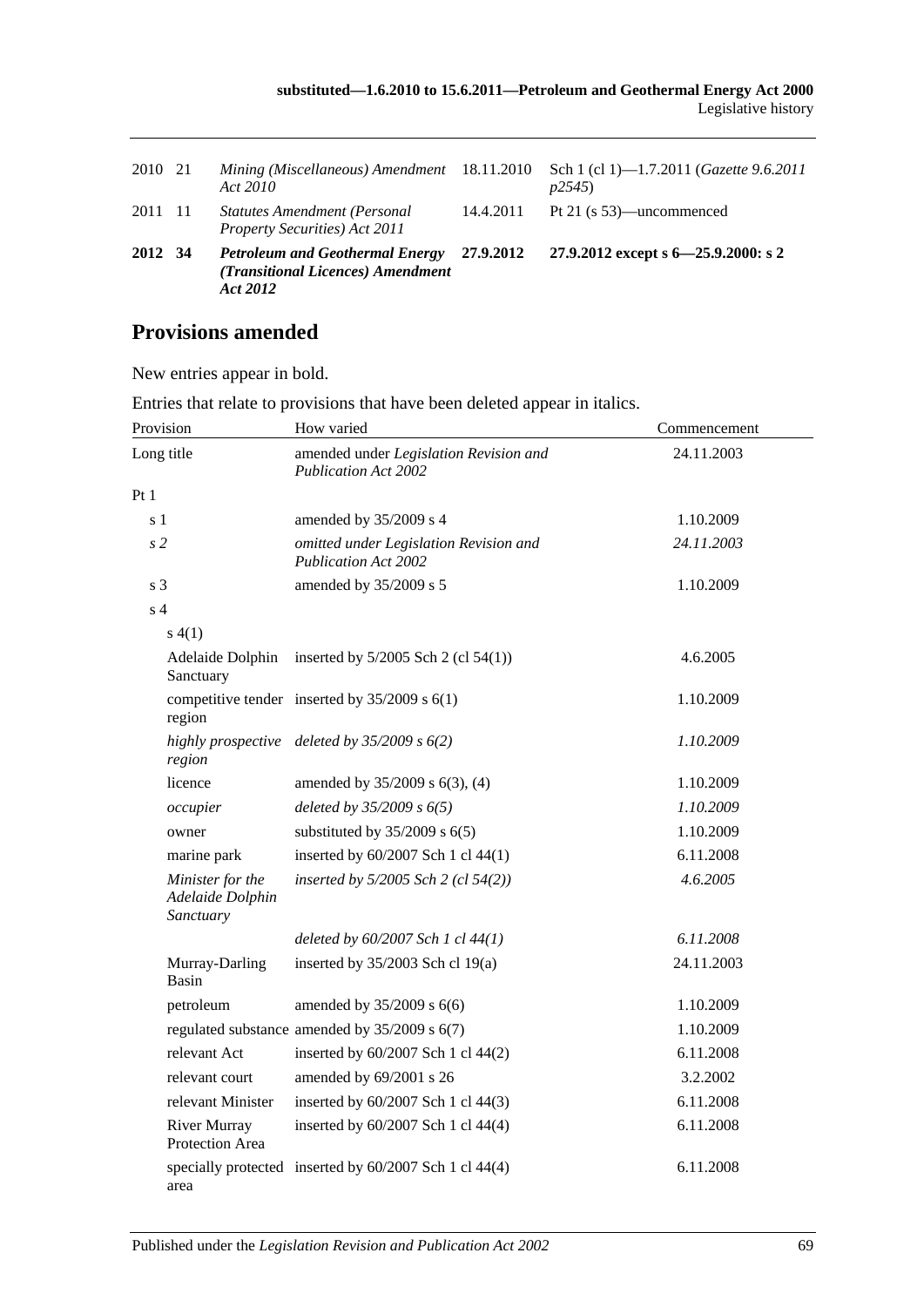#### **Petroleum and Geothermal Energy Act 2000—1.6.2010 to 15.6.2011—substituted** Legislative history

| tenement                 | inserted by $35/2009$ s $6(8)$                                                           | 1.10.2009 |
|--------------------------|------------------------------------------------------------------------------------------|-----------|
| transmission<br>pipeline | amended by 35/2009 s 6(9)                                                                | 1.10.2009 |
| s(4(3))                  | inserted by $35/2009$ s $6(10)$                                                          | 1.10.2009 |
| s <sub>5</sub>           |                                                                                          |           |
| $s\ 5(3)$                | inserted by 35/2009 s 7                                                                  | 1.10.2009 |
| Pt 2                     |                                                                                          |           |
| s <sub>6A</sub>          | inserted by $5/2005$ Sch 2 (cl 55)                                                       | 4.6.2005  |
|                          | substituted by 60/2007 Sch 1 cl 45                                                       | 6.11.2008 |
| $Pt\,3$                  |                                                                                          |           |
| s 10                     |                                                                                          |           |
| 10(1)                    | amended by 35/2009 s 8                                                                   | 1.10.2009 |
| s 12                     |                                                                                          |           |
| s 12(1)                  | s 12 redesignated as s $12(1)$ by $5/2005$ Sch 2<br>(cl 56)                              | 4.6.2005  |
| s $12(2)$ - (4)          | inserted by $5/2005$ Sch 2 (cl 56)                                                       | 4.6.2005  |
|                          | ceased to have effect and omitted under<br>Legislation Revision and Publication Act 2002 | 6.11.2008 |
| s $12(2)$ and $(3)$      | inserted by 60/2007 Sch 1 cl 46                                                          | 6.11.2008 |
| s 13                     | amended by 35/2009 s 9(1), (2)                                                           | 1.10.2009 |
| s 14                     |                                                                                          |           |
| s 14(4)                  | inserted by 35/2009 s 10                                                                 | 1.10.2009 |
| s 15                     |                                                                                          |           |
| s 15(2)                  | amended by 35/2009 s 11                                                                  | 1.10.2009 |
| Pt 4                     |                                                                                          |           |
| Pt 4 Div 1               |                                                                                          |           |
| heading                  | substituted by 35/2009 s 12                                                              | 1.10.2009 |
| s 16                     |                                                                                          |           |
| s 16(1)                  | amended by 35/2009 s 13(1)                                                               | 1.10.2009 |
| s 16(2)                  | amended by 35/2009 s 13(2)                                                               | 1.10.2009 |
| Pt 4 Div 3               |                                                                                          |           |
| heading                  | substituted by 35/2009 s 14                                                              | 1.10.2009 |
| s 21                     | substituted by 35/2009 s 15                                                              | 1.10.2009 |
| s 22                     |                                                                                          |           |
| $s\,22(1)$               | amended by $35/2009$ s $16(1)$ —(3)                                                      | 1.10.2009 |
| $s\,22(3)$               | amended by 35/2009 s 16(4)                                                               | 1.10.2009 |
| s <sub>24</sub>          |                                                                                          |           |
| $s\,24(2)$               | substituted by 35/2009 s 17                                                              | 1.10.2009 |
| s 25                     |                                                                                          |           |
| $s \; 25(4)$             | amended by 35/2009 s 18(1)                                                               | 1.10.2009 |
| $s \; 25(4a)$            | inserted by 35/2009 s 18(2)                                                              | 1.10.2009 |
| s <sub>26</sub>          |                                                                                          |           |
| $s \; 26(2)$             | substituted by 35/2009 s 19(1)                                                           | 1.10.2009 |
| $s \; 26(3)$             | amended by 35/2009 s 19(2)                                                               | 1.10.2009 |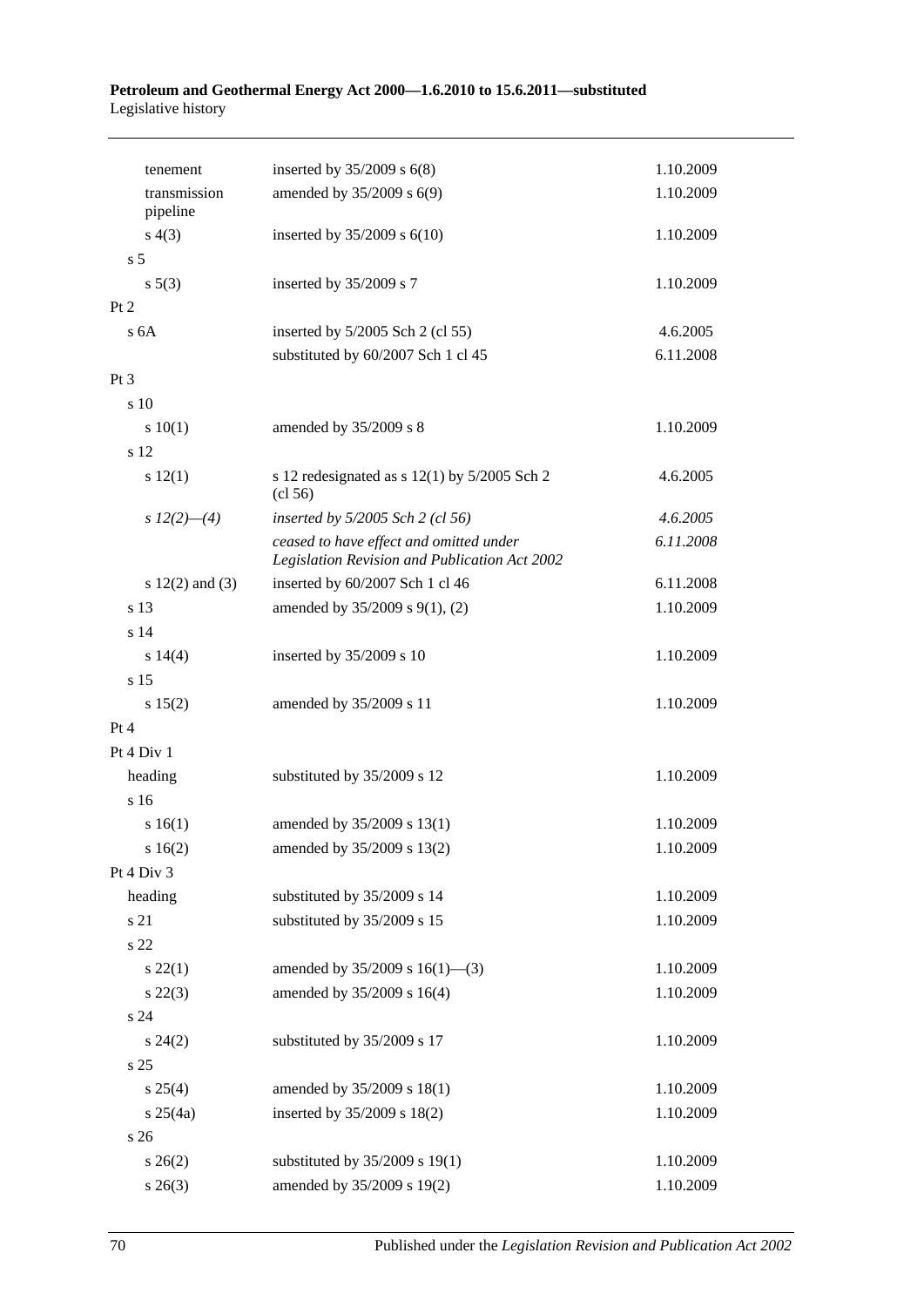#### **substituted—1.6.2010 to 15.6.2011—Petroleum and Geothermal Energy Act 2000** Legislative history

| $s \; 26(5a)$ and $(5b)$ | inserted by 35/2009 s 19(3)                                              | 1.10.2009 |
|--------------------------|--------------------------------------------------------------------------|-----------|
| s 27                     |                                                                          |           |
| $s\,27(1)$               | substituted by $35/2009$ s $20(1)$                                       | 1.10.2009 |
| $s \, 27(1a)$            | inserted by 35/2009 s 20(1)                                              | 1.10.2009 |
| $s \, 27(2a)$            | inserted by 35/2009 s 20(2)                                              | 1.10.2009 |
| $Pt\,5$                  |                                                                          |           |
| s 28                     | substituted by 35/2009 s 21                                              | 1.10.2009 |
| s 29                     | deleted by 35/2009 s 21                                                  | 1.10.2009 |
| s 30                     |                                                                          |           |
| $s \ 30(1)$              | amended by 35/2009 s 22(1)                                               | 1.10.2009 |
| $s \ 30(1a)$             | inserted by 35/2009 s 22(2)                                              | 1.10.2009 |
| s 31                     |                                                                          |           |
| $s \, 31(1)$             | s 31 amended and redesignated as s 31(1) by<br>$35/2009$ s $23(1)$ , (2) | 1.10.2009 |
| $s \ 31(2)$              | inserted by 35/2009 s 23(2)                                              | 1.10.2009 |
| s 32                     |                                                                          |           |
| s $32(3)$ and $(4)$      | inserted by 35/2009 s 24                                                 | 1.10.2009 |
| s 33                     |                                                                          |           |
| $s \, 33(4)$             | amended by 35/2009 s 25(1)                                               | 1.10.2009 |
| $s \, 33(5)$             | inserted by 35/2009 s 25(2)                                              | 1.10.2009 |
| Pt 6                     |                                                                          |           |
| s 34                     | substituted by 35/2009 s 26                                              | 1.10.2009 |
| s 35                     |                                                                          |           |
| $s \, 35(1)$             | amended by 35/2009 s 27(1), (2)                                          | 1.10.2009 |
| $s \; 35(3)$             | amended by 35/2009 s 27(3), (4)                                          | 1.10.2009 |
| $s \; 35(4)$             | inserted by 35/2009 s 27(5)                                              | 1.10.2009 |
| s 36                     |                                                                          |           |
| $s \, 36(1)$             | amended by 35/2009 s 28                                                  | 1.10.2009 |
| s 37                     |                                                                          |           |
| $s \frac{37(1)}{2}$      | s 37 amended and redesignated as s 37(1) by<br>$35/2009$ s $29(1)$ , (2) | 1.10.2009 |
| $s \frac{37(2)}{2}$      | inserted by 35/2009 s 29(2)                                              | 1.10.2009 |
| s 38                     |                                                                          |           |
| $s \, 38(5)$             | inserted by 35/2009 s 30                                                 | 1.10.2009 |
| s 41                     |                                                                          |           |
| $s\ 41(1)$               | amended by 35/2009 s 31                                                  | 1.10.2009 |
| s 42                     |                                                                          |           |
| $s\,42(1)$               | amended by 35/2009 s 32                                                  | 1.10.2009 |
| Pt 7                     |                                                                          |           |
| s 43                     |                                                                          |           |
| $s\,43(3)$               | amended by 35/2009 s 33(1)                                               | 1.10.2009 |
| $s\ 43(5a)$ and $(5b)$   | inserted by 35/2009 s 33(2)                                              | 1.10.2009 |
| $s\,43(12)$              | inserted by 35/2009 s 33(3)                                              | 1.10.2009 |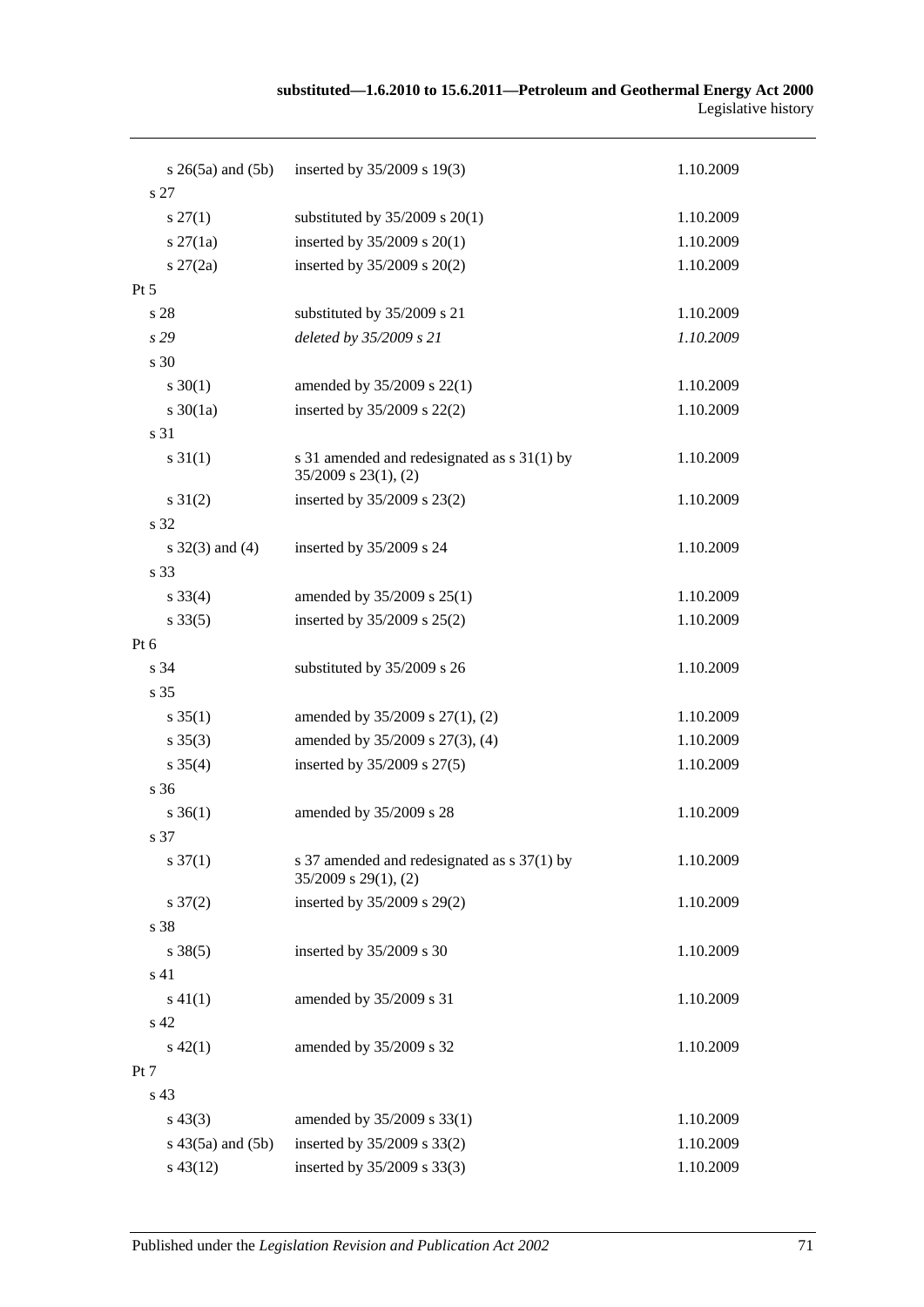Pt 8

| s <sub>46</sub>     |                                                                          |           |
|---------------------|--------------------------------------------------------------------------|-----------|
| $s\,46(1)$          | amended by 35/2009 s 34(1)                                               | 1.10.2009 |
| $s\,46(6)$          | inserted by 35/2009 s 34(2)                                              | 1.10.2009 |
| s 55A               | inserted by 35/2009 s 35                                                 | 1.10.2009 |
| Pt <sub>9</sub>     |                                                                          |           |
| heading             | substituted by 35/2009 s 36                                              | 1.10.2009 |
| s 56                |                                                                          |           |
| s 56(1)             | amended by 35/2009 s 37(1), (2)                                          | 1.10.2009 |
| s 56(2)             | amended by 35/2009 s 37(3)                                               | 1.10.2009 |
| $s\,56(3)$          | amended by 35/2009 s 37(4)                                               | 1.10.2009 |
| s 57                |                                                                          |           |
| s 57(1)             | substituted by 35/2009 s 38(1)                                           | 1.10.2009 |
| s 57(2)             | amended by 35/2009 s 38(2)                                               | 1.10.2009 |
| s 58                |                                                                          |           |
| s 58(1)             | s 58 amended and redesignated as s 58(1) by<br>$35/2009$ s $39(1)$ , (2) | 1.10.2009 |
| s 58(2)             | inserted by 35/2009 s 39(2)                                              | 1.10.2009 |
| s 59                |                                                                          |           |
| s $59(1)$ and (2)   | amended by 35/2009 s 40(1)                                               | 1.10.2009 |
| s 59(3)             | amended by 35/2009 s 40(1), (2)                                          | 1.10.2009 |
| $s 59(4)$ (6)       | amended by 35/2009 s 40(1)                                               | 1.10.2009 |
| Pt 9A               | inserted by 35/2009 s 41                                                 | 1.10.2009 |
| Pt 10               |                                                                          |           |
| s 61                |                                                                          |           |
| $s \, 61(1)$        | amended by 35/2009 s 42(1)                                               | 1.10.2009 |
| $s \ 61(3)$         | inserted by $35/2009$ s $42(2)$                                          | 1.10.2009 |
| s <sub>62</sub>     |                                                                          |           |
| $s \, 62(1)$        | amended by 35/2009 s 43(1)                                               | 1.10.2009 |
| $s \ 62(3)$         | amended by 35/2009 s 43(2)                                               | 1.10.2009 |
| s 63                |                                                                          |           |
| s 63(2)             | amended by 35/2009 s 44(1), (2)                                          | 1.10.2009 |
| s 63(3a)            | inserted by 35/2009 s 44(3)                                              | 1.10.2009 |
| s 63(5)             | substituted by 35/2009 s 44(4)                                           | 1.10.2009 |
| s 63(6)             | inserted by 35/2009 s 44(4)                                              | 1.10.2009 |
| Pt 11               |                                                                          |           |
| s 65                |                                                                          |           |
| s $65(1a)$ — $(1c)$ | inserted by 35/2009 s 45(1)                                              | 1.10.2009 |
| s 65(6)             | amended by 35/2009 s 45(2), (3)                                          | 1.10.2009 |
| s 68                |                                                                          |           |
| s 68(1)             | substituted by $35/2009$ s $46(1)$                                       | 1.10.2009 |
| $s\,68(2)$          | deleted by $35/2009 s 46(1)$                                             | 1.10.2009 |
| s 68(5)             | inserted by 35/2009 s 46(2)                                              | 1.10.2009 |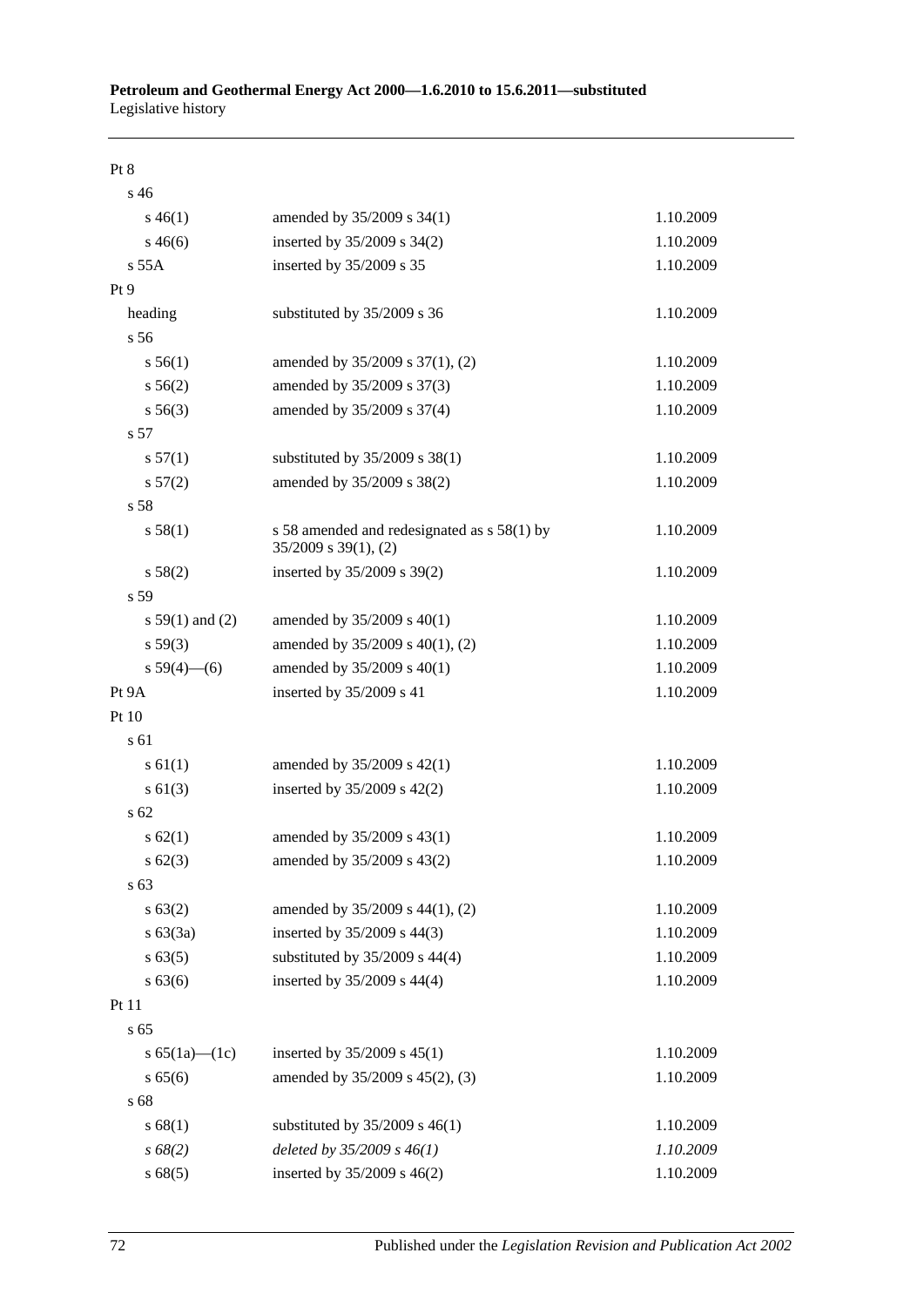| s 69             |                                                                          |            |
|------------------|--------------------------------------------------------------------------|------------|
| s 69(1)          | s 69 amended and redesignated as s 69(1) by<br>$35/2009$ s $47(1)$ , (2) | 1.10.2009  |
| s 69(2)          | inserted by 35/2009 s 47(2)                                              | 1.10.2009  |
| s 74             |                                                                          |            |
| (5)              | s 74(1), (2), (3) and amended by 35/2009 s 48                            | 1.10.2009  |
| s 76A            | inserted by 35/2009 s 49                                                 | 1.10.2009  |
| s 79             |                                                                          |            |
| s79(1)           | amended by 35/2009 s 50(1)                                               | 1.10.2009  |
| s79(5)           | amended by 35/2009 s 50(2)                                               | 1.10.2009  |
| s 80             |                                                                          |            |
| s 80(1)          | amended by 20/2009 Sch 1 cl 3                                            | 1.6.2010   |
| s 82             |                                                                          |            |
| s 82(3)          | substituted by 35/2009 s 51                                              | 1.10.2009  |
| s 83             |                                                                          |            |
| s 83(2)          | amended by 35/2009 s 52(1)                                               | 1.10.2009  |
| s 83(4)          | inserted by 35/2009 s 52(2)                                              | 1.10.2009  |
| s 85             |                                                                          |            |
| s 85(1)          |                                                                          |            |
| serious incident | amended by 35/2009 s 53                                                  | 1.10.2009  |
| s 86             |                                                                          |            |
| s 86(2)          | amended by 35/2009 s 54(1)                                               | 1.10.2009  |
| $s86(6)$ and (7) | inserted by 35/2009 s 54(2)                                              | 1.10.2009  |
| s 86A            | inserted by 35/2009 s 55                                                 | 1.10.2009  |
| Pt 12            |                                                                          |            |
| s 95             |                                                                          |            |
| s 95(1)          | s 95 redesignated as s 95(1) by $34/2004$ Sch 4<br>cl 37                 | 2.9.2004   |
| s 95(2)          | inserted by 34/2004 Sch 4 cl 37                                          | 2.9.2004   |
| s 100            |                                                                          |            |
| 100(1)           | amended by 35/2009 s 56                                                  | 1.10.2009  |
| s 103A           | inserted by 35/2003 Sch cl 19(b)                                         | 24.11.2003 |
|                  | substituted by 60/2007 Sch 1 cl 47                                       | 6.11.2008  |
| s 103B           | inserted by 5/2005 Sch 2 (cl 57)                                         | 4.6.2005   |
|                  | deleted by 60/2007 Sch 1 cl 47                                           | 6.11.2008  |
| s 105            |                                                                          |            |
| s 105(4)         | amended by 35/2009 s 57                                                  | 1.10.2009  |
| s 111            |                                                                          |            |
| s 111(1)         | amended by 35/2009 s 58                                                  | 1.10.2009  |
| Pt 13            |                                                                          |            |
| s 112            | amended by 35/2009 s 59                                                  | 1.10.2009  |
| Pt 14            |                                                                          |            |
|                  |                                                                          |            |

s 123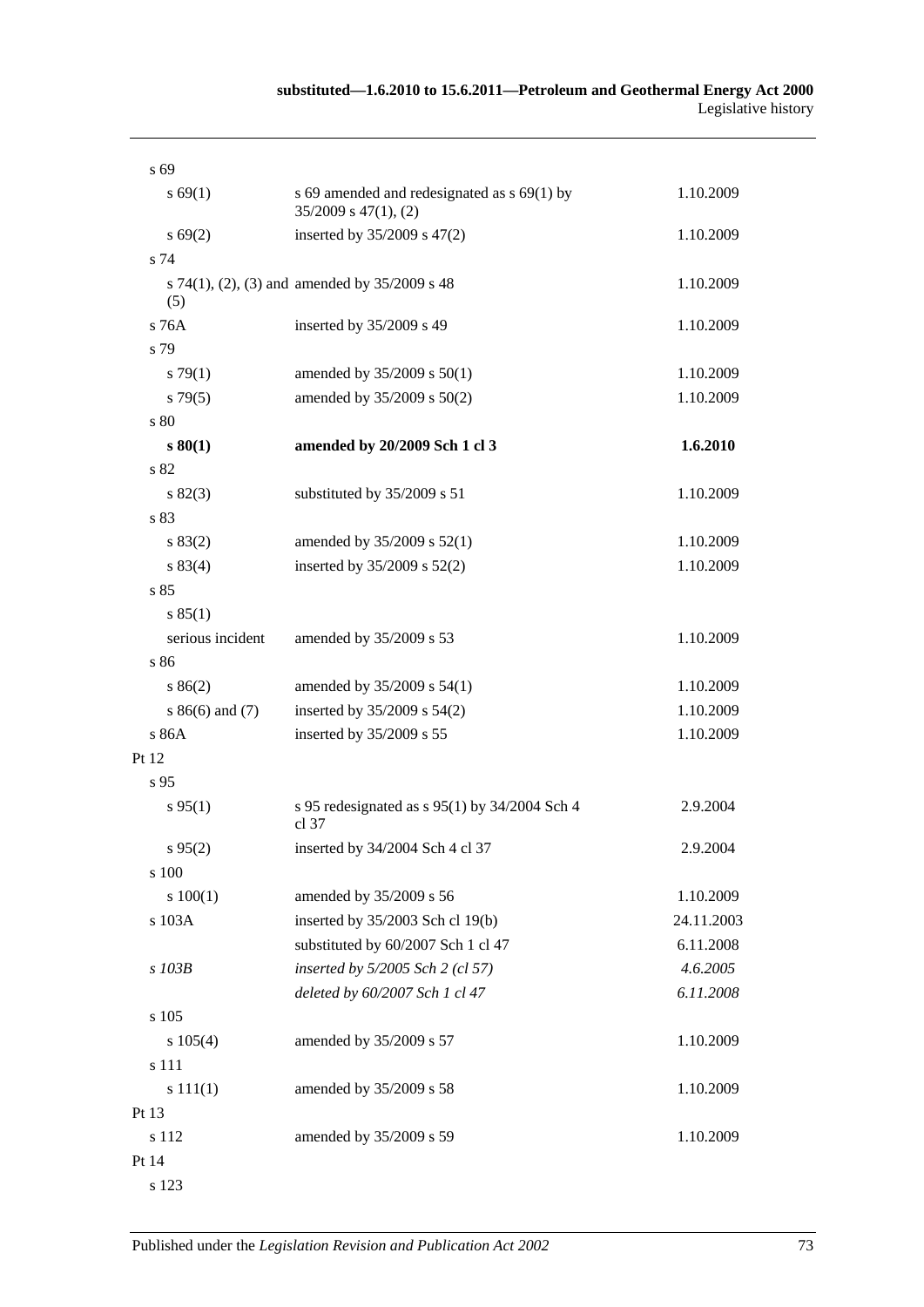#### **Petroleum and Geothermal Energy Act 2000—1.6.2010 to 15.6.2011—substituted** Legislative history

| $s\ 123(3)$      | substituted by $35/2009$ s 60                                         | 1.10.2009  |
|------------------|-----------------------------------------------------------------------|------------|
| Pt 16            |                                                                       |            |
| s 130A           | inserted by $16/2001$ s 8                                             | 14.6.2001  |
| s $130A(3)$      | amended by $35/2009$ s 61                                             | 1.10.2009  |
| s 132            | deleted by 84/2009 s 262                                              | 1.2.2010   |
| <b>Sch</b>       |                                                                       |            |
| s <sub>1</sub>   | omitted under Legislation Revision and<br><b>Publication Act 2002</b> | 24.11.2003 |
| s <sub>2</sub>   |                                                                       |            |
| s(2(1))          | s 2 redesignated as s $2(1)$ by $35/2009$ s $62(1)$                   | 1.10.2009  |
| s(2)             | inserted by $35/2009$ s $62(1)$                                       | 1.10.2009  |
| s <sub>4</sub>   |                                                                       |            |
| $s(4)$ and $(5)$ | inserted by $34/2012$ s 6                                             | 25.9.2000  |
| s <sub>7</sub>   |                                                                       |            |
| s(7(1))          | amended by $35/2009$ s $62(2)$                                        | 1.10.2009  |

## **Transitional etc provisions associated with Act or amendments**

### *Statutes Amendment (Courts and Judicial Administration) Act 2001*

### **27—Transitional provision**

The amendments made to the principal Act by this Part—

- (a) do not apply in respect of proceedings commenced before the commencement of the Part (and those proceedings may continue as if this Act had not been enacted); and
- (b) apply in respect of proceedings commenced after the commencement of this Part (including proceedings in respect of a claim arising before the commencement of this Part).

#### *Petroleum (Miscellaneous) Amendment Act 2009, Sch 1*

#### **3—Interpretation**

(1) In this Part—

*gas storage tenement* means—

- (a) a gas storage exploration licence; or
- (b) a gas storage retention licence; or
- (c) a gas storage licence;

*principal Act* means the *[Petroleum Act](http://www.legislation.sa.gov.au/index.aspx?action=legref&type=act&legtitle=Petroleum%20Act%202000) 2000*;

*relevant day* means a day appointed by proclamation as the relevant day for the purposes of the provision in which the term is used;

*transitional tenement* means—

- (a) an exploration licence; or
- (b) a retention licence; or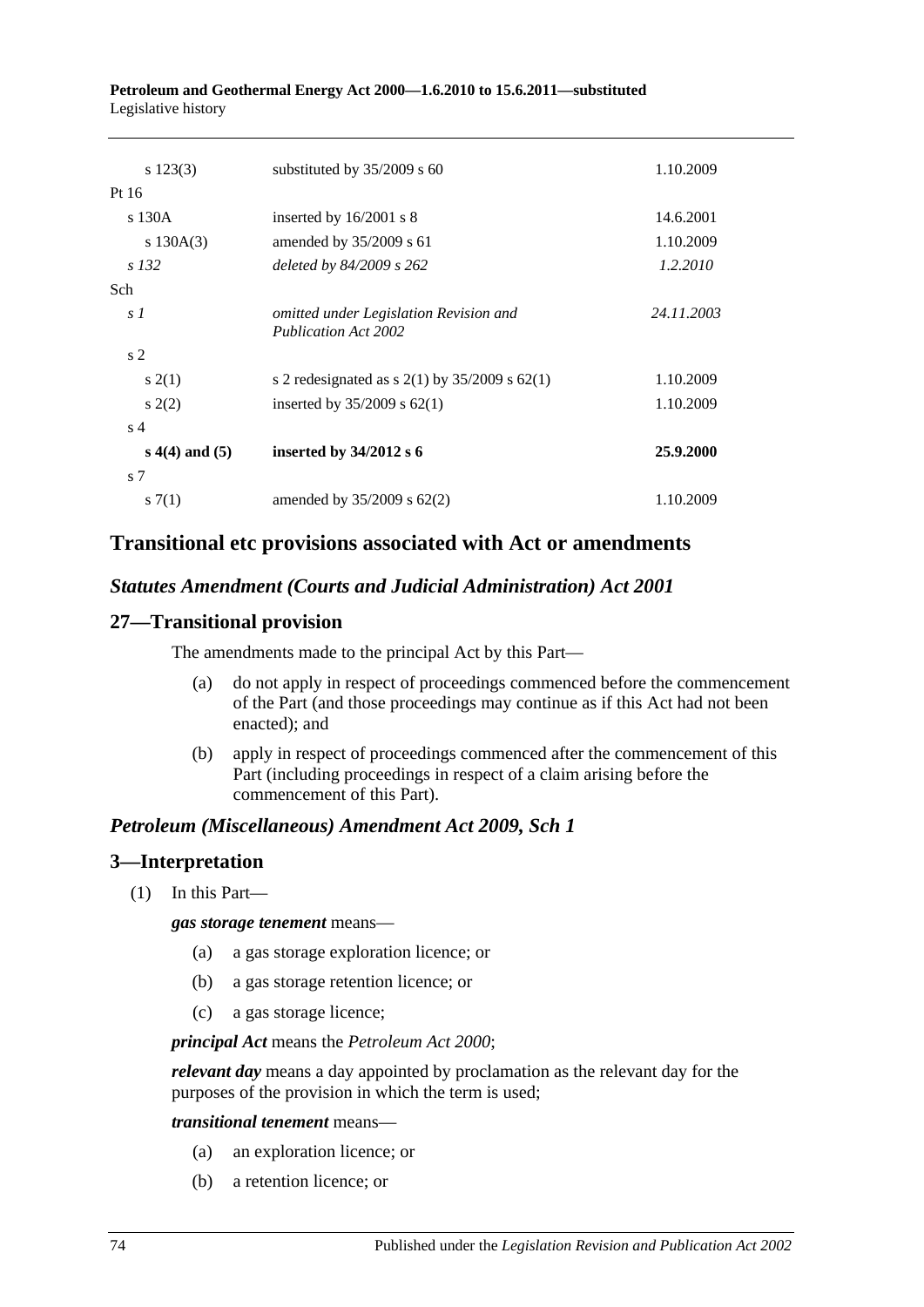(c) a production licence,

held under the principal Act on the commencement of this clause.

(2) In this Part, terms used have meanings consistent with the meanings they have in the principal Act.

#### <span id="page-74-0"></span>**4—Existing licences**

- (1) On or after the relevant day, the Minister—
	- (a) may, on the Minister's own initiative; and
	- (b) must, on application by the holder of a transitional tenement,

issue a gas storage tenement that corresponds to the transitional tenement.

- <span id="page-74-1"></span>(2) Until a gas storage tenement is issued under [subclause](#page-74-0) (1) in relation to a transitional tenement—
	- (a) the person who was the holder of the transitional tenement immediately before the relevant day may undertake any operations relating to gas storage authorised under the transitional tenement; and
	- (b) the only application that may be made for a gas storage tenement in relation to any part of an area held under the transitional tenement is the holder of the transitional tenement.
- (3) [Subclauses](#page-74-0) (1) and [\(2\)](#page-74-1) do not apply to a licence that has been granted in relation to a source of geothermal energy before the relevant day.
- (4) A gas storage tenement issued under [subclause](#page-74-0) (1) will be subject to such conditions as the Minister thinks appropriate after taking into account the conditions attached to the relevant transitional tenement.
- (5) For the purposes of this clause—
	- (a) a gas storage exploration licence corresponds to an exploration licence; and
	- (b) a gas storage retention licence corresponds to a retention licence; and
	- (c) a gas storage licence corresponds to a production licence.

#### <span id="page-74-2"></span>**5—Existing applications**

- (1) An application for an exploration licence, a retention licence or a production licence may, on the Minister's own initiative or on application, be varied and continue as if it were an application for a gas storage tenement as well and will be subject to the operation of the principal Act as amended by this Act.
- (2) Without limiting the operation of [subclause](#page-74-2) (1), section  $65(1a)$  of the principal Act, as enacted by this Act, will extend to an application for an exploration licence made before the relevant day (with any ranking determined from the day and the time that the application was received by the Minister under the principal Act before its amendment by this Act).

#### **6—References to associated facilities licences**

A reference in any agreement, instrument or other document to an associated facilities licence will be taken to be a reference to an associated activities licence.